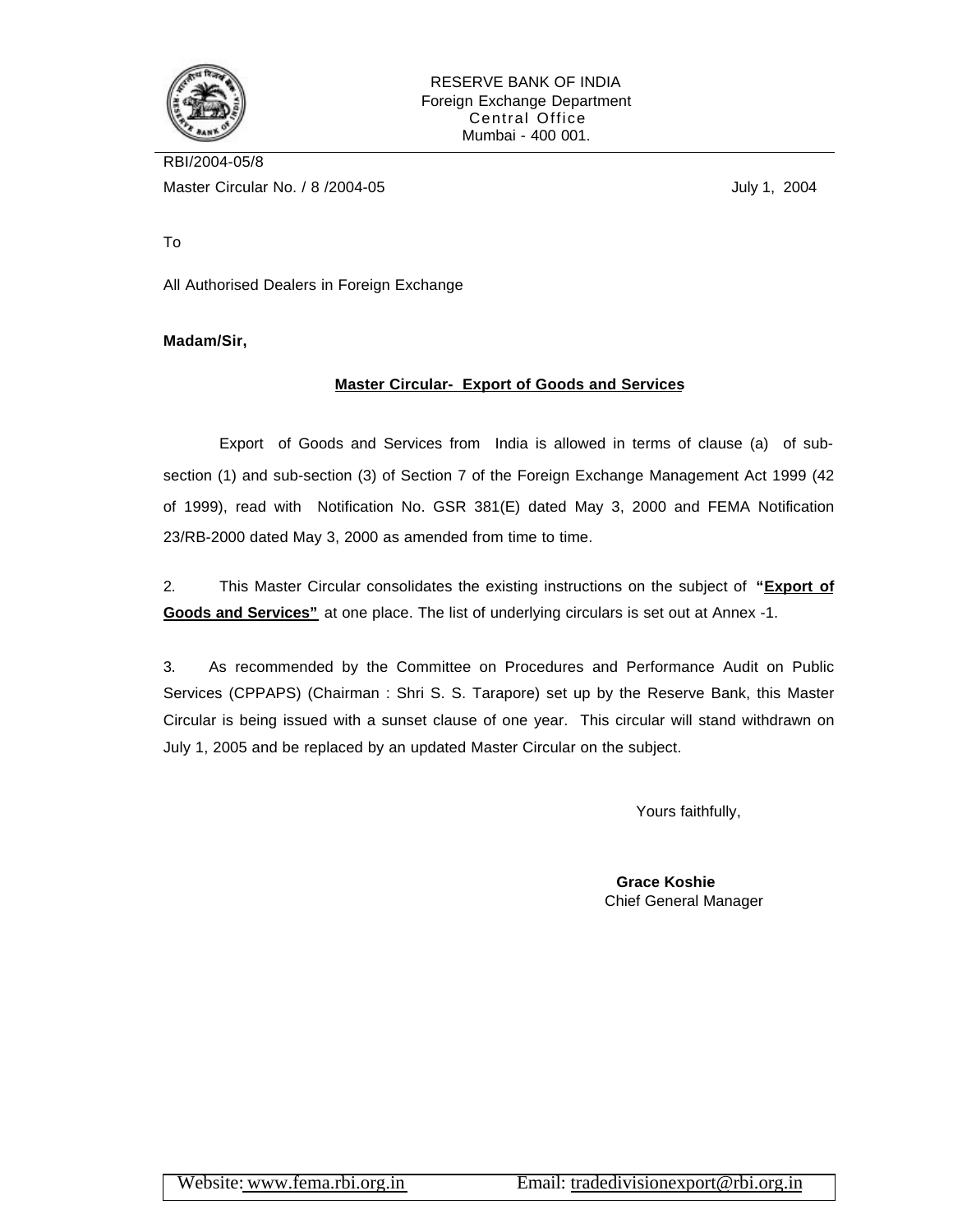# **List of circulars which have been consolidated in this Master Circular Export of Goods and Services**

| Sr.No. | <b>Circular No</b>                | <b>Date</b>        |
|--------|-----------------------------------|--------------------|
|        |                                   |                    |
| 1.     | A.P.(DIR Series) Circular No.4    | August 27, 2001    |
| 2.     | A.P.(DIR Series) Circular No.5    | August 27, 2001    |
| 3.     | A.P.(DIR Series) Circular No.6    | September 24, 2001 |
| 4.     | A.P.(DIR Series) Circular No.9    | October 25, 2001   |
| 5.     | A.P. (DIR Series) Circular No.10  | November 1, 2001   |
| 6.     | A.P.(DIR Series) Circular No.20   | January 28, 2002   |
| 7.     | A.P.(DIR Series) Circular No.30   | March 26, 2002     |
| 8.     | A.P.(DIR Series) Circular No.34   | April 1, 2002      |
| 9.     | A.P.(DIR Series) Circular No.35   | April 1, 2002      |
| 10.    | A.P.(DIR Series) Circular No.38   | April 12, 2002     |
| 11.    | A.P.(DIR Series) Circular No.53   | June 27, 2002      |
| 12.    | A.P.(DIR Series) Circular No.54   | June 29, 2002      |
| 13.    | A.P.(DIR Series) Circular No.2    | July 4, 2002       |
| 14.    | A.P. (DIR Series) Circular No.10  | August 14, 2002    |
| 15.    | A.P.(DIR Series) Circular No.11   | August 14, 2002    |
| 16.    | A.P.(DIR Series) Circular No.12   | August 28, 2002    |
| 17.    | A.P.(DIR Series) Circular No.21   | September 16, 2002 |
| 18.    | A.P. (DIR Series) Circular No.28  | October 3, 2002    |
| 19.    | A.P. (DIR Series) Circular No.33  | October 23, 2002   |
| 20.    | A.P. (DIR Series) Circular No.34  | October 31, 2002   |
| 21.    | A.P.(DIR Series) Circular No.41.  | November 8, 2002   |
| 22.    | A.P.(DIR Series) Circular No.61   | December 14, 2002  |
| 23.    | A.P.(DIR Series) Circular No.62   | December 17, 2002  |
| 24.    | A.P. (DIR Series) Circular No.78  | February 14, 2003  |
| 25.    | A.P.(DIR Series) Circular No.91   | April 1, 2003      |
| 26.    | A.P.(DIR Series) Circular No.94   | April 26, 2003     |
| 27.    | A.P. (DIR Series) Circular No.100 | May 2, 2003        |
| 28.    | A.P.(DIR Series) Circular No.104  | May 31, 2003       |
| 29.    | A.P.(DIR Series) Circular No.105  | June 16, 2003      |
| 30.    | A.P.(DIR Series) Circular No.8    | August 16, 2003    |
| 31.    | A.P.(DIR Series) Circular No.12   | August 20, 2003    |
| 32.    | A.P.(DIR Series) Circular No.20   | September 23,2003  |
| 33.    | A.P.(DIR Series) Circular No.22   | September 24, 2003 |
| 34.    | A.P.(DIR Series) Circular No.26   | October 3, 2003    |
| 35.    | A.P.(DIR Series) Circular No.30   | October 21, 2003   |
| 36.    | A.P.(DIR Series) Circular No.32   | October 28, 2003   |
| 37.    | A.P.(DIR Series) Circular No.40   | December 5, 2003   |
| 38.    | A.P. (DIR Series) Circular No.61  | January 31, 2004   |
| 39.    | A.P. (DIR Series) Circular No.68  | February 11, 2004  |
| 40.    | A.P.(DIR Series) Circular No.73   | February 20, 2004  |
| 41.    | A.P.(DIR Series) Circular No.94   | June 7, 2004       |
| 42.    | A.P.(DIR Series) Circular No.96   | June 15, 2004      |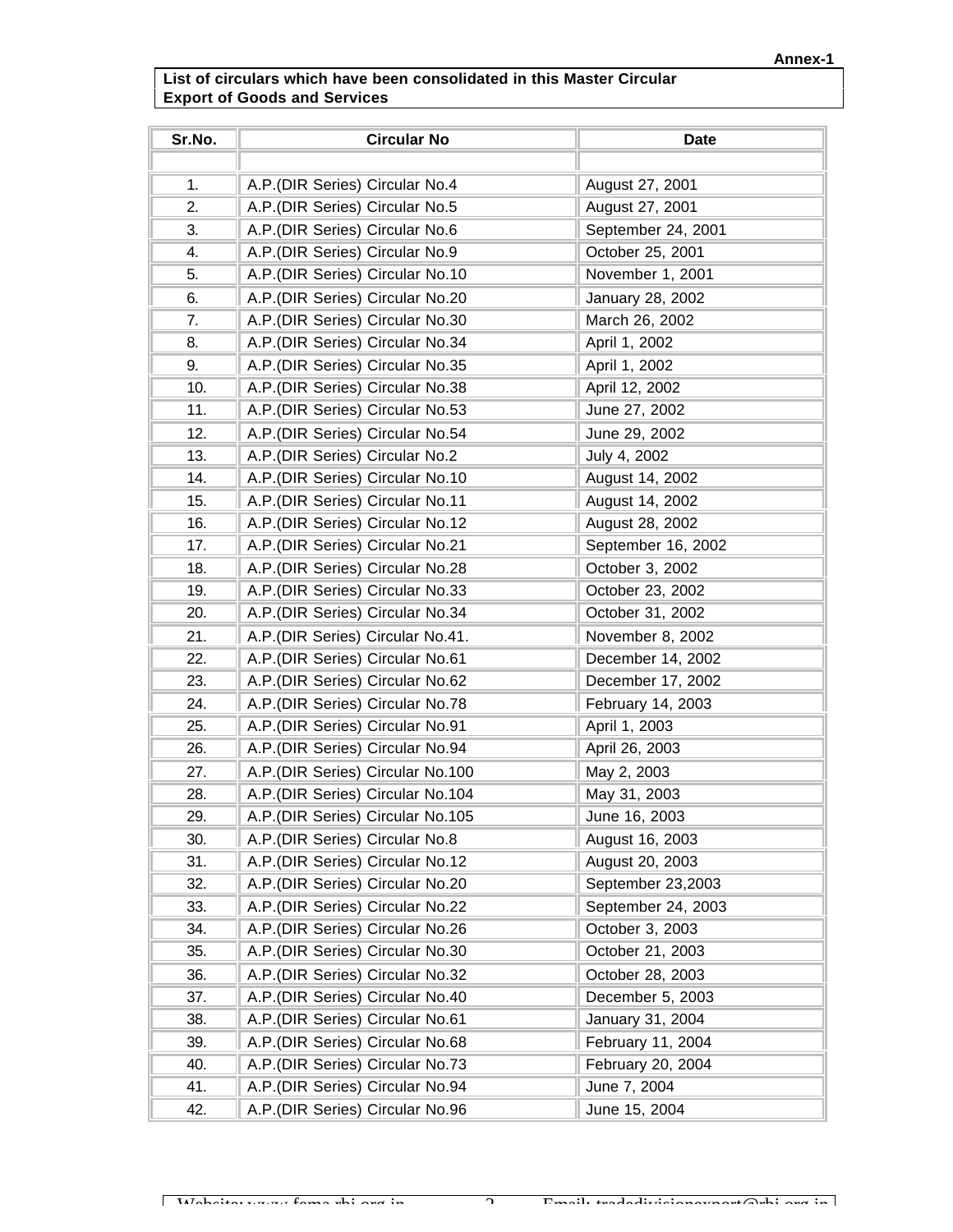# **INDEX**

| Part I           | Introduction |                                                         |
|------------------|--------------|---------------------------------------------------------|
| Part II          |              | <b>Export of Goods and Services</b>                     |
| <b>Section A</b> | General      |                                                         |
|                  | A.1          | <b>Trade and Exchange Control</b>                       |
|                  | A.2          | <b>Exemptions from Declarations</b>                     |
|                  | A.3          | Numbering of forms                                      |
|                  | A.4          | Manner of payment                                       |
|                  | A.5          | Guarantees against Exports                              |
|                  | A.6          | (i) Foreign Currency Accounts                           |
|                  |              | (ii) Diamond Dollar Account                             |
|                  |              | (iii) Exchange Earners' Foreign Currency (EEFC) Account |
|                  | A.7          | Counter Trade Arrangement                               |
|                  | A.8          | Export of goods on lease, hire etc.                     |
|                  | A.9          | Participation in Trade Fairs abroad                     |
|                  | A.10         | Project Exports and Service Exports                     |
|                  | A.11         | <b>Export on Elongated Credit Terms</b>                 |
|                  | A.12         | Forfaiting                                              |
|                  |              |                                                         |
| <b>Section B</b> |              | <b>GR/PP/SOFTEX Procedure</b>                           |
|                  | B.1          | Disposal of Copies of Export Declaration Forms          |
|                  | B.2          | Counter signature on PP Forms                           |
|                  | <b>B.3</b>   | (A)Terms of payment-Invoicing (Software)                |
|                  |              | (B) Disposal of SOFTEX forms                            |
|                  | <b>B.4</b>   | Shut out shipments and Short Shipments                  |
|                  | B.5          | Consolidation of Air Cargo                              |
|                  | B.6          | Exports by Barges/Country Craft/Road Transport          |
| <b>Section C</b> |              | Authorised Dealer's Obligation                          |
|                  | C.1          | Delay in submission of shipping documents by exporters  |
|                  | C.2          | Check-list for Scrutiny of Forms                        |
|                  |              |                                                         |

- C.3 Trade Discount
- C.4 Advance Payments against Exports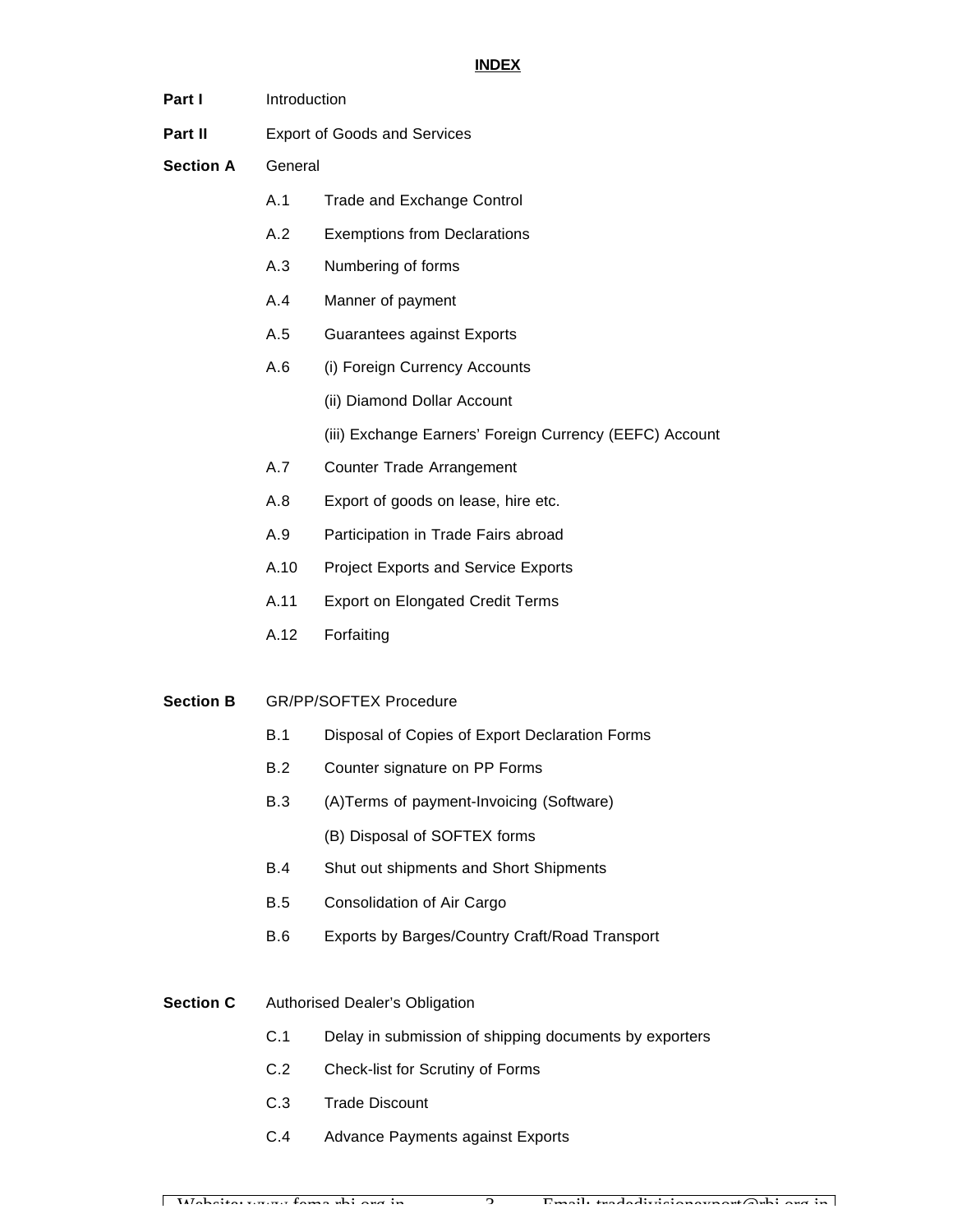- C.5 Part Drawings
- C.6 Consignment Exports
- C.7 Despatch of Shipping Documents
- C.8 Handing Over Negotiable Copy of Bill of Lading to Master of Vessel/Trade Representative.
- C.9 Export Bills Register
- C.10 Follow-up of Overdue Bills
- CC11 Reduction in invoice value on account of prepayment of usance bills
- C.12 Reduction in value
- C.13 Export Claims
- C.14 Change of buyer/consignee
- C.15 Self write off and extension of time
- C.16 Extension of time limit
- C.17 Shipments Lost in Transit
- C.18 Payment of Claims by ECGC
- C.19A 'Write-off of Unrealised Export Bills
- C.19B 'Netting off of export receivables against import payments SEZs
- C.20 Return of Documents to Exporters
- C.21 Exporters' Caution List
- **Section D** Remittances connected with export
	- D.1 Agency Commission on Exports
	- D.2 Refund of Export Proceeds
- **Annex 2** Foreign Exchange Management (Current Account Transactions) Rules, 2000 Notification No. FEMA 23/2000-RB dated 3<sup>rd</sup> May 2000
- **Annex 3** (As amended upto  $31<sup>st</sup>$  December 2003)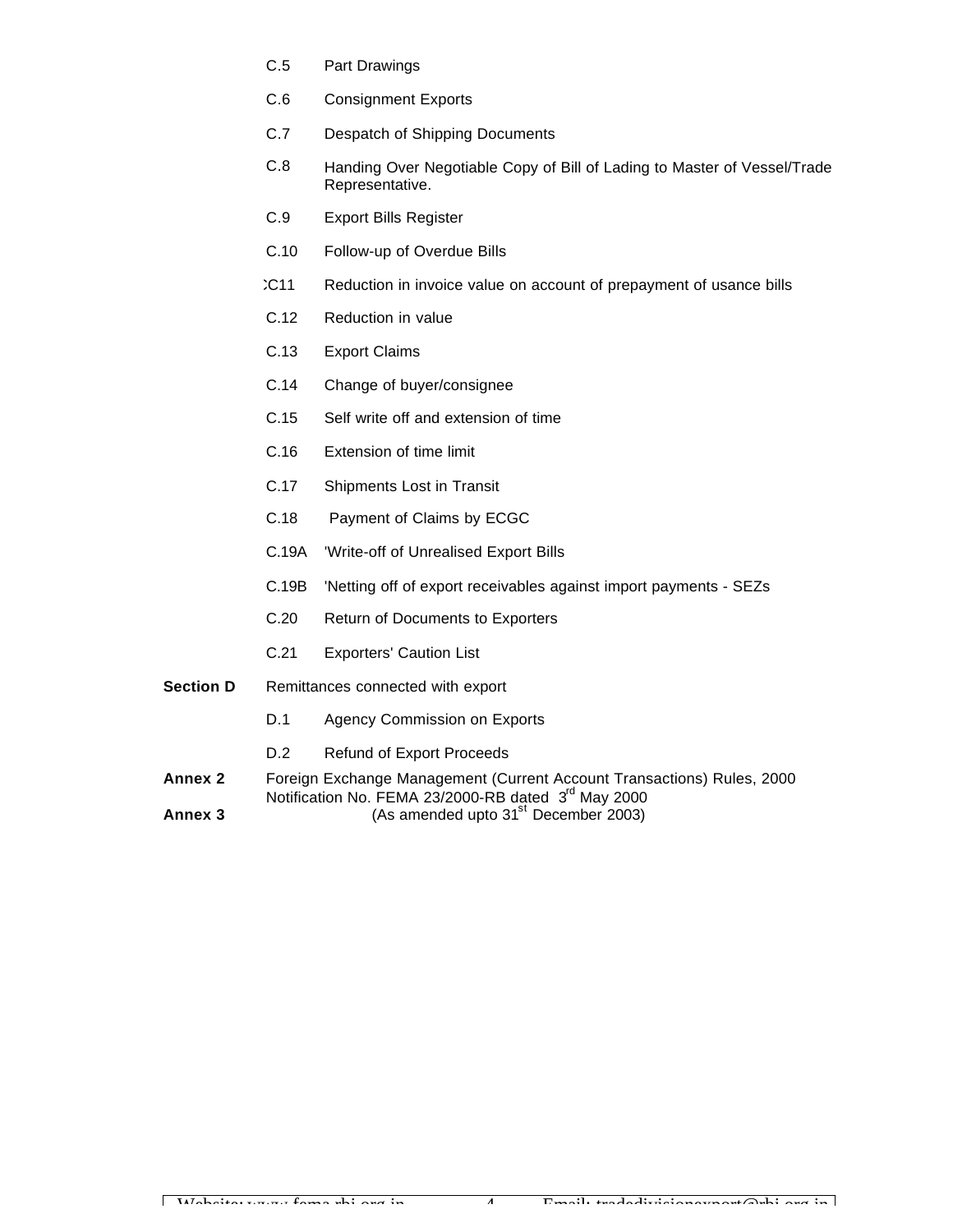# **Introduction**

Export trade is regulated by the Directorate General of Foreign Trade (DGFT) and its regional offices, functioning under the Ministry of Commerce and Industries, Department of Commerce, Government of India. Policies and procedures required to be followed for exports from India are announced by the DGFT. Authorised dealers may conduct export transactions in conformity with the Export-Import Policy in vogue and the Rules framed by the Government of India and the Directions issued by Reserve Bank from time to time under the Act.

2. Attention of authorised dealers is invited to the Government of India Notification No.G.S.R.381(E) dated May 3, 2000, notifying the Foreign Exchange Management (Current Account Transactions) Rules, 2000, in terms of which drawal of exchange for certain current account transactions has been prohibited and restrictions have been placed on certain other transactions. In terms of Rule 4 ibid, the transactions specified in Schedule II to the said Notification require prior approval of the Government of India and in terms of the Rule 5, the transactions specified in Schedule III to the Notification require prior approval of the Reserve Bank. Authorised dealers may follow directions contained in Part III while dealing with applications relating to export of goods and services from India. It is further clarified that the directions contained in this Circular should be read with the Rules notified by the Government of India, Ministry of Finance, vide Notification dated May 3, 2000, and annexed as Part II of this circular as also Regulations notified by Reserve Bank vide its Notification No.FEMA 23/2000-RB dated  $3<sup>rd</sup>$  May 2000 as amended from time to time (copy enclosed).

3. The Reserve Bank has made the Foreign Exchange Management (Export and Import of Currency) Regulations, 2000 vide its Notification No.FEMA  $6/RB-2000$  dated  $3<sup>d</sup>$  May 2000 and subsequently modified vide Notification No.FEMA 38 / 2001 – RB dated  $27<sup>th</sup>$  February, 2001. Any export of Indian currency of value exceeding Rs.5000/- except to the extent permitted under any general permission granted under the Regulations, will require prior permission of Reserve Bank.

4. In terms of Regulation 4 of the Foreign Exchange Management (Guarantees) Regulations, 2000, notified vide Reserve Bank Notification No.FEMA 8 / RB dated  $3<sup>d</sup>$  May 2000, authorised dealers have been permitted to issue guarantees on behalf of exporter clients on account of exports out of India.

5. Export of goods and services against repayment of state credits granted by erstwhile Soviet Union will continue to be governed by the extant directions issued by Reserve Bank, as amended from time to time. Further, Reserve Bank will continue to consider as hitherto, counter trade proposals from Indian exporters with Romania involving adjustment of value of exports from India against value of imports made into India in terms of a voluntarily entered arrangement between the concerned parties, subject to the condition, among others that the Indian exporter should utilise the funds for import of goods from Romania into India within six months from the date of credit to Escrow Accounts allowed to be opened.

**PART II**

# **Export of Goods and services**

#### **Section `A' : General**

# **A.1 Trade and Exchange Control**

(i) In exercise of the powers conferred by clause (*a*) of sub-section (1), sub-section (3) of section 7 and sub-section (2) of section 47 of the Foreign Exchange Management Act, 1999 (42 of 1999), the Reserve Bank has made the Foreign Exchange Management (Export of Goods and Services) Regulations, 2000 relating to export of goods and services from India, hereinafter referred to as the 'Export Regulations'. These Regulations have been notified *vide* Notification No. FEMA 23/2000-RB, dated 3rd May, 2000, as amended from time to time**.**

(*ii*) Any reference to Reserve Bank should be made to the office of Foreign Exchange Department within whose jurisdiction the applicant person, firm or company resides or functions unless otherwise indicated. If for any particular reason, a firm or company desires to deal with a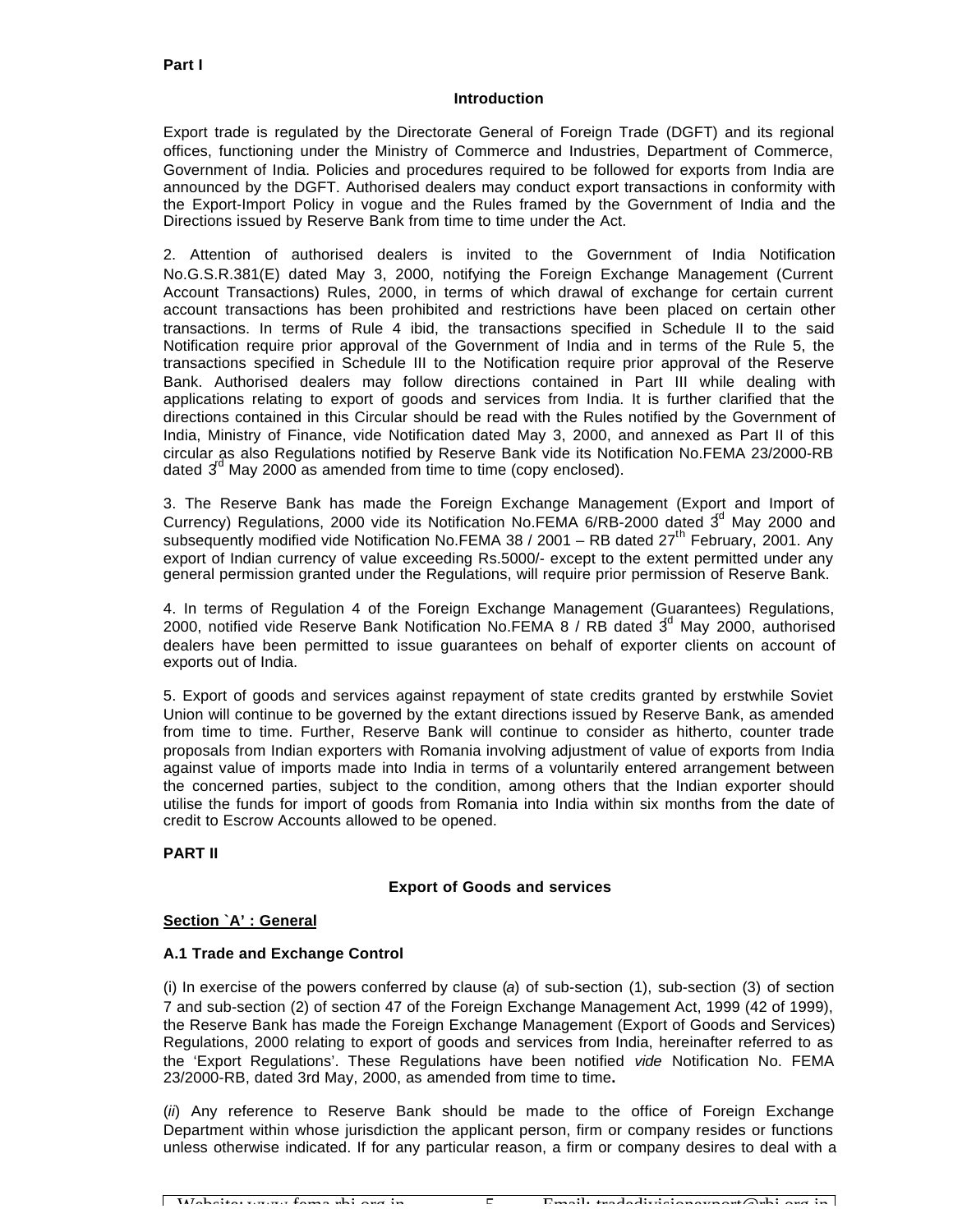different office of the Foreign Exchange Department, it may approach the office within whose jurisdiction it functions for necessary approval.

#### **A.2 Exemptions from Declarations**

(i) The requirement of declaration of export of goods and software in the prescribed form will not apply to the cases indicated in Regulation No. 4, ibid*.* The requirement of declaration also shall not apply to goods sent for testing abroad, subject to re-import. Exporters have been exempted from submission of declaration in prescribed format for exports of value not exceeding US \$ 25,000 or its equivalent. The exporters shall however, be liable to realize and repatriate export proceeds as per FEMA regulations.

(ii) Gift of goods exceeding rupees five lakhs in value require approval of the Reserve Bank.

(iii) Authorised Dealers may consider requests for grant of GR waiver from exporters for export of goods free of cost, for export promotion upto 2 percent of average annual exports of the applicant during the preceding three years subject to a ceiling of Rs.5 lakhs.

(iv) Export of goods not involving any foreign exchange transaction directly or indirectly, requires the waiver of GR/PP procedure from Reserve Bank.

#### **A.3 Numbering of forms**

GR, PP and SOFTEX forms will bear specific identification numbers. In all applications/ correspondence with the Reserve Bank, this identification number should invariably be cited. In the case of declarations made on SDF form, the port code number and shipping bill number should be cited.

#### **A. 4 Manner of Payment**

(i) The amount representing the full export value of the goods exported shall be received through an authorised dealer in the manner specified in the Foreign Exchange Management (Manner of Receipt & Payment) Regulations, 2000 notified *vide* Notification No. FEMA 14/2000-RB, dated 3rd May, 2000.

(ii) Payment for export may also be received by the exporter in the following manner :

- a. In the form of bank draft, pay order, banker's or personal cheques.
- b. Foreign currency notes/foreign currency travellers' cheques from the buyer during his visit to India.
- c. Payment out of funds held in the FCNR/NRE account maintained by the Buyer
- d. Through International Credit Cards. When payment, in respect of goods sold to overseas buyers during their visits is received in this manner the GR/SDF (duplicate) should be released by the authorised dealers only on receipt of funds in their Nostro account or on production of a certificate by the exporter from the Credit Card servicing bank in India to the effect that it has received the equivalent amount in foreign exchange, if the authorised dealer concerned is not the Credit Card servicing bank. ADs may also receive payment for exports made out of India by debit to the credit card of an importer where the reimbursement from the card issuing bank/organisation will be received in foreign exchange.
- e. All transactions between a person resident in India and a person resident in Nepal may be settled in Rupees. However, in case of export of goods to Nepal, where an importer resident in Nepal has been permitted by the Nepal Rashtra Bank to make payment in free foreign exchange, such payments shall be routed through the ACU mechanism.
- f. Payment of export may also be received by the Gem & Jewellery units in SEZs and EOUs in the form of precious metals i.e. Gold / Silver / Platinum equivalent to value of jewellery exported on the condition that the sale contract provides for the same and the approximate value of the precious metals is indicated in the relevant GR / SDF / PP Forms.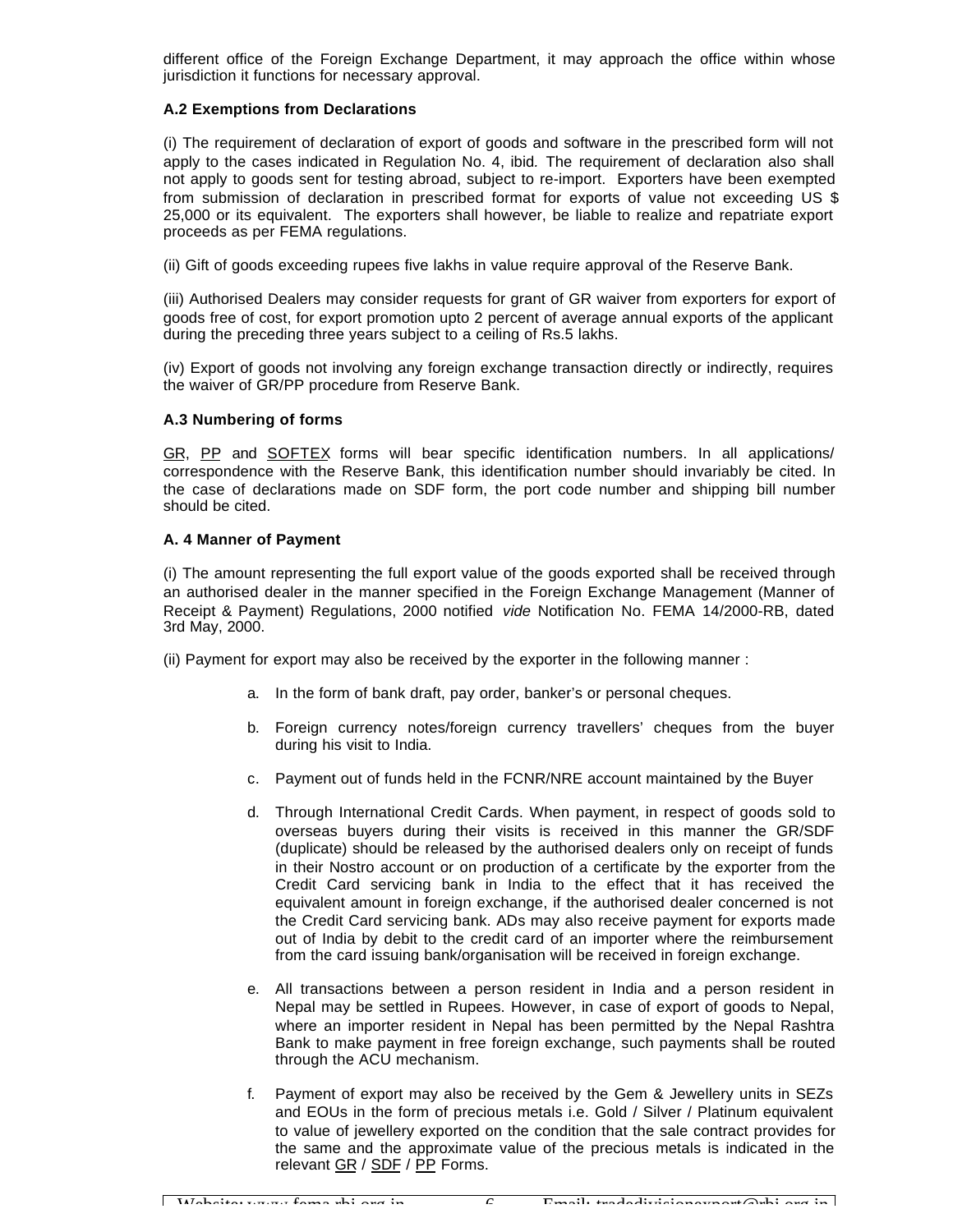#### **A. 5 Guarantees against Exports**

Prior approval of Reserve Bank should be obtained by authorised dealers for issue of guarantees in respect of caution-listed exporters.

# **A.6 (i) Foreign Currency Accounts –**

Reserve Bank may consider applications in Form EFC from exporters having good track record for opening foreign currency accounts with banks subject to certain terms and conditions. Applications for opening such an account with a branch of an authorised dealer in India may be submitted through the branch at which the foreign currency account is to be maintained. If the foreign currency account is to be maintained abroad the application should be made by the exporter giving details of the bank with which the account will be maintained. An Indian entity has also been permitted to open, hold and maintain in the name of its office/branch set up outside India, a foreign currency account with a bank outside by making remittance for the purpose of normal business operations of the said office/branch or representative subject to certain conditions.

Indian corporates who have set up overseas offices abroad have been permitted to acquire immovable property outside India for their business as also staff residential purposes with prior permission of RBI, until further notice.

A unit located in a Special Economic Zone (SEZ) may be allowed to open , hold and maintain a Foreign Currency Account with an authorised dealer in India subject to certain specified conditions.

A person resident in India being a project /service exporter may open , hold and maintain Foreign Currency Account with a bank outside or in India , subject to certain terms and conditions.

#### **(ii) Diamond Dollar Account –**

Under the scheme of Government of India, firms and companies dealing in purchase/sale of rough or cut and polished diamonds / diamond studded jewellery, with track record of at least three years in import or export of diamonds and having an average annual turnover of Rs. 5 crores or above during preceding three licensing years (licensing year is from April to March) are permitted to transact their business through Diamond Dollar Accounts and may be allowed to open not more than five Diamond Dollar Accounts with their banks. Accordingly, eligible firms and companies may apply for permission to the Chief General Manager, Foreign Exchange Department, Trade Division, Reserve Bank of India, Central Office, Mumbai 400 001, through their authorised dealer.

# **(iii) Exchange Earners' Foreign Currency (EEFC) Account**

A person resident in India may open, hold and maintain with an authorised dealer in India, a foreign currency account to be known as Exchange Earners' Foreign Currency (EEFC) Account. This account will be maintained only in the form of non-interest bearing current account and no credit facilities either fund-based or non-fund based, should be permitted against the security of balances held in EEFC accounts, by the authorised dealers. The limits of eligible credits to the EEFC accounts are 100% for Status Holder Exporter (as defined in Exim Policy in force), a resident in India for professional services rendered in his personal capacity and 100% Export Oriented Unit/s, Unit/s in Export Processing Zones (EPZs), Software Technology Park (STP) and Electronic Hardware Technology Park (EHTPs) and 50% for other persons resident in India in respect of inward remittance received through normal banking channel, other than the remittance received pursuant to any undertaking given to the Reserve Bank or which represents foreign currency loan raised or investment received from outside India *or those received for meeting specific obligations by the account holder.*

Payments received in foreign exchange by a unit in Domestic Tariff Area (DTA) for supply of goods to a unit in Special Economic Zones out of its foreign currency a/c. are to be treated as eligible foreign exchange earnings for the purpose of credit to the EEFC A/c. Authorised Dealers may credit such payments received in foreign exchange by a unit in DTA to its EEFC A/c.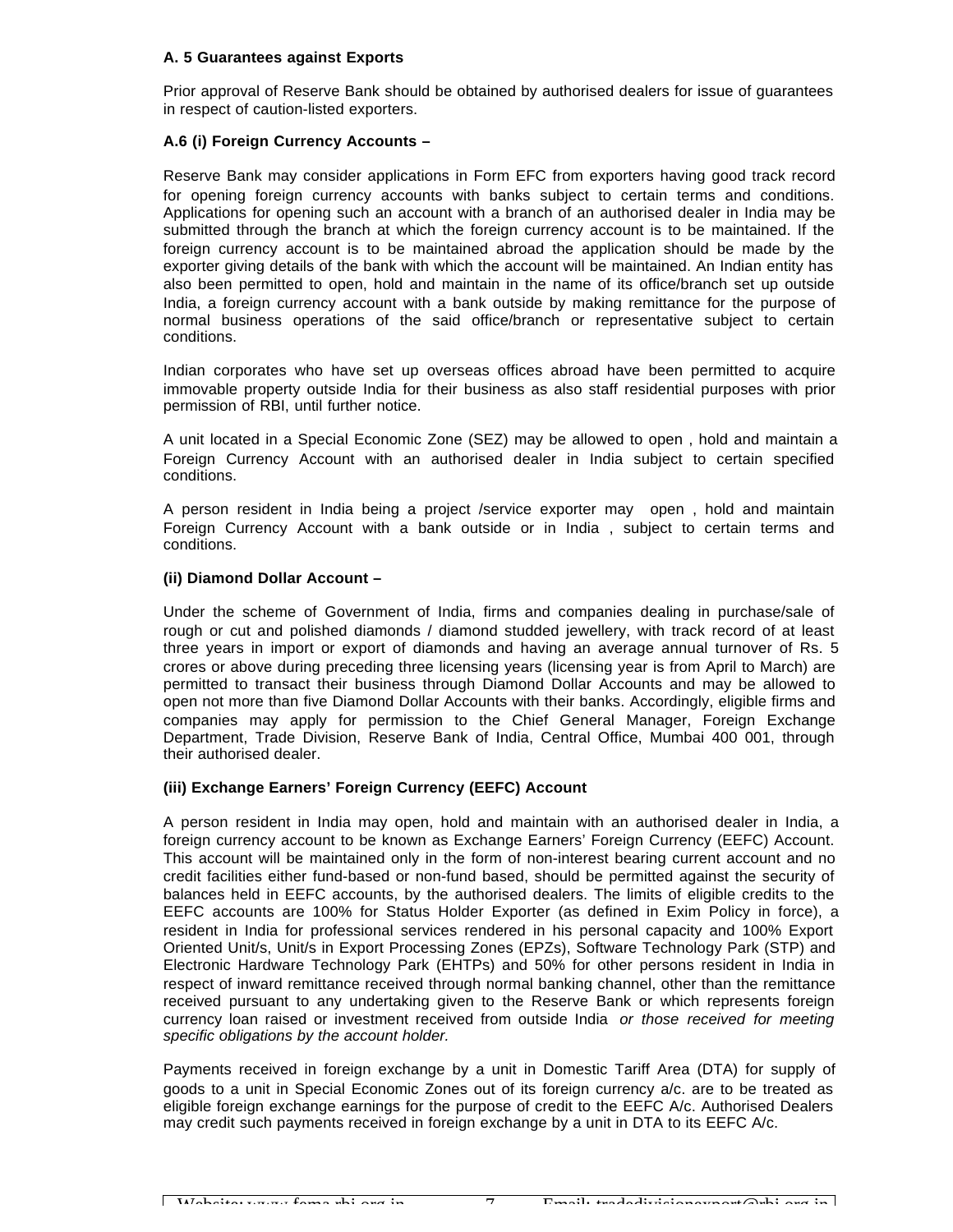Authorised Dealers may till further notice, permit their exporter constituents to extend trade related loans / advances to overseas importers out of their EEFC balances without any ceiling subject to compliance of provisions of Notification No.FEMA 3/2000-RB dated  $3<sup>d</sup>$  May 2000 as amended from time to time.

Authorised Dealers may permit exporters to repay packing credit advances whether availed in Rupee or in foreign currency from balances in their EEFC A/c. and / or rupee resources to the extent exports have actually taken place.

## **(iv) Supply of goods from units in Special Economic Zones (SEZs) to units in Domestic Tariff Area (DTA)**

Authorised Dealers may permit units in DTAs to purchase foreign exchange for making payment for goods supplied to them by units in SEZs.

## **A.7 Counter-trade Arrangement**

(i) Counter trade proposals involving adjustment of value of goods imported into India against value of goods exported from India in terms of an arrangement voluntarily entered into between the Indian party and the overseas party through an Escrow Account opened in India in U.S. dollar will be considered by the Reserve Bank. All imports and exports under the arrangement should be at international prices in conformity with the Exim Policy and Foreign Exchange Management Act, 1999 and the Rules and Regulations made thereunder. No interest will be payable on balances standing to the credit of the Escrow Account but the funds temporarily rendered surplus may be held in a short-term deposit up to a total period of three months in a year (*i.e.,* in a block of 12 months) and the banks may pay interest at the applicable rate. No fund based/or non-fund based facilities would be permitted against the balances in the Escrow Account.

(ii) Application for permission for opening an Escrow Account may be made by the overseas exporter/organisation through the authorised dealer with whom the account is proposed to be opened, to the office of Reserve Bank under whose jurisdiction the authorised dealer is functioning.

#### **A.8 Export of goods on lease, hire, etc.**

Export of machinery, equipment, etc., on lease, hire, etc., basis under agreement with the overseas lessee against collection of lease rentals/hire charges and ultimate re-import require prior approval of the Reserve Bank. Exporters should apply for necessary permission, through an authorised dealer, to the concerned Regional Office of the Reserve Bank, giving full particulars of the goods to be exported.

#### **A.9 Participation in Trade Fairs abroad**

(i) Participants in international exhibition/trade fair have been granted general permission *vide* Regulation 7(7) of the Foreign Exchange Management (Foreign Currency Account by a Person Resident in India) Regulations, 2000 notified under Notification No. FEMA 10/2000-RB, dated 3rd May, 2000 for opening temporary foreign currency account abroad. Exporters may deposit the foreign exchange obtained, by sale of goods, at the international exhibition/trade fair and operate the account during their stay outside India provided that the balance in the account is repatriated to India within a period of one month from the date of closure of the exhibition/trade fair and full details are submitted to the concerned authorised dealer.

(ii) Firms/Companies and other organisations participating in Trade Fair/Exhibition abroad are now permitted to take/export goods for exhibition and sale outside India without the prior approval of the Reserve Bank of India. Unsold exhibit items may be sold outside the exhibition/trade fair in the same country or in another third country. Such sales at discounted value are also permissible. It would also be permissible to `gift' unsold goods upto the value of US \$ 5000 per exporter, per exhibition/trade fair.

Authorised Dealers may approve GR Form of export items for display or display-cum-sale in trade fairs/exhibitions outside India subject to the following;

i. The exporter shall produce relative Bill of Entry within one month of re-import into India of the unsold items.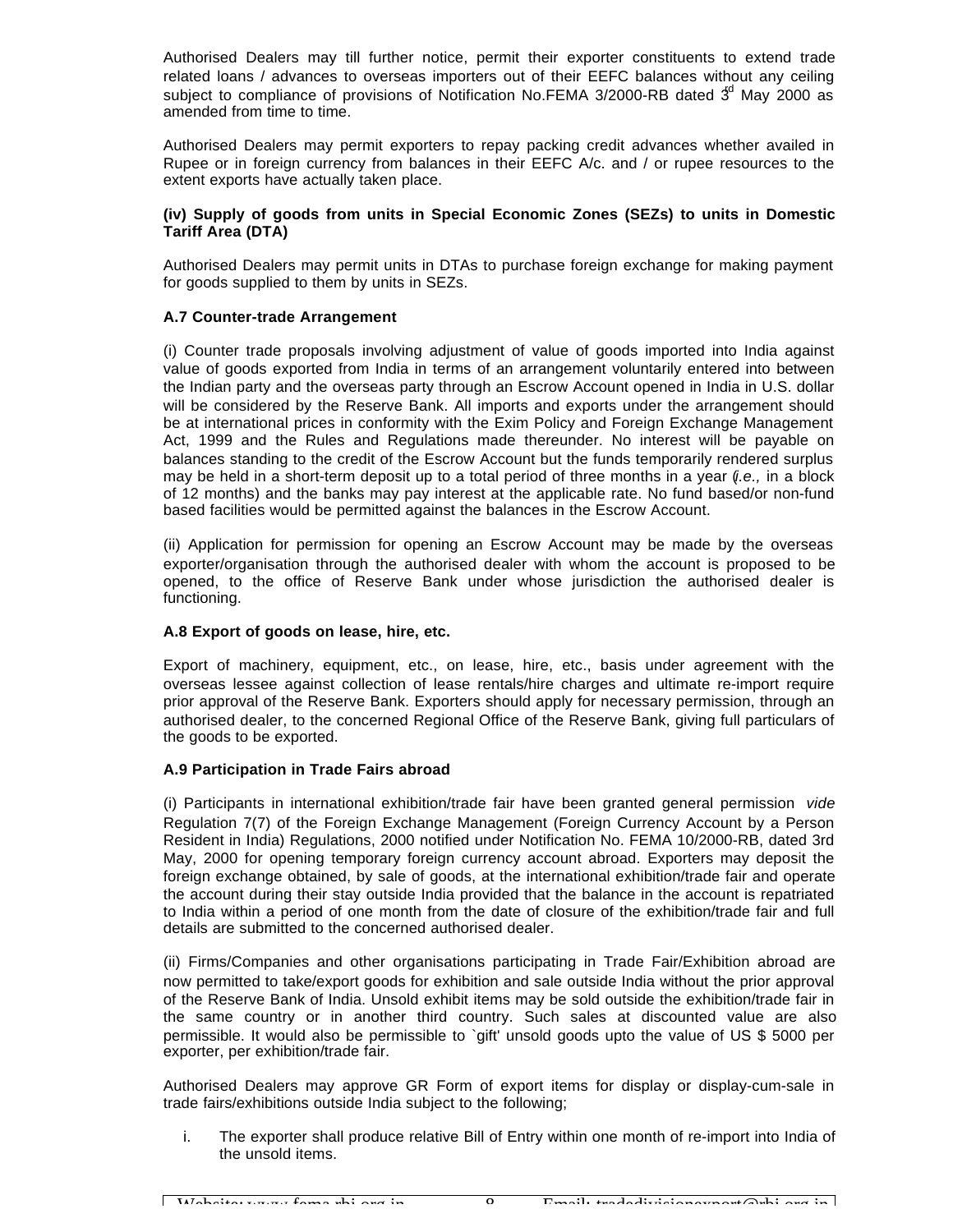- ii. The sale proceeds of the items sold are repatriated to India in accordance with Foreign Exchange Management (Realisation, Repatriation, and Surrender of Foreign Exchange) Regulations, 2000.
- iii. The exporter shall report to the Authorised Dealer the method of disposal of all items exported, as well as the repatriation of proceeds to India.

Such transactions approved by the Authorised Dealers will be subject to 100% audit by the internal inspectors/auditors of the Authorised Dealer concerned.

#### **A. 10 Project Exports and Service Exports**

 Export of engineering goods on deferred payment terms and execution of turnkey projects and civil construction contracts abroad are collectively referred to as 'Project Exports'. Indian exporters offering deferred payment terms to overseas buyers and those participating in global tenders for undertaking turnkey/civil construction contracts abroad are required to obtain approval of Authorised Dealer/Exim Bank/Working Group at post-award stage before undertaking execution of such contracts. Regulations relating to 'Project Exports' and 'Service Exports' are laid down in the **revised Memorandum on Project Exports (PEM).**

#### **A. 11 Export on Elongated Credit Terms**

Exporters intending to export goods on elongated credit terms may submit their proposals giving full particulars through their banks to the concerned Regional Office of Reserve Bank for consideration.

In the case of export of books on consignment basis, ADs may approve such proposals allowing for realisation of export proceeds upto 360 days from the date of shipment. The exporters may be allowed to abandon the books which remain unsold at the expiry of the period of the sale contract. Accordingly, the value of the unsold books may be shown by the exporters as deduction from the export proceeds in the Account Sales .

#### **A. 12 Export of goods by Special Economic Zone - Job work abroad**

Units in SEZs are permitted to undertake job work abroad and export goods from that country itself subject to the conditions that -

- i. Processing / manufacturing charges are suitably loaded in the export price and are borne by the ultimate buyer.
- ii. The exporter has made satisfactory arrangements for realisation of full export proceeds subject to the usual GR procedure.

#### **A. 13 Forfaiting**

Export-Import Bank of India (Exim Bank) and authorised dealers have been permitted to undertake forfaiting, for financing of export receivables. It would be in order for authorised dealers to allow remittance of commitment fee/service charges, etc., payable by the exporter as approved by the Exim Bank/the concerned authorised dealer. Such remittance may be permitted in advance in one lump sum or at monthly intervals as approved by the concerned agency.

#### **Section B – GR / PP / SOFTEX PROCEDURE**

#### **B 1 Disposal of Copies of Export Declaration Forms**

(i) Copies of export declaration forms should be disposed of as under :

(a) GR forms should be completed by the exporter in duplicate and both the copies submitted to the Customs at the port of shipment along with the shipping bill. Customs will give their running serial number on both the copies after admitting the corresponding shipping bill. The Customs serial number will have ten numerals denoting the code number of the port of shipment, the calendar year and a six digit running serial number. Customs will certify the value declared by the exporter on both the copies of the GR form at the space earmarked and will also record the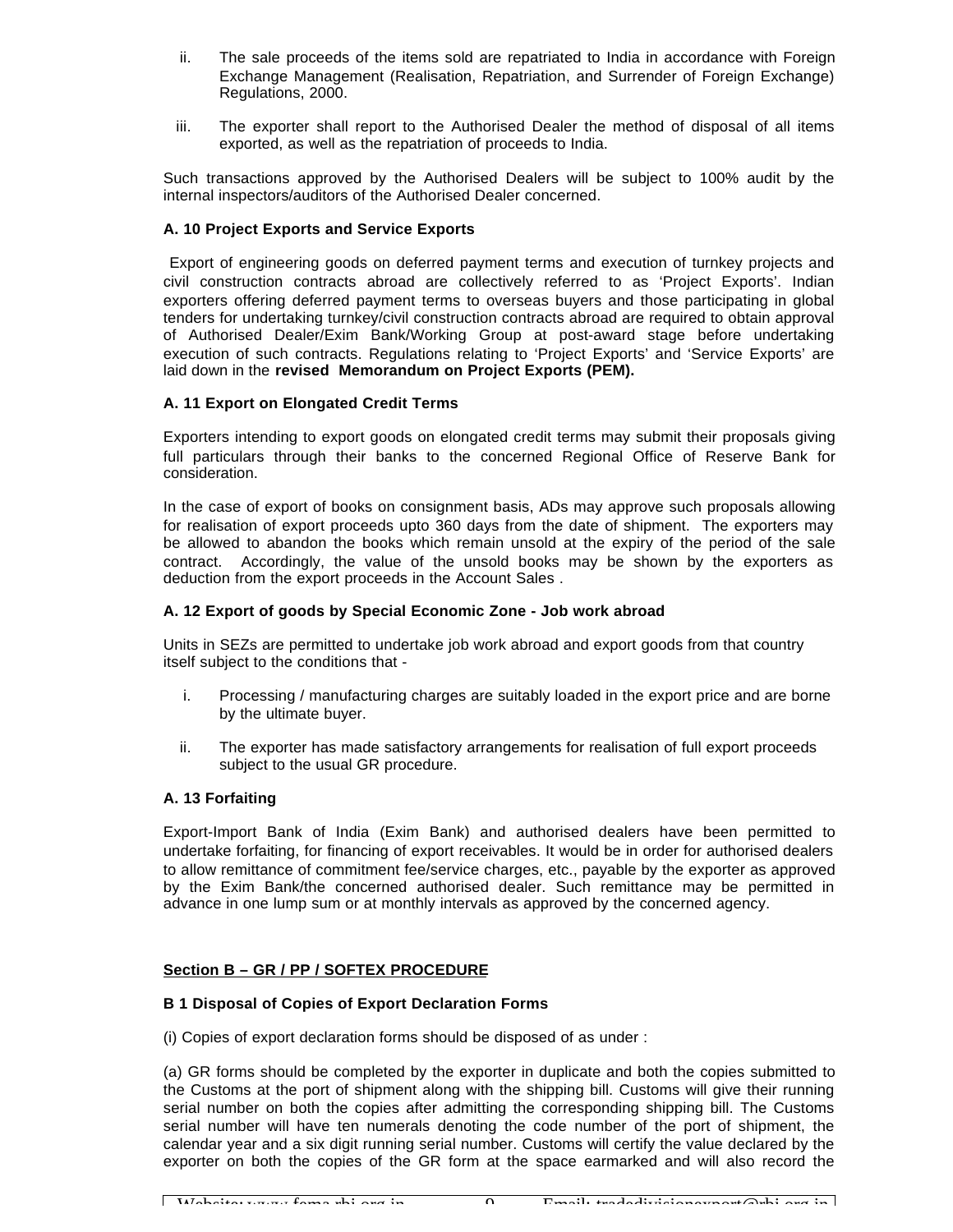assessed value. They will then return the duplicate copy of the form to the exporter and retain the original for transmission to Reserve Bank. Exporters should submit the duplicate copy of the GR form again to Customs along with the cargo to be shipped. After examination of the goods and certifying the quantity passed for shipment on the duplicate copy, Customs will return it to the exporter for submission to the authorised dealer for negotiation or collection of export bills.

(b) Within twenty-one days from the date of export, exporter should lodge the duplicate copy together with relative shipping documents and an extra copy of the invoice with the authorised dealer named in the GR form. After the documents have been negotiated/sent for collection, the authorised dealer should report the transaction to Reserve Bank in statement ENC under cover of appropriate R-Supplementary Return. However, the duplicate copy of the form together with a copy of invoice etc. will henceforth be retained by the authorised dealer and may not be submitted to Reserve Bank.

**Note:** (i) In the case of exports made under deferred credit arrangement or to joint ventures abroad against equity participation or under rupee credit agreement, the number and date of Reserve Bank approval and/or number and date of the relative RBI circular should be recorded at the appropriate place on the GR form.

(ii) Where Duplicate copy of GR form is misplaced or lost, authorised dealer may accept another copy of duplicate GR form duly certified by Customs.

(c) On account of introduction of Electronic Data Interchange (EDI) System at certain Customs offices where shipping bills are processed electronically, the existing declaration in GR form is replaced by a declaration in form SDF (Statutory Declaration Form) . The SDF form should be submitted in duplicate (to be annexed to the relative shipping bill) to the concerned Commissioner of Customs. After verifying and authenticating the declaration in form SDF, the Commissioner of Customs will hand over to the exporter, one copy of the shipping bill marked 'Exchange Control Copy' in which form SDF has been appended for being submitted to the authorised dealer within 21 days from the date of export. The authorised dealer should accept the Exchange Control (EC) copy of the shipping bill and form SDF appended thereto, submitted by the exporter for collection/negotiation of shipping documents. The manner of disposal of EC copy of shipping Bill (and form SDF appended thereto) is same as that for GR forms.

(d) In cases where ECGC initially settles the claims of exporters in respect of exports insured with them and subsequently receives the export proceeds from the buyer/buyer's country through the efforts made by them, the share of exporters in the amount so received is disbursed through the bank which had handled the shipping documents. In such cases, ECGC will issue a certificate to the bank which had handled the relevant shipping documents after full proceeds have been received. The certificate will indicate the number of declaration form, name of the exporter, name of the authorised dealer, date of negotiation, bill number, invoice value and the amount actually received by ECGC.

*(e) The authorised dealer should ensure by random check of the relevant duplicate forms by their internal / concurrent auditors to confirm that non-realisation or short realization allowed, if any, is within the powers delegated to them or has been duly approved by Reserve Bank, wherever necessary.*

(f) Where a part of export proceeds are credited to EEFC account, the export declaration (duplicate) form may be certified as under :

"Proceeds amounting to....... representing......% of the export realisation credited to EEFC account maintained by the exporter with......"

(ii) The manner of disposal of PP forms is same as that for GR forms. Postal authorities will allow export of goods by post only if the original copy of the form has been countersigned by an authorised dealer. Therefore, PP forms should be first presented by the exporter to an authorised dealer for countersignature. Authorised dealer will countersign the forms in accordance with directions in paragraph B.2 and return the original copy to the exporter, who should submit the form to the post office with the parcel. The duplicate copy of the PP form will be retained by the authorised dealer to whom the exporter should submit relevant documents together with an extra copy of invoice for negotiation/collection, within the prescribed period of twenty-one days.

#### **B. 2 Counter signature on PP Forms**

| $-$<br>$-1$<br>w<br>AVAZAV<br>'.Ih<br>,,<br>,, | $\overline{\phantom{0}}$<br>- |  |
|------------------------------------------------|-------------------------------|--|
|                                                |                               |  |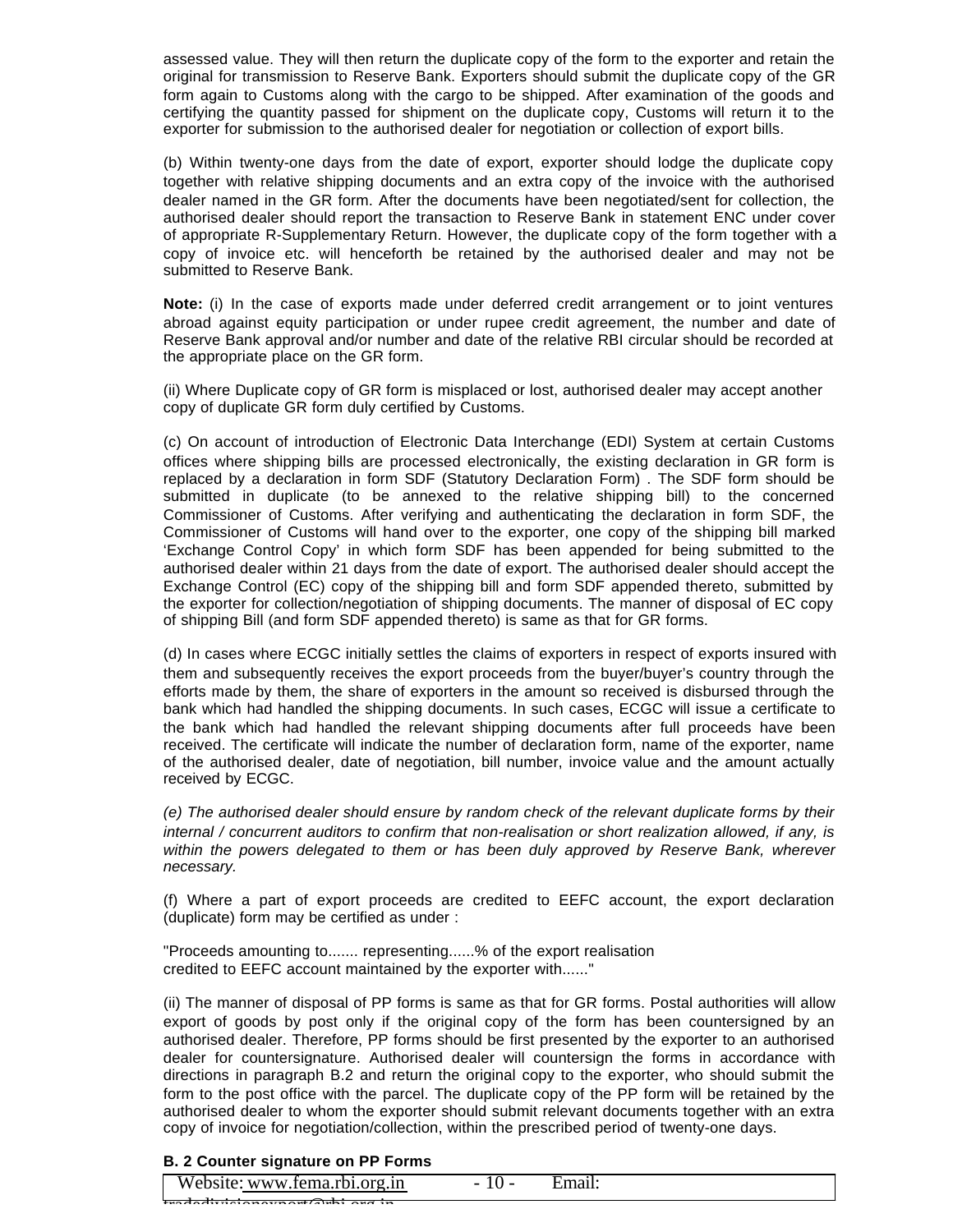PP forms will be presented by the exporter to an authorised dealer for counter signature. Authorised dealers should countersign the PP forms after ensuring that the parcel is being addressed to their branch or correspondent bank in the country of import. The concerned overseas branch or correspondent should be instructed to deliver the parcel to consignee against payment or acceptance of relative bill. Authorised dealers may, however, countersign PP forms covering parcels addressed direct to the consignees, provided :—

a. an irrevocable letter of credit for the full value of the export has been opened in favour of exporter and has been advised through authorised dealer concerned;

or

the full value of the shipment has been received in advance by the exporter through an authorised dealer;

or

b. the authorised dealer is satisfied, on the basis of the standing and track record of the exporter and the arrangements made for realisation of the export proceeds, that he could do so.

In such cases, particulars of advance payment/letter of credit/authorised dealer's certification of standing, etc., of the exporter should be furnished on the form under proper authentication. Any alteration in the name and address of consignee on the PP form should also be authenticated by the authorised dealer under his stamp and signature.

# **B.3.A. Terms of payment - Invoicing - (Software)**

(i) In respect of long duration contracts involving series of transmissions, the exporters should bill their overseas clients periodically, *i.e.,* at least once a month or on reaching the 'milestone' as provided in the contract entered into with the overseas client and the last invoice/bill should be raised not later than 15 days from the date of completion of the contract. It would be in order for the exporters to submit a combined SOFTEX form for all the invoices raised on a particular overseas client, including advance remittances received in a month.

(ii) In respect of contracts involving only 'one shot operation', the invoice/bill should be raised within 15 days from the date of transmission.

(iii) The exporter should submit declaration in Form SOFTEX in triplicate in respect of export of computer software and audio / video / television software to the concerned designated official of Government of India at STPI / EPZ /FTZ /SEZ for valuation / certification not later than 30 days from the date of invoice / the date of last invoice raised in a month, as indicated above. The designated officials may also certify the SOFTEX Forms in respect of EOUs which are registered with them.

(iv) The invoices raised on overseas clients as at (i) to (iii) above will be subject to valuation of export declared on SOFTEX form by the concerned designated official of Government of India and consequent amendment made in the invoice value, if necessary.

#### **B.3.B. Disposal of SOFTEX forms**

As for disposal of SOFTEX forms the procedure indicated in Regulation 6 of Export Regulations is to be observed. However, the duplicate copy of the form together with a copy of invoice etc. will henceforth be retained by the authorised dealer and may not be submitted to Reserve Bank.

#### **B.4 Shut out shipments and Short Shipments**

(i) When part of a shipment covered by a GR form already filed with Customs is short-shipped, exporter must give notice of short-shipment to Customs in form and manner prescribed. In case of delay in obtaining certified short-shipment notice from Customs, exporter should give an undertaking to the authorised dealer to the effect that he has filed the short-shipment notice with the Customs and that he will furnish it as soon as it is obtained.

| org.in<br>w<br>WWW.<br>тени<br>,,, | $\overline{\phantom{0}}$ |  |
|------------------------------------|--------------------------|--|
| $0.490$ $0.42$<br>$+$              |                          |  |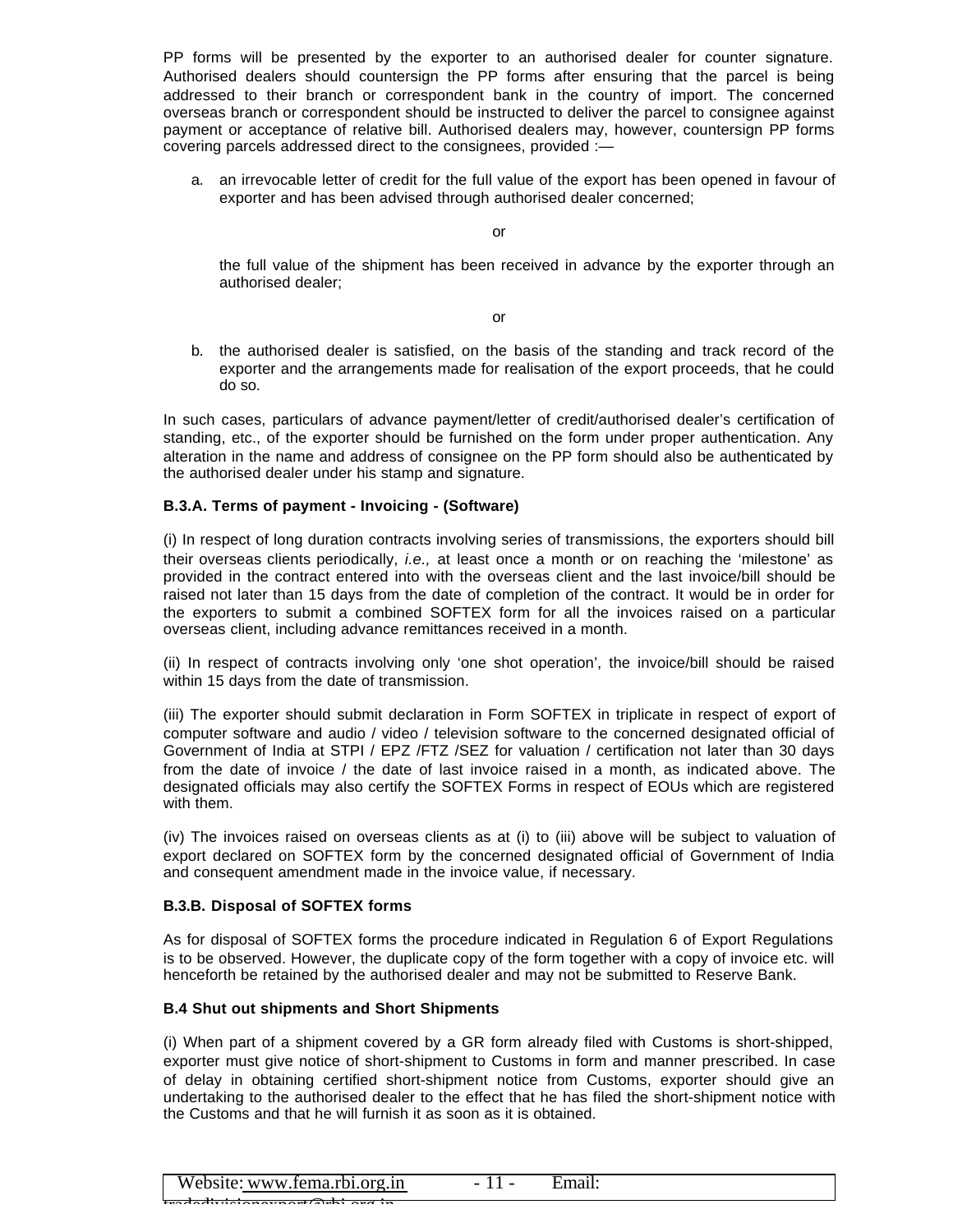(ii) Where a shipment has been entirely shut out and there is delay in making arrangements to reship, exporter will give notice in duplicate to Customs in the manner and in form prescribed for the purpose, attaching thereto the unused duplicate copy of GR form and the shipping bill. Customs will verify that the shipment was actually shut out, certify copy of the notice as correct and forward it to Reserve Bank together with unused duplicate copy of the GR form. In this case, the original GR form received earlier from Customs will be cancelled. If the shipment is made subsequently, a fresh set of GR form should be completed.

# **B. 5 Consolidation of Air Cargo**

Where air cargo is shipped under consolidation, the airline company's Master Airway Bill will be issued to the Consolidating Cargo Agent who will in turn issue his own House Airway Bills (HAWBs) to individual shippers. Authorised dealers may negotiate HAWBs only if the relative letter of credit specifically provides for negotiation of these documents in lieu of Airway Bills issued by the airline company. Authorised dealers may also accept Forwarder's Cargo Receipts (FCR) issued by steamship companies or their agents (instead of 'IATA' approved agents), in lieu of bills of lading, for negotiation / collection of shipping documents, in respect of export transactions backed by letters of credit, only if the relative letter of credit specifically provides for negotiation of this document, in lieu of bill of lading. Further, relative sale contract with the overseas buyer should also provide that FCR may be accepted in lieu of bill of lading as a shipping document.

# **B.6 Exports by Barges/Country Craft/Road Transport**

Following procedure should be adopted by exporters for filing original copies of GR/SDF forms where exports are made to neighbouring countries by road, rail or river transport :

- a. In case of exports by barges/country craft/road transport, the form should be presented by exporter or his agent at the Customs station at the border through which the vessel or vehicle has to pass before crossing over to the foreign territory. For this purpose, exporter may arrange either to give the form to the person in charge of the vessel or vehicle or forward it to his agent at the border for submission to Customs.
- b. As regards exports by rail, Customs staff have been posted at certain designated railway stations for attending to Customs formalities. They will collect the GR/SDF forms in respect of goods loaded at these stations so that the goods may move straight on to the foreign country without further formalities at the border. The list of designated railway stations is obtainable from the Railways. In respect of goods loaded at stations other than the designated stations, exporters must arrange to present GR/SDF forms to the Customs Officer at the Border Land Customs Station where Customs formalities are completed.
- c. In terms of an agreement on Border Trade between India and Myanmar, exchange of certain specified locally produced commodities, by people living along the India-Myanmar border on both sides under barter trade arrangement as also trade in freely convertible currency, has been permitted. Authorised dealers should follow strictly the revised guidelines issued in terms of A.P.(DIR Series) Circular No.17 dated 16.10.2000.

# **Section C – Authorised Dealer's Obligation**

# **C. 1 Delay in submission of shipping documents by exporters**

In cases where exporters present documents pertaining to exports after the prescribed period of twenty-one days from date of export, authorised dealers may handle them without prior approval of Reserve Bank, provided they are satisfied with the reasons for the delay.

# **C. 2 Check-list for Scrutiny of Forms**

Authorised dealer/exporter should verify the following :

i. Authorised dealer should ensure that the number on the duplicate copy of a GR form presented to them is the same as that of the original which is usually recorded on the Bill of Lading/Shipping Bill and the duplicate has been duly verified and authenticated by

| --<br>--<br>M.<br>AVALAVAL<br>. 111                                                         |  |  |
|---------------------------------------------------------------------------------------------|--|--|
| $t_{\text{max}}$ dedividence and $t_{\text{max}}$ and $t_{\text{max}}$ and $t_{\text{max}}$ |  |  |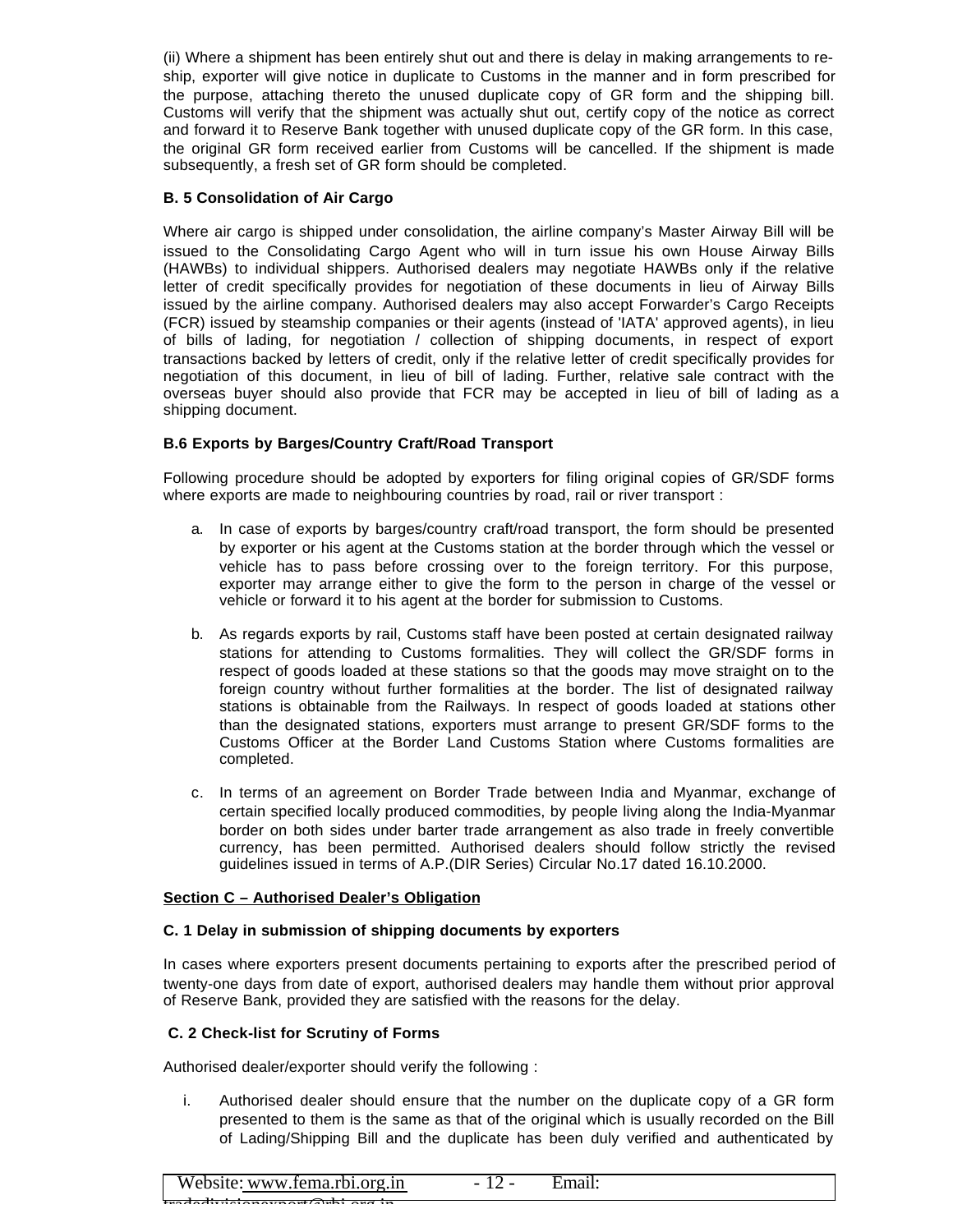appropriate Customs authorities. In the case of SDF form, the Shipping Bill No. should be the same as that appearing on the Bill of Lading.

- ii. Bill of Lading/Airway Bill issued on 'freight prepaid' basis may be accepted where the sale contract is on f.o.b., f.a.s. etc. basis provided the amount of freight has been included in the invoice and the bill. Conversely, in the case of c.i.f., c.& f. etc. contracts whose freight is sought to be paid at destination, it should be ensured that the deduction made is only to the extent of freight declared on GR/SDF form or the actual amount of freight indicated on the Bill of Lading/Airway Bill, whichever is less. Likewise, where the marine insurance is taken by the exporters on buyer's account, authorised dealer should verify that the actual amount paid is received from the buyer through invoice and the bill.
- iii. The documents submitted do not reveal any material *inter se* discrepancies in regard to description of goods exported, export value or country of destination.

#### **Note :**

- A. The export realisable value may be more than what was originally declared to/accepted by Customs on the GR/SDF form in certain circumstances such as where in c.i.f. or c. & f. contracts, part or whole of any freight increase taking place after the contract was concluded is agreed to be borne by buyers or where as a result of subsequent devaluation of the currency of the contract, buyers have agreed to an increase in price.
- B. In cases where the documents are being negotiated by a person other than the exporter who has signed GR/PP/SDF/SOFTEX Form in respect of the concerned consignment of export, authorised dealers may negotiate the documents after ensuring compliance with Regulation 12 of "Export Regulations".
- C. In certain lines of export trade, final settlement of price may be dependent on the results of quality analysis of samples drawn at the time of shipment; but the results of such analysis will become available only after the shipment has been made. Sometimes, contracts may provide for payment of penalty for late shipment of goods in conformity with trade practice concerning the commodity. In these cases, while exporters declare to Customs the full export value based on the contract price, invoices submitted along with shipping documents for negotiation/collection may reflect a different value arrived at after taking into account the results of analysis of samples or late shipment penalty, as the case may be.

As such variations stem from the terms of contract, authorised dealers may accept them on production of documentary evidence after verifying the arithmetical accuracy of the calculations and on conforming the terms of underlying contracts.

#### **C. 3 Trade Discount**

Bills in respect of exports by sea or air which fall short of the value declared on GR/SDF forms on account of trade discount may be accepted for negotiation or collection only if the discount has been declared by exporter on relative GR/SDF form at the time of shipment and accepted by Customs.

#### **C. 4 Advance Payments against Exports**

Exporters may receive advance payments (with or without interest) from their overseas buyers. It should, however, be ensured that the shipments made against the advance payments are monitored by the authorised dealer through whom the advance payment is received. The appropriations made against every shipment must be endorsed on the original copy of the inward remittance certificate issued for advance remittance.

**Note**: Purchase of foreign exchange from the market for refunding advance payment credited to EEFC account may be allowed only after utilising the entire balances held in the exporter's EEFC accounts maintained at different branches/banks.

#### **C. 5 Part Drawings**

| $-$<br>---<br>AVAZAY AV<br>. |  |  |
|------------------------------|--|--|
|                              |  |  |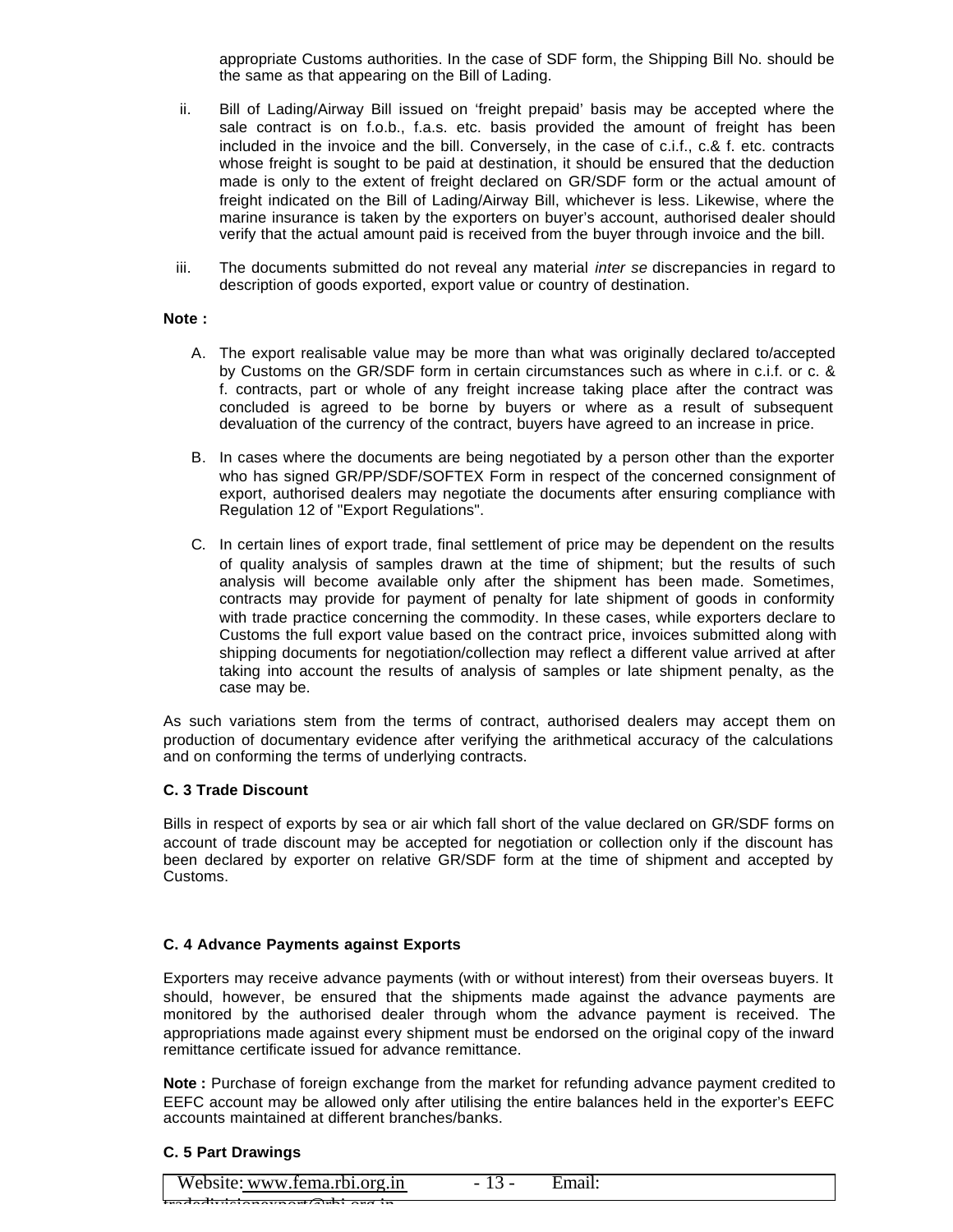In certain lines of export trade, it is the practice to leave a small part of the invoice value undrawn for payment after adjustment due to differences in weight, quality, etc. to be ascertained after arrival and inspection, weighment or analysis of the goods. In such cases, authorised dealers may negotiate bills, provided

- a. the amount of undrawn balance is considered normal in the particular line of export trade, subject to a maximum of 10 per cent of the full export value; and
- b. an undertaking is obtained from exporter on the duplicate of GR/SDF/PP forms that he will surrender/account for the balance proceeds of the shipment within the period prescribed for realisation.

**Note :** In cases where exporter has not been able to arrange for repatriation of the undrawn balance in spite of best efforts, authorised dealers on being satisfied with the *bona fides* of the case, should ensure that the exporter has realised at least the value for which the bill was initially drawn (excluding undrawn balances) or 90% of the value declared on GR/PP/SDF form, whichever is more and a period of one year has elapsed from the date of shipment.

#### **C. 6 Consignment Exports**

(i) When goods have been exported on consignment basis, authorised dealer, while forwarding shipping documents to his overseas branch/correspondent, should instruct the latter to deliver them only against trust receipt/undertaking to deliver sale proceeds by a specified date within the period prescribed for realisation of proceeds of the export. This procedure should be followed even if, according to the practice in certain trades, a bill for part of the estimated value is drawn in advance against the exports.

(ii) The agents/consignees may deduct from sale proceeds of the goods expenses normally incurred towards receipt, storage and sale of the goods, such as landing charges, warehouse rent, handling charges, etc. and remit the net proceeds to the exporter

(iii) The account sales received from the Agent/Consignee should be verified by the authorised dealer. Deductions in Account Sales should be supported by bills/receipts in original except in case of petty items like postage/cable charges, stamp duty etc.

#### **Notes :**

- A. In case of goods exported on consignment basis, freight and marine insurance must be arranged in India.
- B. Reserve Bank will permit, on application, exporters with satisfactory track record a longer period up to twelve months for realisation of export proceeds for exports on consignment basis made to CIS countries and East European countries financed in any permitted currency.
- C. Authorised Dealers may consider the applications received from exporters and grant permission for opening / hiring warehouses abroad subject to the following conditions :
	- a. Applicant's export outstanding does not exceed 5 per cent of exports made during the previous year.
	- b. Applicant has a minimum export turnover of USD 1,00,000/- during the last year.
	- c. Period of realisation should be as applicable i.e., 180 days for non-status holder exporters and 365 days for status holder exporters.
	- d. All transactions should be routed through the designated branch of the authorized dealer.

The above permissions may be granted to the exporters initially for a period of one year and the renewal thereof may be considered subject to the applicant satisfying the requirement at (a) above. Authorised Dealers granting such permission / approvals should maintain a proper record of the approvals granted.

| --<br>$\mathbf{M}$<br>$\mathbf{M}$<br>$\mathbf{M}$<br>-111 | - |  |
|------------------------------------------------------------|---|--|
|                                                            |   |  |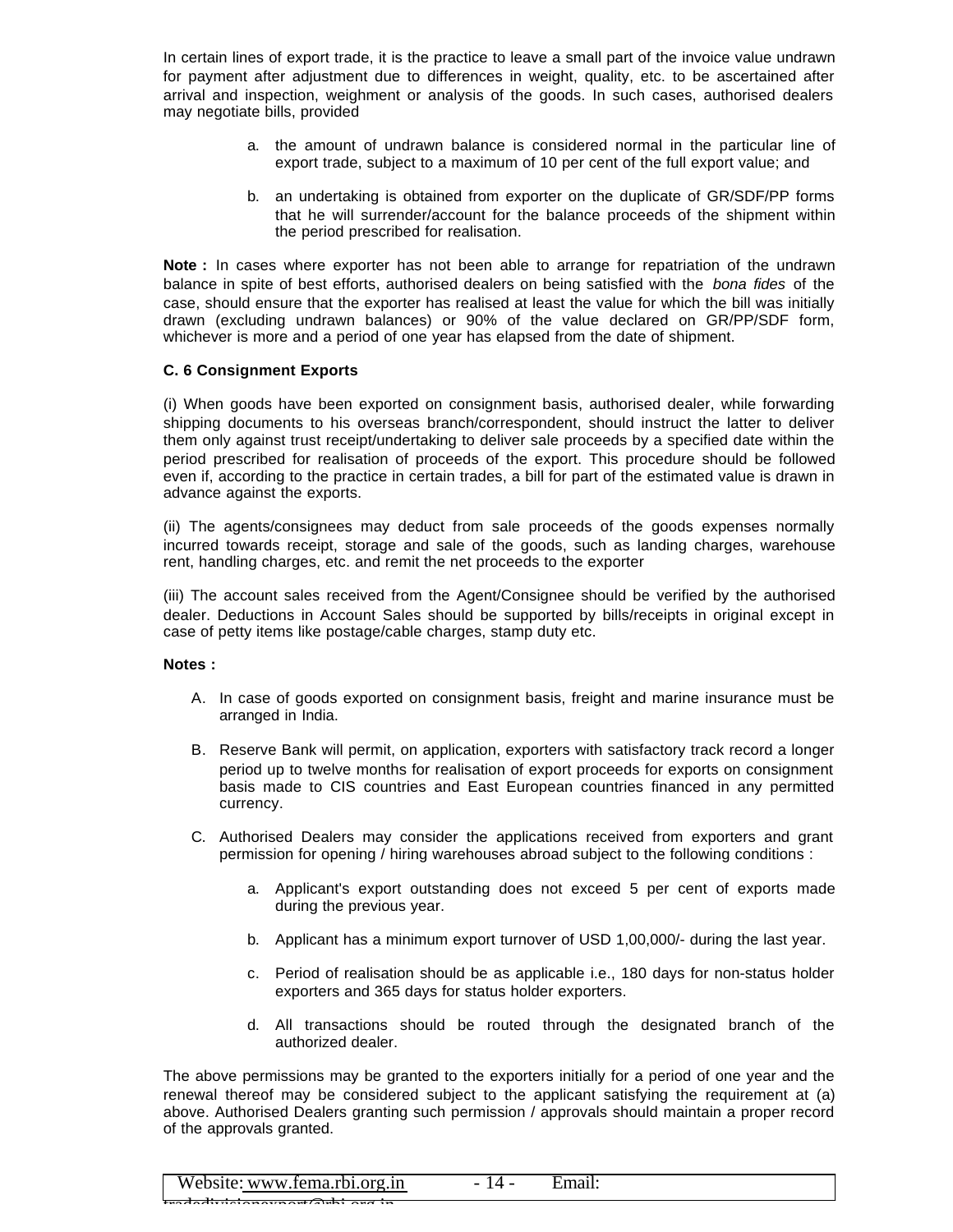## **C-7 Despatch of Shipping Documents**

(i) While Authorised dealers should normally despatch shipping documents to their overseas branches/correspondents expeditiously, they may despatch shipping documents direct to the consignees or their agents resident in the country of final destination of goods in cases where advance payment or an irrevocable letter of credit has been received for the full value of the export shipment and the underlying sale contract/letter of credit provides for despatch of documents direct to the consignee or his agent resident in the country of final destination of goods.

(ii) In cases not covered by (*i*) above also, authorised dealers may accede to the request of the exporter, for despatch of documents for whatever reason, direct to the consignee/agent provided the exporter is a regular customer and the authorised dealer is satisfied, on the basis of standing and track record of the exporter and the arrangements made for realisation of export proceeds, that the request can be acceded to.

(iii) Documents in respect of goods or software which are accompanied with a declaration by the exporter that they are not more than rupees twenty five thousand in value and not declared on GR/SDF/PP/SOFTEX form, in terms of paragraph A.2 may be directly sent by the exporter to the consignee.

(iv) Documents in respect of goods exported against 100% advance remittance, in terms of paragraph C.4 may be directly sent by the exporter to the consignee.

(v) Authorised Dealers may permit `Status Holder Exporters' (as defined in the EXIM Policy), and units in Special Economic Zones (SEZ) to despatch the export documents to the consignees outside India subject to the terms and conditions that

> a. the export proceeds are repatriated through the authorised dealer named in the GR Form

and

b. the duplicate copy of the GR form is submitted to the Authorised Dealer for monitoring purposes, by the exporters within 21 days from the date of export.

#### **C.8 Handing Over Negotiable Copy of Bill of Lading to Master of Vessel/Trade Representative**

Authorised dealers may deliver one negotiable copy of the Bill of Lading to the Master of the carrying vessel or trade representative, in respect of exports to certain landlocked countries if the shipment is covered by an irrevocable letter of credit and the documents conform strictly to the terms of the Letter of Credit which, *inter alia*, provides for such delivery.

#### **C. 9 Export Bills Register**

- **i.** Authorised dealers should maintain Export Bills Register, in physical or electronic form. Details of GR/SDF/PP form number, due date of payment, the fortnightly period of R Supplementary Return with which ENC statement covering the transaction was sent to Reserve Bank**, should be available.**
- ii. Authorised dealers should ensure that all types of export transactions are entered in the Export Bills Register and are given bill numbers on calendar year basis (*i.e.* January to December). The bill numbers should be recorded in ENC statement and other relevant returns submitted to Reserve Bank.

#### **C.10 Follow-up of Overdue Bills**

(i) Authorised dealers should closely watch realisation of bills and in cases where bills remain outstanding, beyond the due date for payment or six months from the date of export, the matter should be promptly taken up with the concerned exporter. If the exporter fails to arrange for delivery of the proceeds, within six months or seek extension of time beyond six months the matter should be reported to Reserve Bank stating, where possible, the reason for the delay in realising the proceeds. The duplicate copies of GR / SDF / PP Forms should, however, continue

| $-$<br>$\sim$ $\sim$ $\sim$<br>! . III<br>www<br>т неппят.<br>. ונ | - |  |
|--------------------------------------------------------------------|---|--|
| $\frac{1}{2}$ and a division on our case out (0) what case in      |   |  |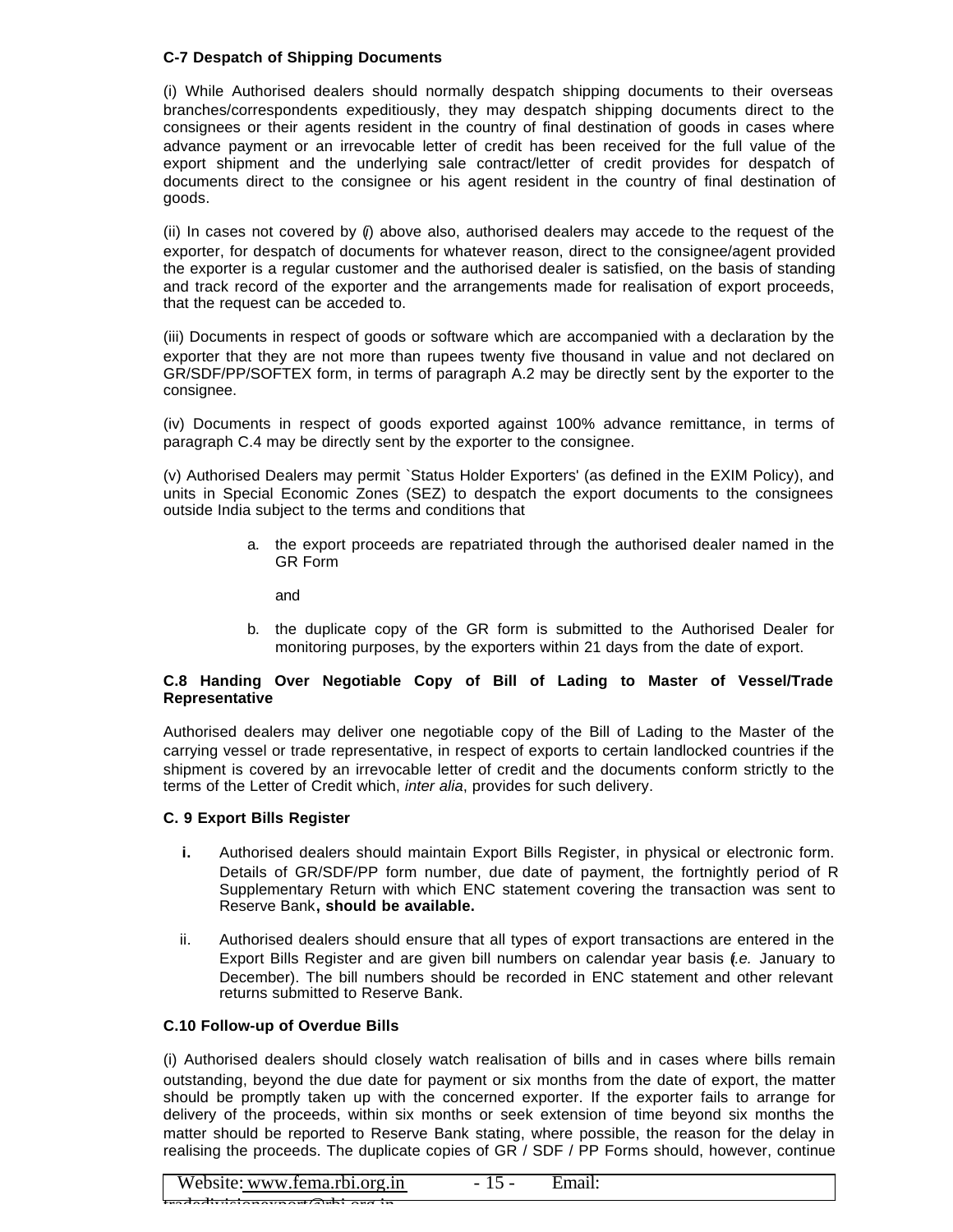to be held by authorised dealer until full proceeds are realised except in case of undrawn balances covered by Note under paragraph C 5. Authorised dealers should follow up export outstandings with exporters systematically and vigorously so that action against defaulting exporters does not get delayed. Any laxity in the follow up of realisation of export proceeds by authorised dealers will be viewed seriously by Reserve Bank leading to the invocation of the penal provision under FEMA 1999.

(ii) Exporters who have been certified as `Status Holder' in terms of EXIM Policy are permitted to realise and repatriate the full value of export proceeds within a period of 12 months from the date of shipment.

(iii) The stipulation of twelve months or extended period thereof for realisation of export proceeds is no longer applicable for units located in Special Economic Zones (SEZs). The units in SEZs will however continue to follow the GR/ PP / Softex export procedure outlined in Section B - Part III of this circular**.**

(iv) Authorised dealers should furnish to Reserve Bank, on half-yearly basis, a consolidated statement in Form XOS giving details of all export bills outstanding beyond six months from the date of export as at the end of June and December every year. The statement should be submitted in triplicate within fifteen days from the close of the relative half-year.

# **C. 11 Reduction in invoice value on account of prepayment of usance bills**

Occasionally, exporters may approach authorised dealers for reduction in invoice value on account of cash discount to overseas buyers for prepayment of the usance bills. In such cases authorised dealers may allow cash discount to the extent of amount of proportionate interest on the unexpired period of usance, calculated at the rate of interest stipulated in the export contract or at the prime rate/LIBOR of the currency of invoice where rate of interest is not stipulated in the contract.

#### **C. 12 Reduction in Value**

If, after a bill has been negotiated or sent for collection, the amount thereof is desired to be reduced for any reason, authorised dealer may approve such reduction, if satisfied about genuineness of the request, provided :

- a. the reduction does not exceed 10% of invoice value,
- b. it does not relate to export of commodities subject to floor price stipulations,
- c. the exporter is not on the exporters' caution list of Reserve Bank, and
- d. the exporter is advised to surrender proportionate export incentives availed of, if any.

In the case of exporters who have been in the export business for more than three years, reduction in invoice value may be allowed, without any percentage ceiling, subject to the above conditions as also subject to their track record being satisfactory, *i.e.,* the export outstandings do not exceed 5% of the average annual export realisation during preceding three calendar years. For the purpose of reckoning the percentage of outstanding export bills to average export realisations during the preceding three calendar years, outstandings in respect of exports made to countries facing externalisation problems may be ignored provided the payments have been made by the buyers in the local currency.

#### **C. 13 Export Claims**

Authorised dealers may remit export claims on application, provided the relative export proceeds have already been realised and repatriated to India and the exporter is not on the caution list of Reserve Bank. In all such cases of remittances, the exporter should be advised to surrender proportionate export incentive, if any, received by him.

#### **C.14 Change of buyer/consignee**

Prior approval of Reserve Bank is not required if, after goods have been shipped, they are to be transferred to a buyer other than the original buyer in the event of default by the latter, provided

| - -<br>AN AN AN<br>-111 |  |  |
|-------------------------|--|--|
| $+$ 40 $\sim$ $\sim$    |  |  |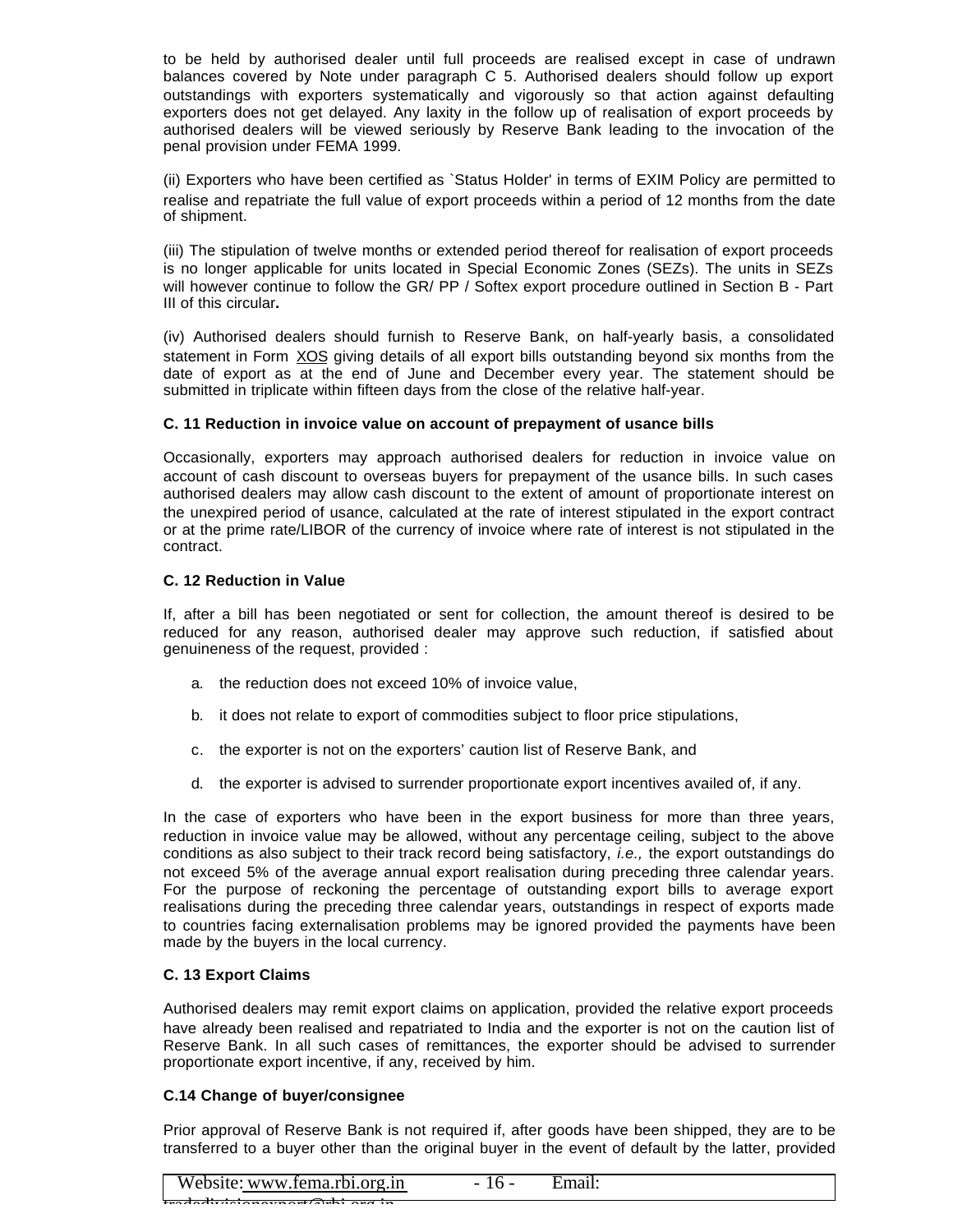the reduction in value, if any, involved does not exceed 10% and the realisation of export proceeds is not delayed beyond the period of six months from the date of export. Where the reduction in value exceeds 10%, all other relevant conditions stipulated in paragraph C.12 should also be satisfied.

# **C.15 Self write-off and extension of time**

All exporters (including Status Holder) have been allowed, subject to certain terms and conditions, to

(a) write off (including reduction in invoice value) outstanding export dues and,

- (b) extend the prescribed period of realization beyond 180 days or further period as applicable,
	- for exports made after  $1<sup>st</sup>$  July 2003 and proceeds are due on January 1, 2004 and in case of exports where Reserve bank has prescribed longer period of realization the facility would be available for exports made prior to July 2003 but proceeds of which are due for realization within the prescribed period of one year,
	- provided aggregate value of such export bills written off (including reduction in invoice value) and bills extended for realization does not exceed 10 per cent of the export proceeds due during the calendar year and such export bills are not a subject of investigation by Enforcement Directorate/Central bureau of Investigation or any other investigating agencies.

Exporters dealing with more than one authorized dealer can avail of this facility through each AD. Exporters operating under a consortium of banks or with multiple banks can also compute the 10 per cent limit on aggregate basis with all the banks provided the lead bank of the consortium or nodal bank in case of multiple banking undertakes to verify the annual performance of the exporter on behalf of all the banks.

# **C.16 Extension of time limit in other cases**

1. (i) In cases where an exporter has not been able to realise proceeds of a shipment made within the period prescribed, for reasons beyond his control, but expects to be able to realise proceeds if extension of the period is allowed to him, necessary application (in duplicate) should be made to the concerned Regional Office of Reserve Bank in form ETX through his authorised dealer with appropriate documentary evidence in respect of cases not falling under para (ii) below.

(ii) Reserve Bank of India have permitted authorised dealers to extend the period of realization of export proceeds beyond 6 months from the date of export where the invoice value does not exceed US \$ 1,00,000 subject to following conditions;

- a. The Authorised Dealer is satisfied that the exporter has not been able to realise export proceeds for reasons beyond his control
- b. The exporter submits a declaration that he will realise the export proceeds during the extended period.
- c. The extension may be granted upto a period of 3 months at a time and while considering the extension beyond one year from the date of export the total export outstandings of the exporter should not be more than 10% of the average of export realisations during the preceding 3 financial years.

2. The ceiling of US \$ 1,00,000 would not apply where the exporter has filed suits against the importer abroad. In such cases extension may be granted upto six months at a time, irrespective of the amount involved.

3. Cases which are not covered by the above instructions and cases indicated below would require prior approval from the Regional Office of the Reserve Bank.

- I. Where the export invoices are under investigation by Enforcement Directorate / Central Bureau of Investigation or other investigating agencies.
- II. where invoice value exceeds US \$ 1,00,000 (except in cases covered under paragraph 2 above).

| $\mathbf{M}$<br>. |  |  |
|-------------------|--|--|
|                   |  |  |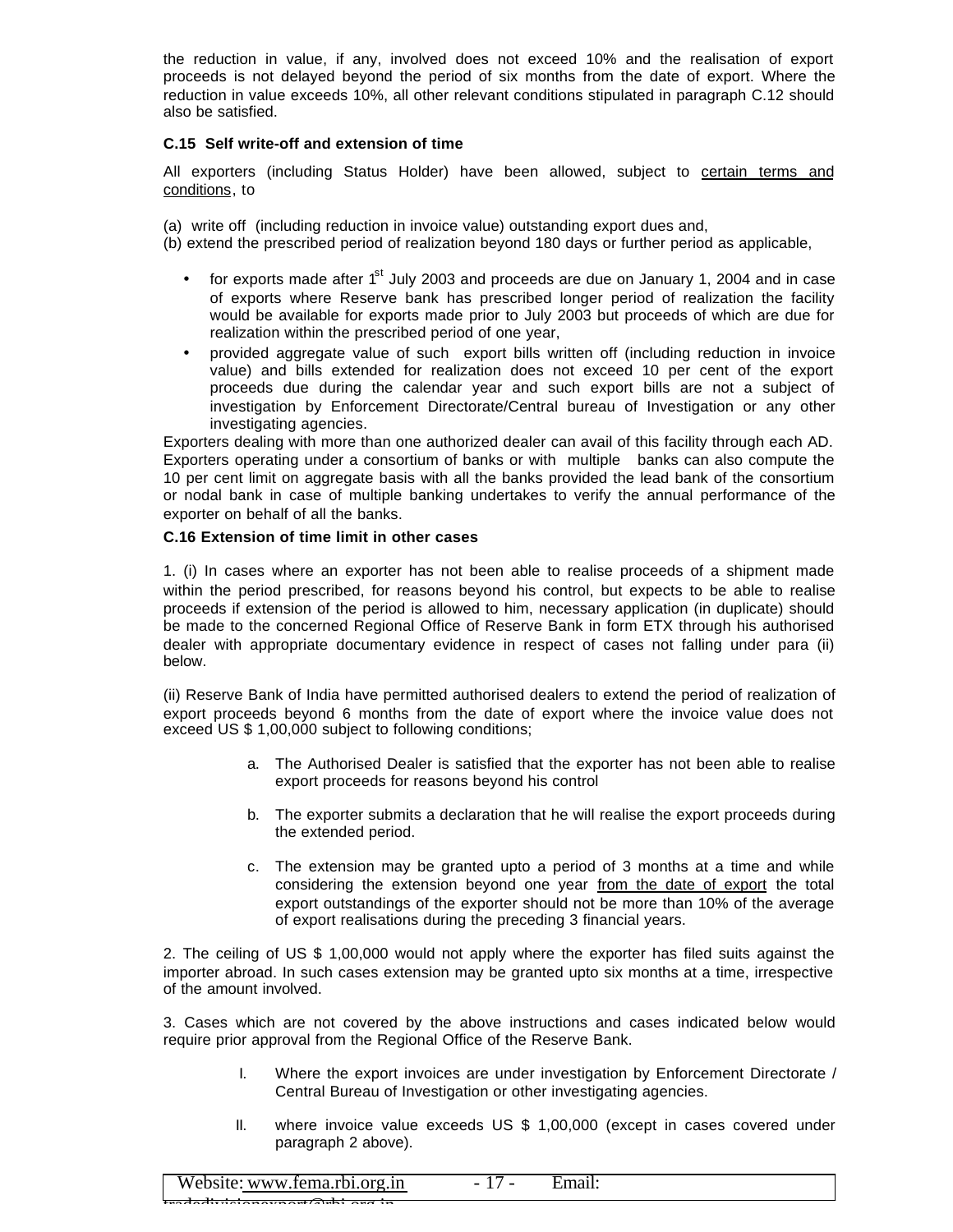All the export bills outstanding beyond six months from the date of export may be reported in XOS statement as usual. However, where extension of time has been granted by authorized dealer, the date upto which extension has been granted may be indicated in the 'Remarks' column.

4. As a temporary measure for a period of one year w.e.f. September 1, 2001, exporters were allowed a period of 360 days from the date of shipment, for realisation and repatriation of full value of goods/software for exports to certain specified countries. This relaxation has been further extended upto **August 31, 2004**

5. Manufacturers/exporters of certain specified products and having export contracts of Rs.100 crores and above in value term in one year have been allowed w.e.f.  $1^{\text{st}}$  October 2001, for a period of 365 days from the date of shipment for realisation and repatriation of full value of ` the exports of the products specified. This relaxation has been further extended upto **September 30, 2004.**

6. There is no time limit for realisation of export proceeds for export made by units in Special Economic Zone (SEZ).

#### **C. 17 Shipments Lost in Transit**

When shipments from India for which payment has not already been received either by negotiation of bills under letters of credit or otherwise are lost in transit, authorised dealer must ensure that insurance claim is made as soon as the loss is known. The duplicate copy of GR/SDF/PP form should be forwarded to Reserve Bank with following particulars :

- a. Amount for which shipment was insured.
- b. Name and address of insurance company.
- c. Place where claim is payable.

In cases where claim is payable abroad, authorised dealer must arrange to collect the full amount of claim due on the lost shipment, through the medium of his overseas branch/correspondent and forward the duplicate copy of GR/SDF/PP form to Reserve Bank only after the amount has been collected. A certificate for the amount of claim received should be furnished on the reverse of the duplicate copy.

**Note :** Sometimes claims on shipments lost in transit are also partially settled directly by shipping companies/airlines under carrier's liability. Authorised dealers should ensure that amounts of such claims if settled abroad are also repatriated to India by exporters.

#### **C. 18 Payment of Claims by ECGC**

Authorised Dealers shall, on an application received from the exporter supported by documentary evidence from the ECGC confirming that the claim in respect of the outstanding bills has been settled by them, write off the relative export bills and delete them from the XOS statement. Such write-off will not be restricted to the limit of 10 per cent indicated in paragraph C.19 (A) below. Surrender of incentives, if any, in such cases will be as provided in the Exim Policy.

It is clarified that the claims settled in rupees by ECGC should not be construed as export realisation in foreign exchange.

#### **C. 19 A "Write off" of Unrealised Export Bills**

(i) An exporter who has not been able to realise the outstanding export dues despite best efforts, may approach the authorised dealer, who had handled the relevant shipping documents, with appropriate supporting documentary evidence with a request for write off of the unrealised portion. Authorised dealers may accede to such requests subject to the undernoted conditions :

- a. The relevant amount has remained outstanding for one year or more;
- b. The aggregate amount of write off allowed by the authorised dealer during a calendar year does not exceed 10% of the total export proceeds realised by the

| org.in<br>AVAZAY ANZ                       |  |  |
|--------------------------------------------|--|--|
|                                            |  |  |
| $+400000111010100010010011001001000100100$ |  |  |
|                                            |  |  |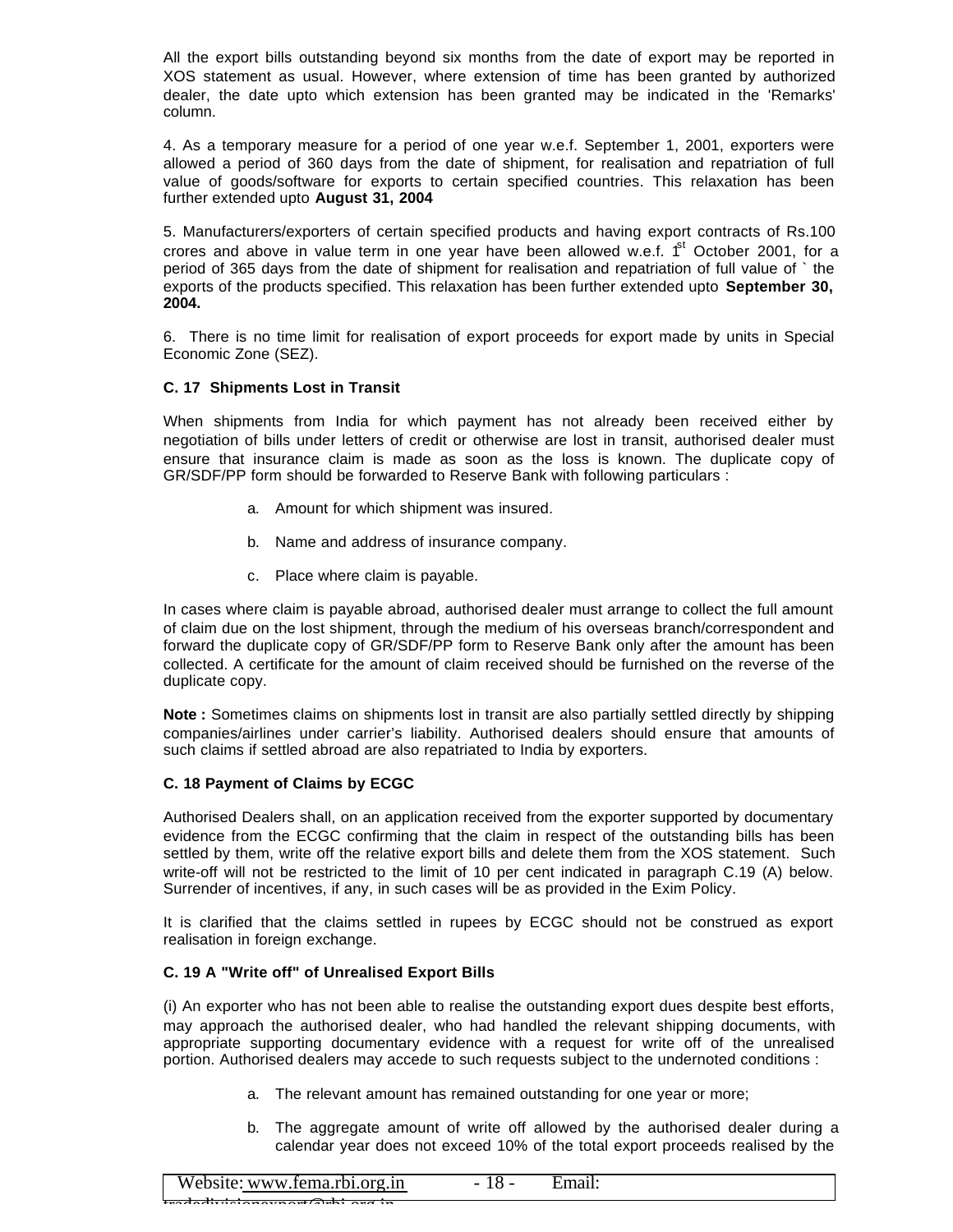concerned exporter through the concerned authorised dealer during the previous calendar year;

- c. Satisfactory documentary evidence is furnished in support of the exporter having made all efforts to realise the dues;
- d. The case falls under any of the undernoted categories :
	- i. The overseas buyer has been declared insolvent and a certificate from the official liquidator indicating that there is no possibility of recovery of export proceeds produced;
	- ii. The overseas buyer is not traceable over a reasonably long period of time;
	- iii. The goods exported have been auctioned or destroyed by the Port/Customs/Health authorities in the importing country;
	- iv. The unrealised amount represents the balance due in a case settled through the intervention of the Indian Embassy, Foreign Chamber of Commerce or similar Organisation;
	- v. The unrealised amount represents the undrawn balance of an export bill (not exceeding 10% of the invoice value) remained outstanding and turned out to be unrealisable despite all efforts made by the exporter;
	- vi. The cost of resorting to legal action would be disproportionate to the unrealised amount of the export bill or where the exporter even after winning the Court case against the overseas buyer could not execute the Court decree due to reasons beyond his control;
	- vii. Bills were drawn for the difference between the letter of credit value and actual export value or between the provisional and the actual freight charges but the amount has remained unrealised consequent on dishonour of the bills by the overseas buyer and there are no prospects of realisation.
- e. The case is not the subject matter of any pending civil or criminal suit;
- f. The exporter has not come to the adverse notice of the Enforcement Directorate or the Central Bureau of Investigation or any such other law enforcement agency;
- g. The exporter has surrendered proportionate export incentives, if any, availed of in respect of the relative shipments. The authorised dealer should obtain documents evidencing surrender of export incentives availed of before permitting the relevant bills to be written off. Authorised dealers are to put in place a system under which their internal inspectors or auditors carry out random sample check/percentage check of outstanding export bills written off.

(ii) Where there is no further amount to be realised against the GR/SDF/PP form covered by the write off, authorised dealer should certify the duplicate form as under :

"Write off of...........……………………………….. (Amount in words and figures) permitted in terms of paragraph C.18 of Directions to Authorised Dealers." Date …………………………..

> Stamp & Signature of Authorised Dealer

(iii) Status holders exporters (viz. Export Houses, Trading Houses, Star Trading Houses, Superstar Trading Houses) and manufacturer exporters exporting more than 50% of their production, and recognised as such by DGFT, may be permitted to " write off" outstanding export

| $- - -$<br>org.in<br>$\mathbf{M}$<br>$\mathbf{M}$ | - |  |
|---------------------------------------------------|---|--|
|                                                   |   |  |
|                                                   |   |  |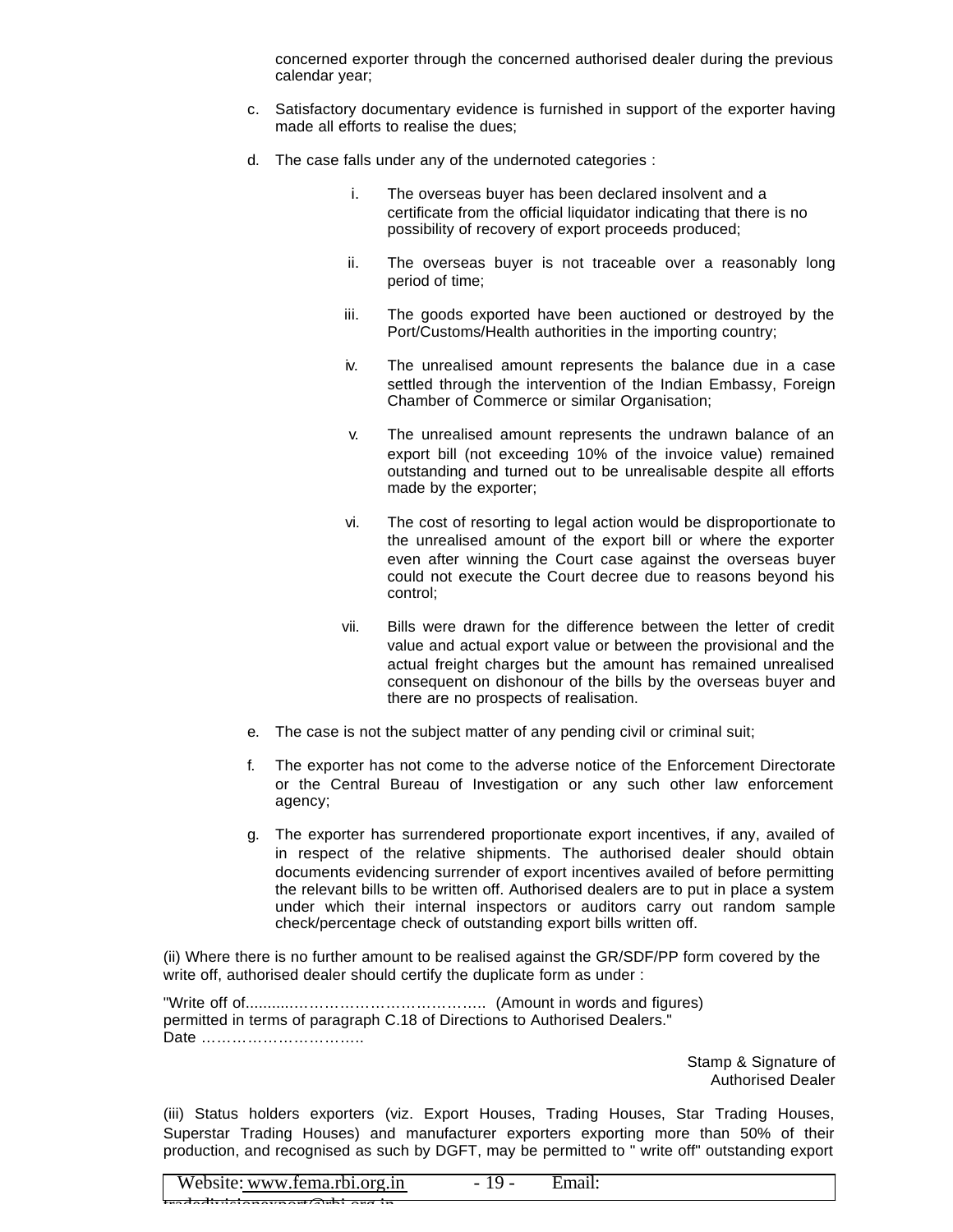bills upto an annual limit of 5% of their average annual realisations (not turnover) during the preceding three calendar years. The limit of 5% will be cummulatively available in a year and subject to the following conditions.

1. The exporter should submit to the concerned authorised dealer a Chartered Accountant's certificate indicating –

- a. the export realisation in the preceding three calendar years and also the amount of "write off " already availed of during the year, if any.
- b. the relevant GR/SDF Nos. to be written off, Bill No., invoice value, commodity exported, country of export,
- c. the export benefits, if any, availed of by the exporter have been surrendered.

2. It is clarified that the following do not qualify for the "write off" facility :-

- a. Exports made to countries with externalisation problem i.e. where the overseas buyer has deposited the value of export in local currency but the amount has not been allowed to be repatriated by the central banking authorities of the country.
- b. GR/SDF forms which are under investigation by agencies like, Enforcement Directorate, Directorate of Revenue Intelligence, Central Bureau of Investigation, etc. as also the outstanding bills which are subject matter of civil / criminal suit.

3.After the "write off" has been permitted authorised dealer may certify the duplicate form as under :-

"write off of ……………………(Amount in words and figures) permitted in terms of AP(DIR Series) Circular No.30 dated April 4, 2001."

Date

Stamp & Signature of **Authorised Dealer"**

4. Authorised dealers may note to take into account the amount written off under this facility while arriving at the eligible amount under paragraph C.18 of AP (DIR Series) Circular No.12 of September 9, 2000.

5. Authorised dealers may forward a statement in form EBW to the Regional Office of Reserve Bank under whose jurisdiction they are functioning, indicating details of write offs etc.

## **C. 19B 'Netting off' of export receivables against import payments - Units in Special Economic Zones (SEZs)**

Authorised dealers may allow requests received from exporters for 'netting off' of export receivables against import payments for units located in Special Economic Zones subject to the following :

- i. The 'netting off' of export receivables against import payments is in respect of the same Indian entity and the overseas buyer / supplier (bilateral netting). The netting may be done as on date of balance sheet of the unit in SEZ.
- ii. The details of export of goods is documented in GR(O) forms / DTR as the case may be while details of import of goods / services is recorded through A1 / A2 form as the case may be. The relative GR / SDF forms will be treated as complete by the designated authorized dealer only after the entire proceeds are adjusted / received.
- iii. Both the transactions of sale and purchase in 'R' Returns under FET-ERS are reported separately.
- iv. The export / import transactions with ACU countries are kept outside the arrangement.

| $- - -$<br>org.in<br><b>SAMP</b><br>$\mathbf{M}$<br>W<br>$\sim$                | ▰ |  |
|--------------------------------------------------------------------------------|---|--|
|                                                                                |   |  |
| $tan \alpha$ d $cos \alpha$ and $cos \alpha$ and $sin \alpha$ and $cos \alpha$ |   |  |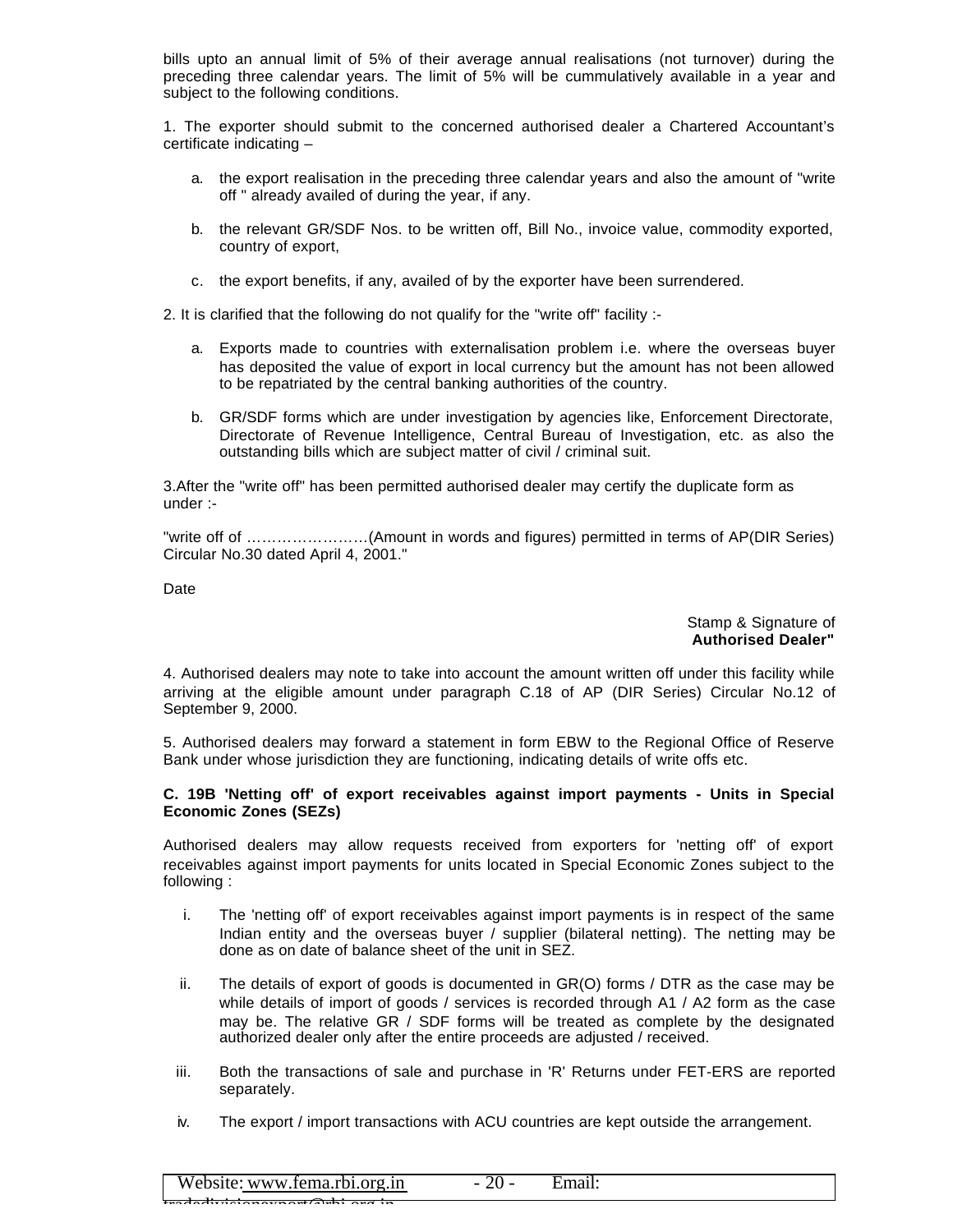**v.** All the relevant documents are submitted to the concerned authorised dealer who should comply with all the regulatory requirements relating to the transactions**.**

#### **C.20 Return of Documents to Exporters**

The duplicate copies of GR/SDF/PP forms and shipping documents, once submitted to authorised dealers for negotiation, collection, etc., should not ordinarily be returned to exporters, except for rectification of errors and resubmission.

#### **C.21 Exporters' Caution List**

Authorised dealers will also be advised whenever exporters are cautioned in terms of provisions contained in Regulation 17 of "Export Regulations" ADs may approve GR/SDF/PP forms of exporters who have been placed on caution list if the exporter concerned produce evidence of having received an advance payment or a irrevocable letter of credit in his favour covering the full value of the proposed exports. Such approval may be given even cases where usance bills are to be drawn for the shipment provided the relative letter of credit covers the full export value and also permits such drawings and the usance bill mature within six months from the date of shipment.

#### **Section D – REMITTANCES CONNECTED WITH EXPORT**

#### **D.1 Agency Commission on Exports**

(i) Authorised dealers may allow payment of commission, either by remittance or by deduction from invoice value, on application submitted by the exporter. The remittance on agency commission may be allowed subject to the following conditions:

- a. Amount of commission has been declared on GR/SDF/PP/SOFTEX form and accepted by Customs authorities or Ministry of Information Technology, Government of India / EPZ authorities as the case may be. In cases where the commission has not been declared on GR/SDF/PP/SOFTEX form, remittance thereof may be allowed after satisfying about the reasons adduced by the exporter for not declaring commission on Export Declaration Form, provided a valid agreement/written understanding between the exporter and/or beneficiary for payment of commission subsists.
- b. The relative shipment has already been made.

(ii) Authorised dealers may allow payment of commission by Indian exporters, in respect of their exports covered under counter trade arrangement through Escrow Accounts designated in U.S.dollar, subject to the following conditions :

- a. The payment of commission satisfies the conditions as at (a) and (b) stipulated in paragraph above.
- b. The commission is not payable to Escrow Account holders themselves.
- c. The commission should not be allowed by deduction from the invoice value.

NOTE : Payment of commission is prohibited on exports made by Indian Partners towards equity participation in an overseas joint venture / wholly owned subsidiary as also exports under Rupee Credit Route except for tea & tobacco.

#### **D.2 Refund of Export Proceeds**

Refund of export proceeds may be allowed by authorised dealers through whom the proceeds were originally received, provided such goods are re-imported into India on account of poor quality etc. and evidence of re-import has been submitted. In all such cases, exporters should be advised to surrender the proportionate incentives availed of, if any, against the relevant export.

| w<br>1.rb1.org.1n<br>www.tema.<br>ebsite:                        |  |  |
|------------------------------------------------------------------|--|--|
|                                                                  |  |  |
| $\frac{1}{2}$ and a division as a created which when a second in |  |  |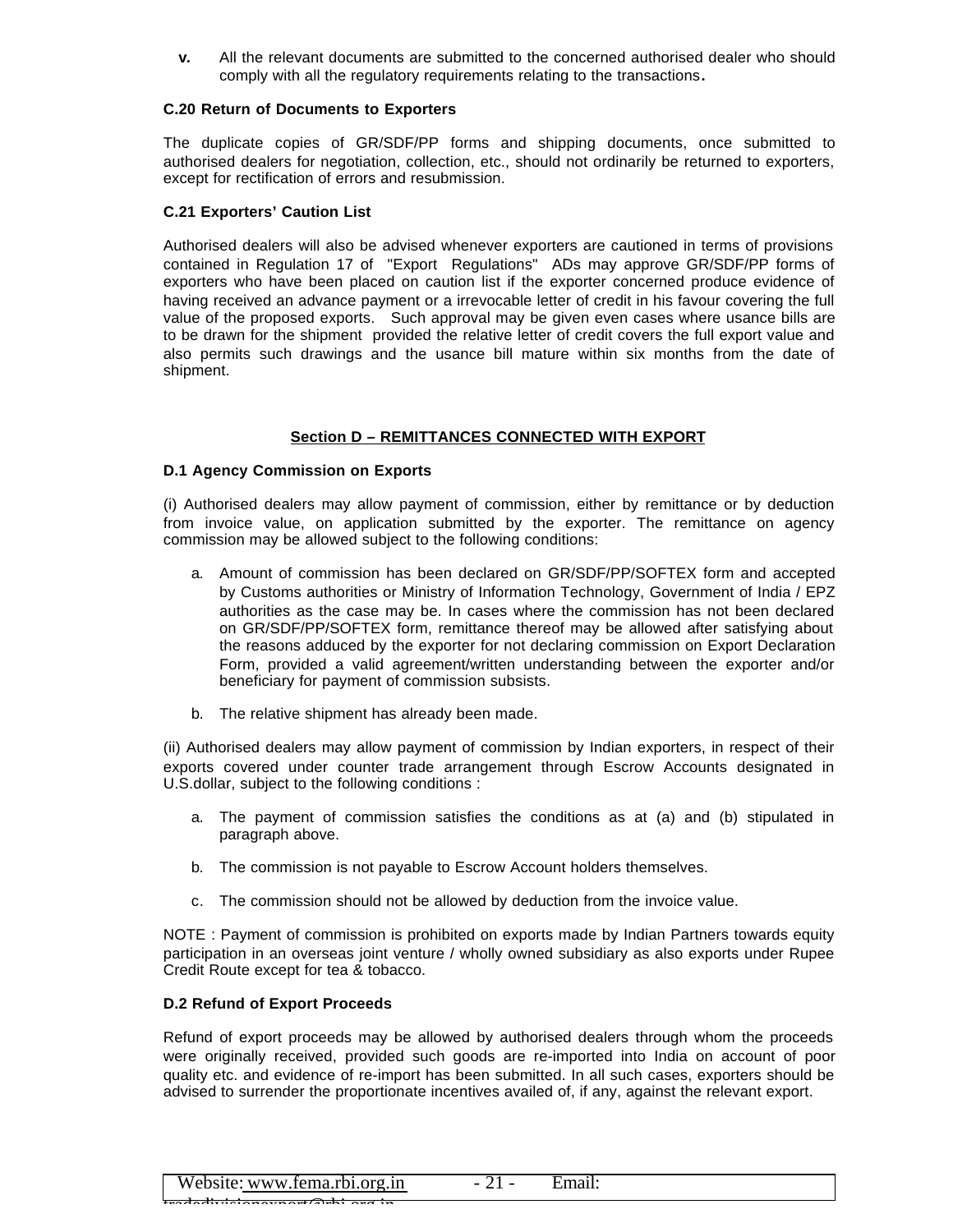#### Foreign Exchange Management (Current Account Transactions) Rules GSR 381 (E), May 3, 2000

(as amended by Notification S.O.301(E) dated March 30,2001, GSR 831(E) dated December 17,2002,GSR.397(E) dated May 1,2003 and GSR.731 (E) dated September 5,2003)

G.S.R.381(E)---In exercise of the powers conferred by Section 5 and sub-section (1) and clause (a) of sub-section (2) of Section 46 of the Foreign Exchange Management Act, 1999, and in consultation with the Reserve Bank, the Central Government having considered it necessary in the public interest, makes the following rules, namely :--

1. Short title and commencement.---(1) These rules may be called the Foreign Exchange Management (Current Account Transactions) Rules, 2000;

(2) They shall come into effect on the  $1<sup>st</sup>$  day of June 2000.

#### **2. Definitions.---In these rules, unless the context otherwise requires :**

(a) "Act" means the Foreign Exchange Management Act, 1999 (42 of 1999);

(b) "Drawal" means drawal of foreign exchange from an authorised person and includes opening of Letter of Credit or use of International Credit Card or International Debit Card or ATM Card or any other thing by whatever name called which has the effect of creating foreign exchange liability;

(c) "Schedule" means a schedule appended to these rules;

(d) The words and expressions not defined in these rules but defined in the Act shall have the same meanings respectively assigned to them in the Act.

**3. Prohibition on drawal of Foreign Exchange.**---Drawal of foreign exchange by any person for the following purpose is prohibited, namely:

- a. a transaction specified in the Schedule I; or
- b. a travel to Nepal and/or Bhutan; or

c. a transaction with a person resident in Nepal or Bhutan.

Provided that the prohibition in clause (c) may be exempted by RBI subject to such terms and conditions as it may consider necessary to stipulate by special or general order.

**4. Prior approval of Govt. of India**.---No person shall draw foreign exchange for a transaction included in the Schedule II without prior approval of the Government of India,

Provided that this Rule shall not apply where the payment is made out of funds held in Resident Foreign Currency (RFC) and Resident Foreign Currency (Domestic) Account of the remitter.

#### **5. Prior approval of Reserve Bank.**

No person shall draw foreign exchange for a transaction included in the Schedule III without prior approval of the Reserve Bank;

Provided that this Rule shall not apply where the payment is made out of funds held in Resident Foreign Currency (RFC) and Resident Foreign Currency (Domestic) Account of the remitter.

**6** (1) Nothing contained in Rule 4 or Rule 5 shall apply to drawal made out of funds held in Exchange Earners' Foreign Currency (EEFC) account of the remitter.

(2) Notwithstanding anything contained in sub-rule (1), restrictions imposed under rule 4 or rule 5 shall continue to apply where the drawal of foreign exchange from the Exchange Earners Foreign Currency (EEFC) Account is for the purpose specified in items 10 and 11 of Schedule II, or item 3, 4, 11, 16 & 17 of Schedule III as the case may be.

#### **7. Use of International Credit Card while outside India-**

Nothing contained in Rule 5 shall apply to the use of International Credit Card for making payment by a person towards meeting expenses while such person is on a visit outside India.

However, the restrictions on the use of the card for prohibited items will continue.

|                              | Schedule I<br>(See Rule 3) |       |  |
|------------------------------|----------------------------|-------|--|
| Website: www.fema.rbi.org.in | $-22-$                     | mail: |  |
| $\frac{1}{2}$                |                            |       |  |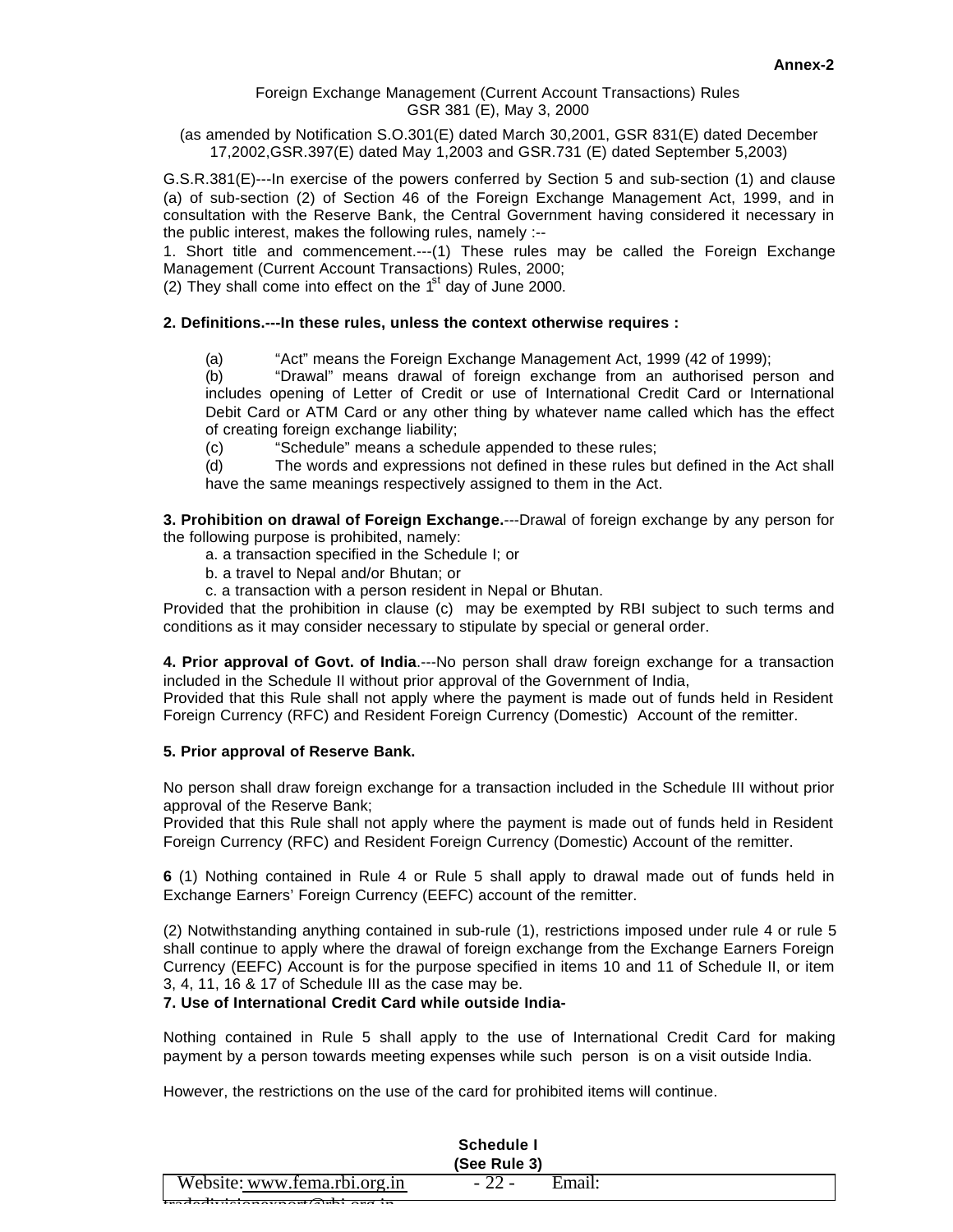- 1. Remittance out of lottery winnings.
- 2. Remittance of income from racing/riding etc. or any other hobby
- 3. Remittance for purchase of lottery tickets, banned/proscribed magazines, football pools, sweepstakes, etc.
- 4. Payment of commission on exports made towards equity investment in Joint Ventures/ Wholly Owned Subsidiaries abroad of Indian companies.
- 5. Remittance of dividend by any company to which the requirement of dividend balancing is applicable.
- 6. Payment of commission on exports under Rupee State Credit Route, except commission upto 10% of invoice value of exports of tea and tobacco.
- 7. Payment related to "Call Back Services" of telephones.
- 8. Remittance of interest income on funds held in Non-Resident Special Rupee (Account) Scheme.

| $\sigma$ $\sigma$ $\sigma$ $\sigma$                                                                                                                                                                                                                                     |                                                                                     |  |  |
|-------------------------------------------------------------------------------------------------------------------------------------------------------------------------------------------------------------------------------------------------------------------------|-------------------------------------------------------------------------------------|--|--|
| <b>Purpose of Remittance</b>                                                                                                                                                                                                                                            | Ministry/Department of Govt. of<br>India<br>whose approval is required              |  |  |
| 1. Cultural Tours                                                                                                                                                                                                                                                       | Ministry of Human Resources Development,<br>(Department of Education and Culture)   |  |  |
| 2. Advertisement in foreign print media for the<br>purposes other than promotion of tourism,<br>foreign investments and international bidding<br>(exceeding<br>USD<br>10,000<br><b>State</b><br>by<br>a<br>Government<br>Public<br>Sector<br>and<br>its<br>Undertakings | Ministry of Finance, (Department of Economic<br>Affairs)                            |  |  |
| 3. Remittance of freight of vessel chartered by<br>a PSU                                                                                                                                                                                                                | Ministry of Surface Transport, (Chartering<br>Wing)                                 |  |  |
| 4. Payment of import by a Govt. Department or<br>a PSU on c.i.f. basis (i.e. other than f.o.b. and<br>f.a.s. basis)                                                                                                                                                     | Ministry of Surface<br>Transport, (Chartering<br>Wing)                              |  |  |
| 5. Multi-modal transport operators making<br>remittance to their agents abroad                                                                                                                                                                                          | Registration Certificate from the<br><b>Director</b><br>General of Shipping         |  |  |
| 6. Hiring of transponders by TV Channels and<br>Internet Service providers #                                                                                                                                                                                            | Ministry of Information and Broadcasting                                            |  |  |
| 7. Remittance of container detention charges<br>exceeding the rate prescribed by Director<br>General of Shipping                                                                                                                                                        | Ministry of Surface Transport (Director General<br>of Shipping)                     |  |  |
| 8. Remittances under technical collaboration<br>agreements where payment of royalty exceeds<br>5% on local sales and 8% on exports and<br>lump-sum payment exceeds USD 2 million                                                                                        | Ministry of Industry and Commerce                                                   |  |  |
| 9. Remittance of prize money/sponsorship of<br>sports activity abroad by a person other than<br>International / National / State Level sports                                                                                                                           | Ministry of Human Resources Development<br>(Department of Youth Affairs and Sports) |  |  |
| $-23-$<br>Email:<br>Website: www.fema.rbi.org.in                                                                                                                                                                                                                        |                                                                                     |  |  |

#### **Schedule II (See Rule 4)**

tradedivisionexport@rbi.org.in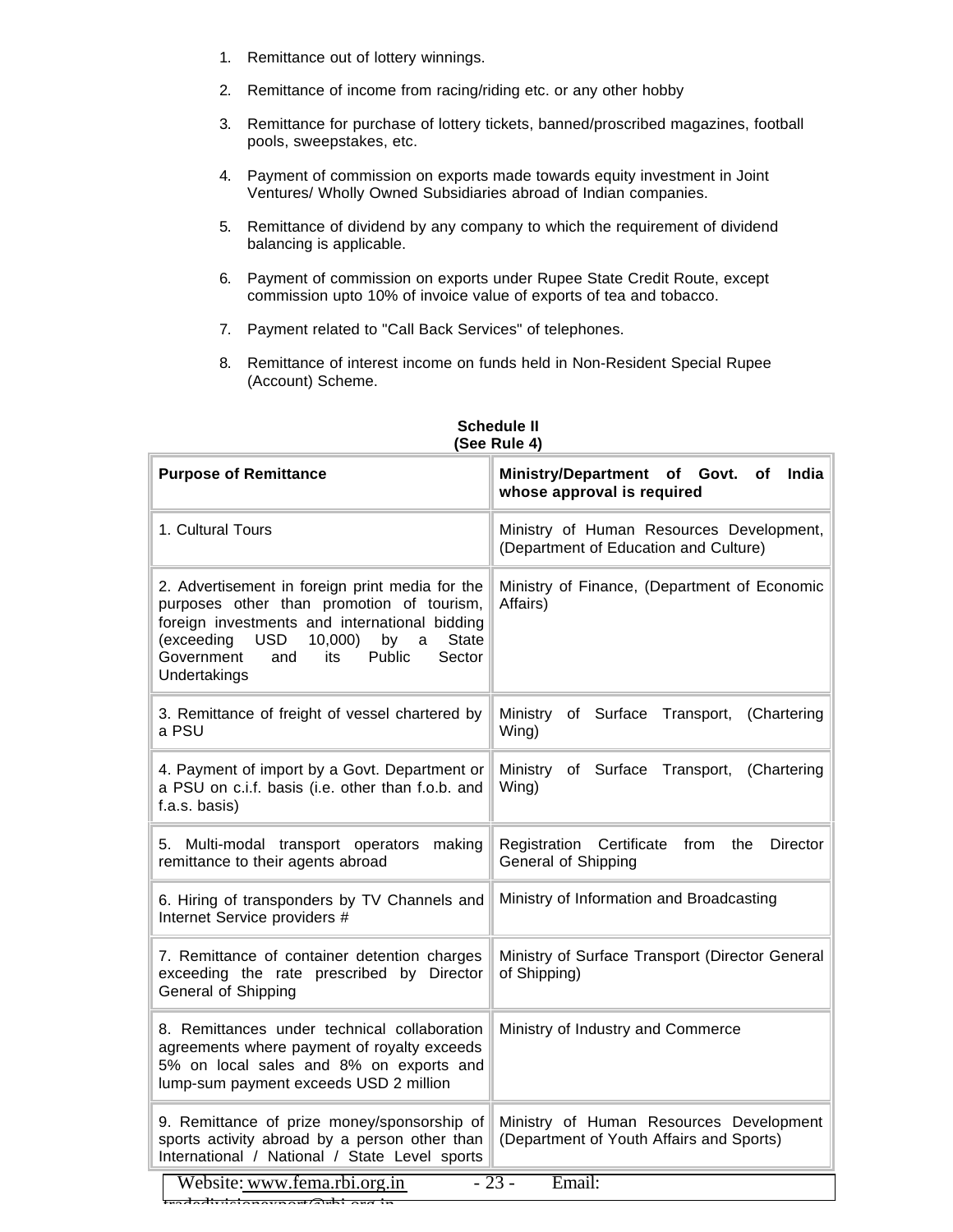| bodies, if the amount involved exceeds USD<br>100,000. |                                           |
|--------------------------------------------------------|-------------------------------------------|
| 10. Deleted $#$                                        |                                           |
| 11. Remittance for membership of P& I Club             | Ministry of Finance, (Insurance Division) |

# Please refer to A.P.(DIR Series) Circular No.76 dated Feb.24,2004.The related Notification will be issued separately.

## **Schedule III (See Rule 5)**

#### 1. Deleted ##

- 2. Release of exchange exceeding USD 10,000 or its equivalent in one calendar year, for one or more private visits to any country (except Nepal and Bhutan).
- 3. Gift remittance exceeding USD 5,000 per remitter/donor per annum.
- 4. Donation exceeding USD 5000 per remitter/donor per annum.
- 5. Exchange facilities exceeding USD 100,000 for persons going abroad for employment.
- 6. Exchange facilities for emigration exceeding USD 100,000 or amount prescribed by country of emigration.
- 7. Remittance for maintenance of close relatives abroad,
	- i. exceeding net salary (after deduction of taxes, contribution to provident fund and other deductions) of a person who is resident but not permanently resident in India and –
		- (a) is a citizen of a foreign State other than Pakistan; or
		- (b) is a citizen of India, who is on deputation to the office or branch or subsidiary or joint venture in India of such foreign company.
	- ii. exceeding USD 100,000 per year, per recipient, in all other cases.

*Explanation: For the purpose of this item, a person resident in India on account of his employment or deputation of a specified duration (irrespective of length thereof) or for a specific job or assignment; the duration of which does not exceed three years, is a resident but not permanently resident.*

8. Release of foreign exchange, exceeding USD 25,000 to a person, irrespective of period of stay, for business travel, or attending a conference or specialised training or for maintenance expenses of a patient going abroad for medical treatment or check-up abroad, or for accompanying as attendant to a patient going abroad for medical treatment/check-up.

9. Release of exchange for meeting expenses for medical treatment abroad exceeding the estimate from the doctor in India or hospital/doctor abroad.

10. Release of exchange for studies abroad exceeding the estimate from the institution abroad or USD 100,000, per academic year, whichever is higher.

11. Commission to agents abroad for sale of residential flats/ commercial plots in India, exceeding USD 25,000 or 5% of the inward remittance per transaction, whichever is higher. ##

12. Deleted ##

| AVALAVAL<br>.111                           | - |  |  |
|--------------------------------------------|---|--|--|
| $+400000111010100010010011001001000100100$ |   |  |  |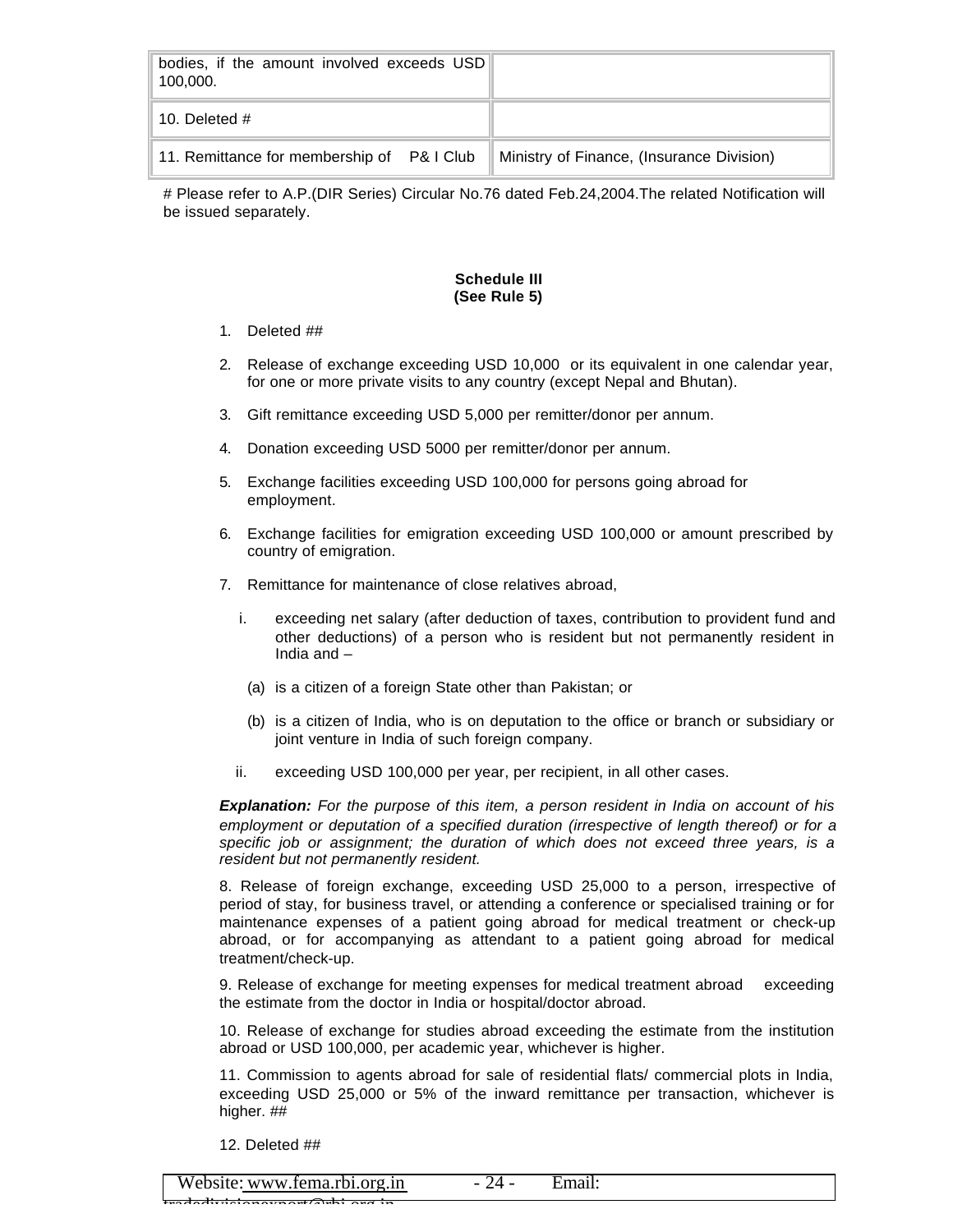- 13. Deleted ##
- 14. Deleted ##

15. Remittance exceeding USD 1,000,000 per project, for any consultancy service procured from outside India.

16. Remittances for purchase of trade mark/franchise in India. ##

17. Remittance exceeding USD 100,000 by an entity in India by way of reimbursement of pre-incorporation expenses.

18. Deleted ##

## Please refer to A.P.(DIR Series) Circular No.76 dated Feb.24,2004. The related Notification will be issued separately.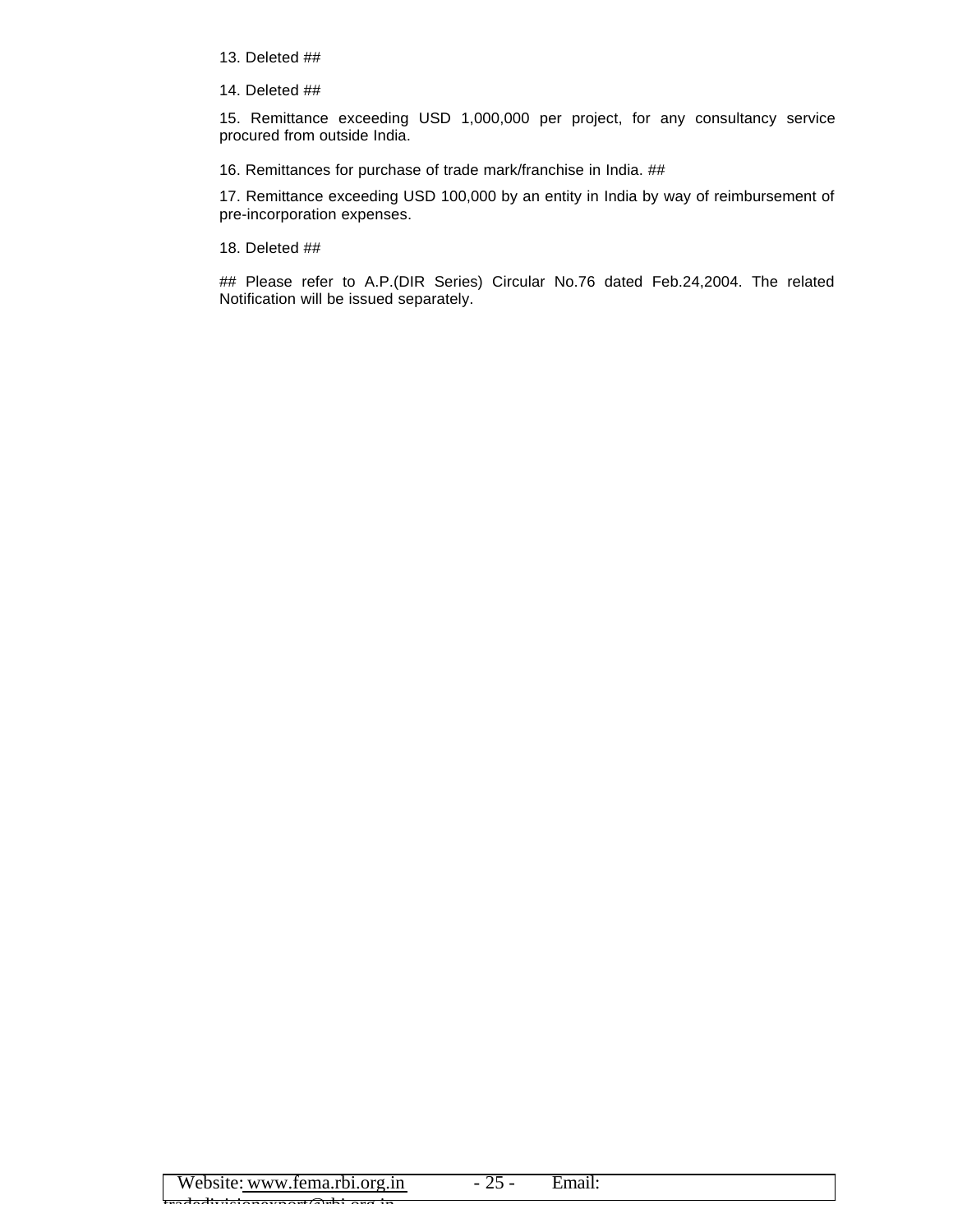#### **Notification No.FEMA 23 /2000-RB dated 3rd May 2000 ( As amended upto 31st December 2003\* )**

In exercise of the powers conferred by clause (a) of sub-section (1) and subsection (3) of section 7, subsection (2) of section 47 of the Foreign Exchange Management Act, 1999 (42 of 1999), the Reserve Bank of India makes the following regulations relating to export of goods and services from India, namely:

#### **1. Short title and commencement :-**

- (i) These Regulations may be called the Foreign Exchange Management (Export of Goods and Services) Regulations, 2000.
- (ii) They shall come into force on  $1<sup>st</sup>$  day of June, 2000.

# **2. Definitions** :-

In these Regulations, unless the context requires otherwise, -

- (i) 'Act' means the Foreign Exchange Management Act, 1999 (42 of 1999);
- (ii) 'authorised dealer' means a person authorised as an authorised dealer under sub-section (1) of section 10 of the Act, and includes a person carrying on business as a factor and authorised as such under the said section 10 ;
- (iii) 'Exim Bank' means the Export-Import Bank of India established under the Export-Import Bank of India Act, 1981 (28 of 1981);
- (iv) 'export' includes the taking or sending out of goods by land, sea or air, on consignment or by way of sale, lease, hire-purchase, or under any other arrangement by whatever name called, and in the case of software, also includes transmission through any electronic media ;
- (v) 'export value' in relation to export by way of lease or hire-purchase or under any other similar arrangement, includes the charges, by whatever name called, payable in respect of such lease or hire-purchase or any other similar arrangement;
- (vi) 'form' means form annexed to these Regulations;

| AN AN AN<br>.                              | - |  |  |
|--------------------------------------------|---|--|--|
| $+400000111010100010010011001001000100100$ |   |  |  |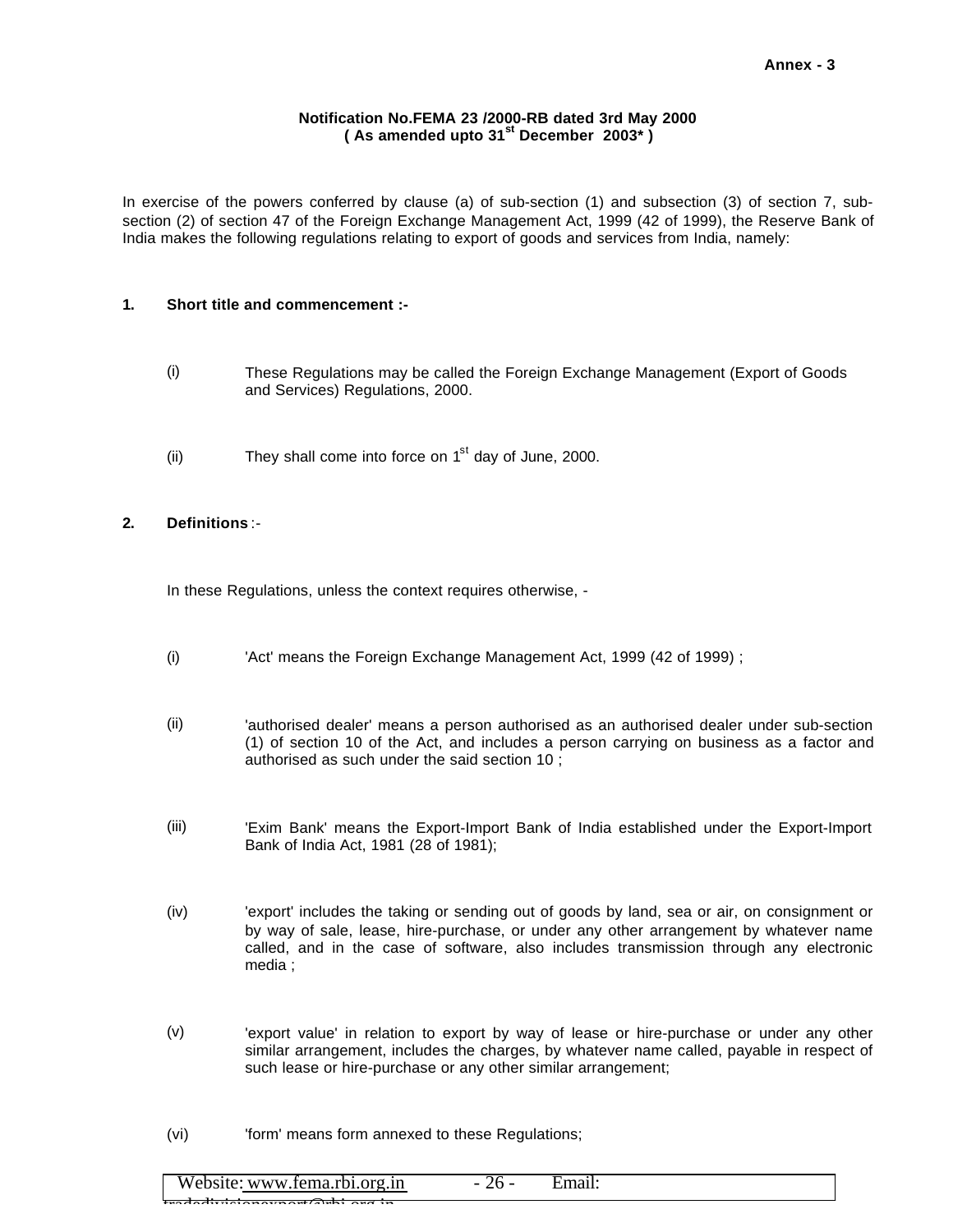- (vii) 'schedule' means schedule appended to these Regulations;
- (viii) 'software' means any computer programme, database, drawing, design, audio/video signals, any information by whatever name called in or on any medium other than in or on any physical medium ;

#### \***Note: Amendment to Regulation 6D is being notified shortly.**

- (ix) specified authority' means the person or the authority to whom the declaration as specified in Regulation 3 is to be furnished;
- (x) 'Working Group' means the Group constituted by the Reserve Bank for the purpose of considering proposals of export of goods and services on deferred payment terms or in execution of a turnkey project or a civil construction contract;
- (xi) the words and expressions used but not defined in these Regulations shall have the same meanings respectively assigned to them in the Act.

#### **3. Declaration as regards export of goods and services :-**

- (1) Every exporter of goods or software in physical form or through any other form, either directly or indirectly, to any place outside India, other than Nepal and Bhutan, shall furnish to the specified authority, a declaration in one of the forms set out in the Schedule and supported by such evidence as may be specified, containing true and correct material particulars including the amount representing -
- (i) the full export value of the goods or software; or
- (ii) if the full export value is not ascertainable at the time of export, the value which the exporter, having regard to the prevailing market conditions expects to receive on the sale of the goods or the software in overseas market, and affirms in the said declaration that the full export value of goods (whether ascertainable at the time of export or not) or the software has been or will within the specified period be, paid in the specified manner.
- (2) Declarations shall be executed in sets of such number as specified.
- (3) For the removal of doubt, it is clarified that, in respect of export of services to which none of the Forms specified in these Regulations apply, the exporter may export such services without furnishing any declaration, but shall be liable to realise the amount of foreign exchange which becomes due or accrues on account of such export, and to repatriate the same to India in accordance with the provisions of the Act, and these Regulations, as also other rules and regulations made under the Act.

#### **4. Exemptions :-**

Notwithstanding anything contained in Regulation 3, export of goods or services may be made without

| $\mathbf{M}$<br>$\mathbf{M}$<br>$\mathbf{v}$<br>.111 | $\overline{\phantom{0}}$<br>$\overline{\phantom{0}}$ |  |
|------------------------------------------------------|------------------------------------------------------|--|
|                                                      |                                                      |  |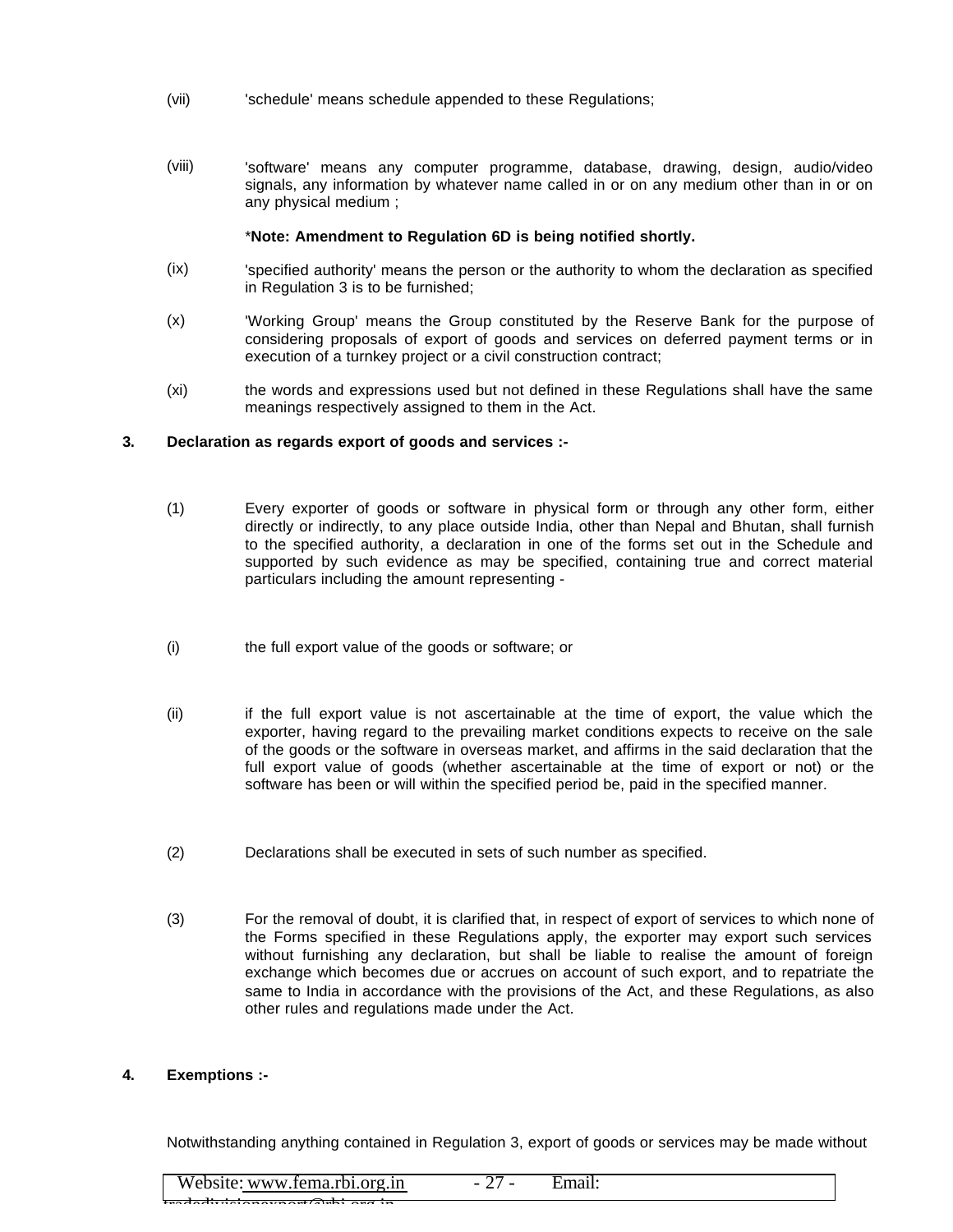- a) trade samples of goods and publicity material supplied free of payment;
- b) personal effects of travellers, whether accompanied or unaccompanied;
- c) ship's stores, trans-shipment cargo and goods supplied under the orders of Central Government or of such officers as may be appointed by the Central Government in this behalf or of the military, naval or air force authorities in India for military, naval or air force requirements;
- d) goods or software accompanied by a declaration by the exporter that they are not more than twenty five thousand rupees in value;
- e) by way of gift of goods accompanied by a declaration by the exporter that they are not more than one lakh rupees in value;
- f) aircrafts or aircraft engines and spare parts for overhauling and/or repairs abroad subject to their reimport into India after overhauling /repairs, within a period of six months from the date of their export;
- g) goods imported free of cost on re-export basis;
- h) goods not exceeding U.S.\$ 1000 or its equivalent in value per transaction exported to Myanmar under the Barter Trade Agreement between the Central Government and the Government of Myanmar;
- i) The following goods which are permitted by the Development Commissioner of the Export Processing Zones, *Electronic Hardware Technology Parks, Electronic Software Technology Parks* or Free Trade Zones to be re-exported, namely:
	- 1) imported goods found defective, for the purpose of their replacement by the foreign suppliers/collaborators;
	- 2) goods imported from foreign suppliers/collaborators on loan basis;
	- 3) goods imported from foreign suppliers/collaborators free of cost, found surplus after production operations.
- (ia) *goods listed at items (1), (2) and (3) of clause (I) to be re-exported by units in Special Economic Zones, under intimation to the Development Commissioner of Special Economic Zones/concerned Assistant Commissioner or Deputy Commissioner of Customs;*
- j) replacement goods exported free of charge in accordance with the provisions of Exim Policy in force, for the time being.
- *k) goods sent outside India for testing subject to re-import into India;*
- *l) defective goods sent outside India for repair and re-import provided the goods are accompanied by a certificate from an authorised dealer in India that the export is for repair and re-import and that the export does not involve any transaction in foreign exchange;*
- m) exports permitted by the Reserve Bank, on application made to it, subject to the terms and conditions, if any, as stipulated in the permission.

#### **5. Indication of importer-exporter code number :-**

The importer-exporter code number allotted by the Director General of Foreign Trade under Section 7 of the Foreign Trade (Development & Regulation) Act, 1992 (22 of 1992) shall be indicated on all

| $\mathbf{M}$<br>.111<br>$\mathbf{M}$<br>w            | $\overline{\phantom{0}}$ |  |  |
|------------------------------------------------------|--------------------------|--|--|
| $tan \theta$ adjavage av av a and $(n)$ under and in |                          |  |  |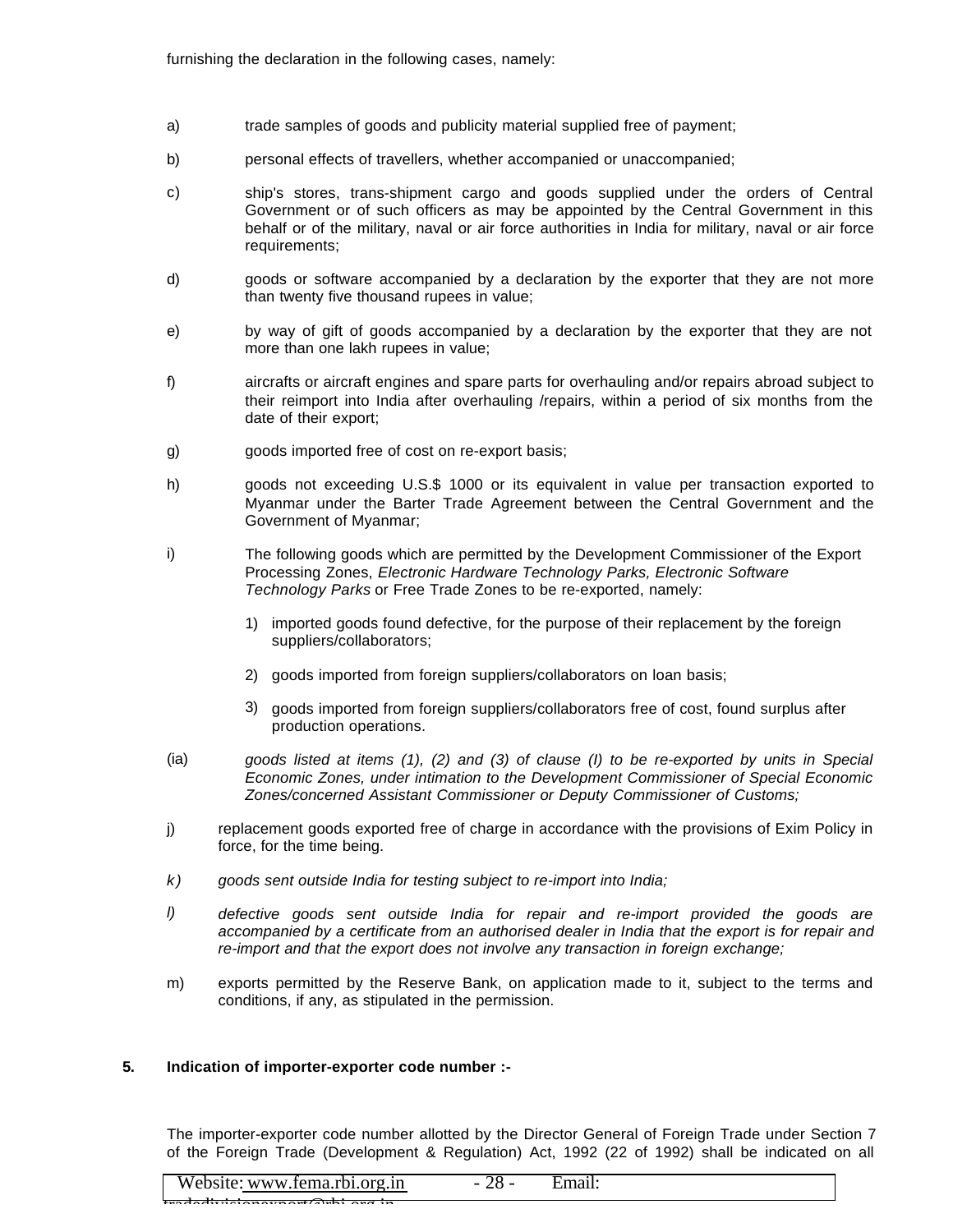copies of the declaration forms submitted by the exporter to the specified authority and in all correspondence of the exporter with the authorised dealer or the Reserve Bank, as the case may be.

#### **6. Authority to whom declaration is to be furnished and the manner of dealing with the declaration :-**

#### **A. Declaration in Form GR/SDF**

- (1) (i) The declaration in form GR /SDF shall be submitted in duplicate to the Commissioner of Customs.
	- (ii) After duly verifying and authenticating the declaration form, the Commissioner of Customs shall forward the original declaration form/data to the nearest office of the Reserve Bank and hand over the duplicate form to the exporter for being submitted to the authorised dealer.

#### **B. Declaration in Form PP**

- (2) (i) The declaration in form PP shall be submitted in duplicate to the authorised dealer named in the form.
	- (ii) The authorised dealer shall, after countersigning the declaration form, hand over the original form to the exporter who shall submit it to the postal authorities through which the goods are being despatched. The postal authorities after despatch of the goods shall forward the declaration form to the nearest office of the Reserve Bank.

#### **C. Declaration in Form SOFTEX**

- (3) (i) The declaration in form SOFTEX in respect of export of computer software and audio/video/television software shall be submitted in triplicate to the designated official of Ministry of Information Technology, Government of India at the Software Technology Parks of India (STPIs) or at the Free Trade Zones (FTZs) or Export Processing Zones (EPZs) or Special Economic Zones (SEZs) in India.
	- (ii) After certifying all three copies of the SOFTEX form, the said designated official shall forward the original directly to the nearest office of the Reserve Bank and return the duplicate to the exporter. The triplicate shall be retained by the designated official for record.

#### **D. Submission of duplicate declaration forms to the Reserve Bank**

On realisation of the export proceeds, the authorised dealer shall, after due certification, submit the duplicate of the GR /SDF, PP or as the case may be, SOFTEX form to the nearest office of the Reserve Bank.

| $\cdot$ 10<br>W<br>$\mathbf{M}$<br>$\mathbf{M}$      | -<br>- |  |
|------------------------------------------------------|--------|--|
|                                                      |        |  |
| $+u_0$ dodivy as a province $u_0$ is $u_0$ and $u_0$ |        |  |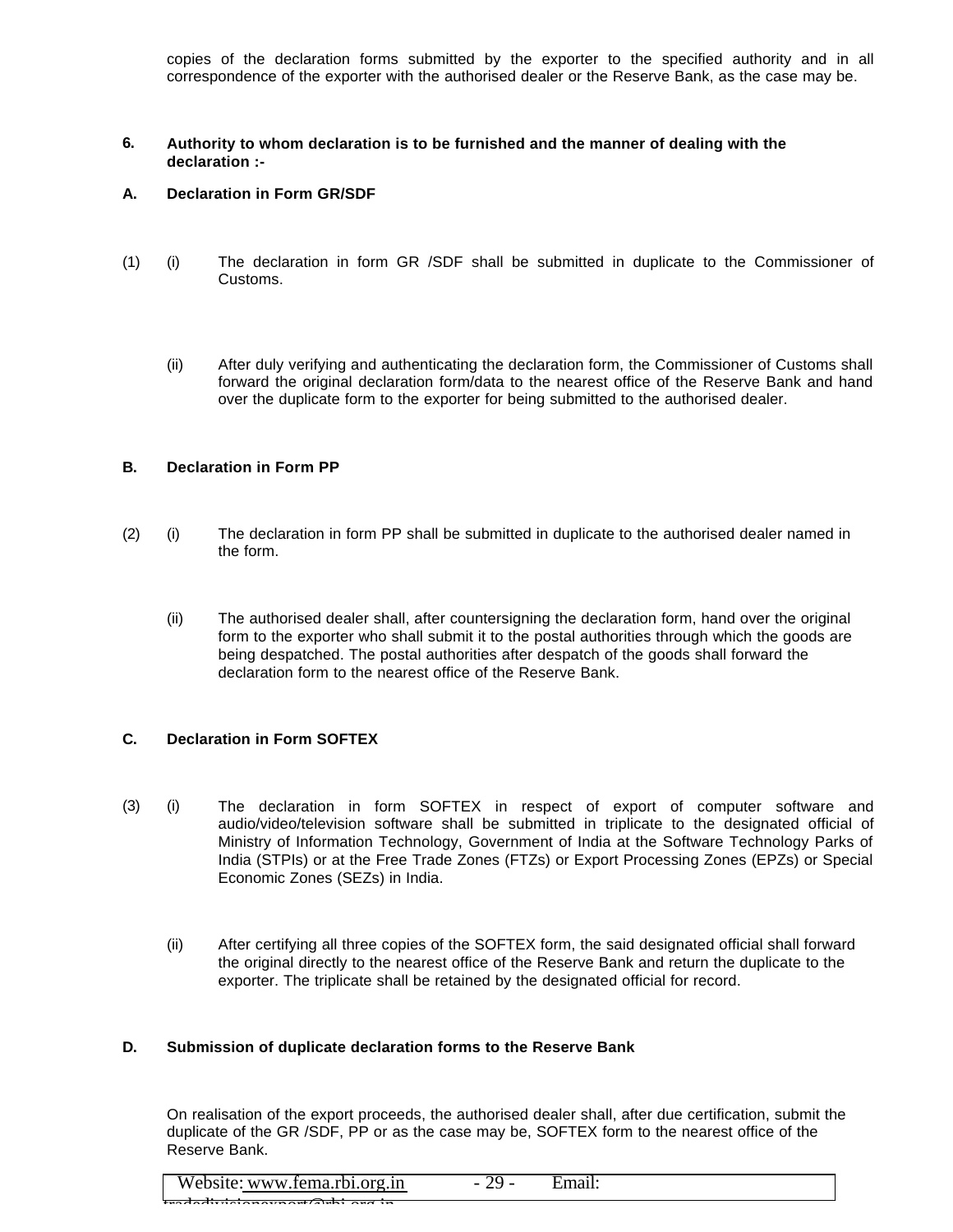## **7. Evidence in support of declaration :-**

The Commissioner of Customs or the postal authority or the official of Ministry of Information Technology to whom the declaration form is submitted, may, in order to satisfy themselves of due compliance with Section 7 of the Act and these regulations, require such evidence in support of the declaration as may establish that -

- a) the exporter is a person resident in India and has a place of business in India;
- b) the destination stated on the declaration is the final place of the destination of the goods exported;
- c) the value stated in the declaration represents
	- 1) the full export value of the goods or software; or
	- 2) where the full export value of the goods or software is not ascertainable at the time of export, the value which the exporter, having regard to the prevailing market conditions expects to receive on the sale of the goods in the overseas market.

#### **Explanation** :

.

For the purpose of this regulation, 'final place of destination' means a place in a country in which the goods are ultimately imported and cleared through Customs of that country.

#### **8. Manner of payment of export value of goods :-**

Unless otherwise authorised by the Reserve Bank, the amount representing the full export value of the goods exported shall be paid through an authorised dealer in the manner specified in the Foreign Exchange Management (Manner of Receipt and Payment) Regulations, 2000.

#### **Explanation** :

For the purpose of this regulation, re-import into India, within the period specified for realisation of the export value, of the exported goods in respect of which a declaration was made under Regulation 3, shall be deemed to be realisation of full export value of such goods.

#### **9. Period within which export value of goods/software to be realised :-**

| r.1n<br>w<br>: 1 I F<br>www<br>ени.<br>.<br>ິ<br><u>UL.</u><br>$\mathbf{v}$                     |  |  |
|-------------------------------------------------------------------------------------------------|--|--|
| $\frac{1}{2}$ and do develop a comparison of $\binom{N}{2}$ and $\frac{1}{2}$ and $\frac{1}{2}$ |  |  |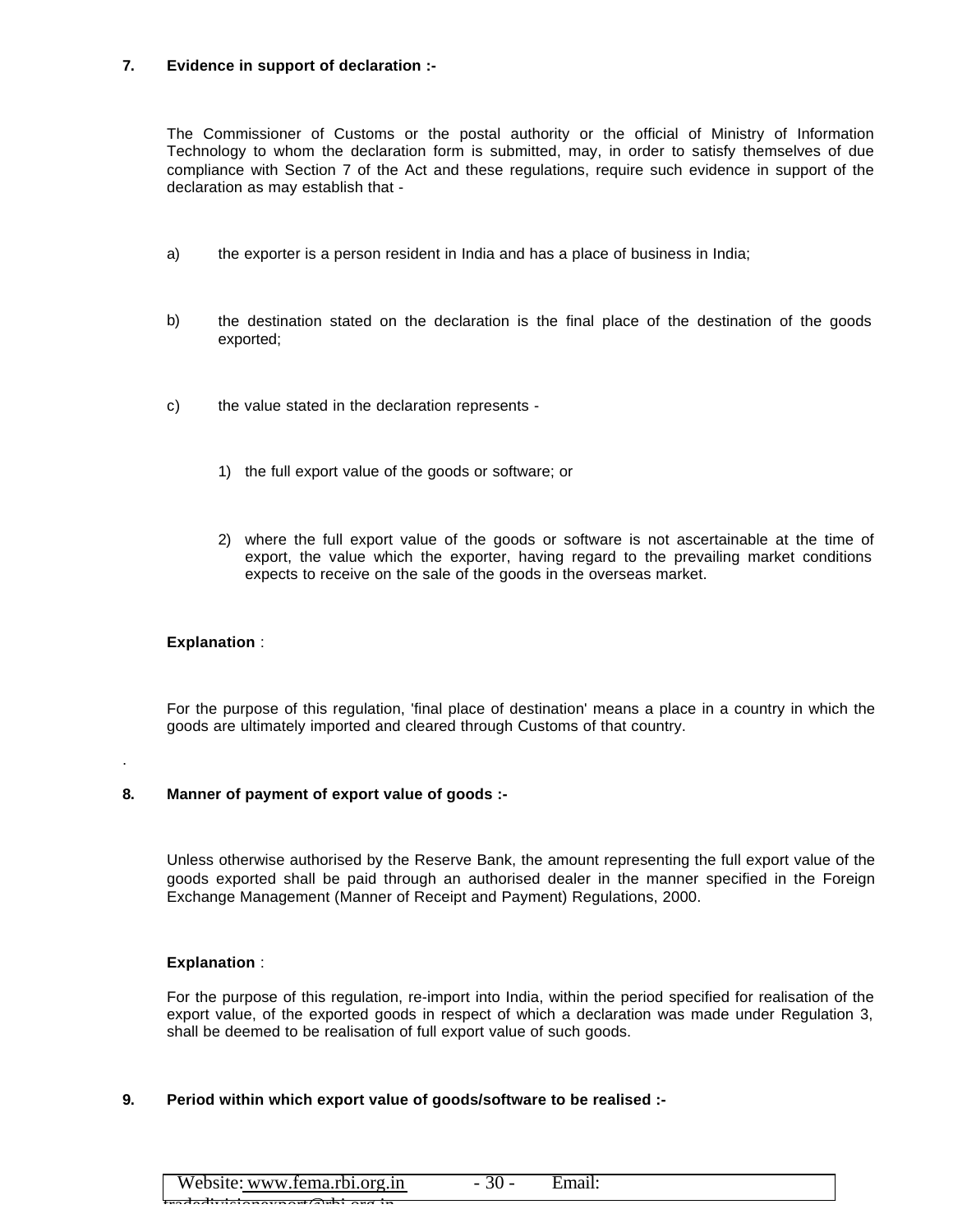(1) The amount representing the full export value of goods or software exported shall be realised and repatriated to India within six months from the date of export :

Provided that where the goods are exported to a warehouse established outside India with the permission of the Reserve Bank, the amount representing the full export value of goods exported shall be paid to the authorised dealer as soon as it is realised and in any case within fifteen months from the date of shipment of goods;

Provided further that the Reserve Bank, or subject to the directions issued by that Bank in this behalf, the authorised dealer may, for a sufficient and reasonable cause shown, extend the said period of six months or fifteen months, as the case may be.

#### **Explanation :**

For the purpose of this regulation, the "date of export" in relation to the export of software in other than physical form, shall be deemed to be the date of invoice covering such export.

*(2) (a) Where the export of goods or software has been made by a Status Holder Exporter, as defined in the Exim Policy in force , then notwithstanding anything contained in subregulation (1), the amount representing the full export value of goods or software shall be realised and repatriated to India within twelve months from the date of export;*

> *Provided that the Reserve Bank may for a sufficient and reasonable cause shown, extend the said period of twelve months*

*(b) The Reserve Bank may for reasonable and sufficient cause direct that the unit shall cease to be governed by sub-regulation (2):*

*Provided that no such direction shall be given unless the unit has been given a reasonable opportunity to make a representation in the matter;*

*(c) On such direction, the unit shall be governed by the provisions of sub-regulation (1), until directed otherwise by the Reserve Bank.*

#### **10. Export on Elongated Credit Terms :-**

No person shall enter into any contract to export goods on the terms which provide for a period longer than six months for payment of the value of the goods to be exported :

Provided that the Reserve Bank may, for reasonable and sufficient cause shown, grant approval to enter into a contract on such terms.

#### **11. Submission of export documents :-**

The documents pertaining to export shall, within 21 days from the date of export as, as the case may be, from the date of certification of SOFTEX form, be submitted to the authorised dealer mentioned in the relevant declaration form:

| --<br>org.in<br>مامد<br>w<br>петпа.<br>WWW                    | - | чап. |  |
|---------------------------------------------------------------|---|------|--|
| $\frac{1}{2}$ and a division on our case out (0) what case in |   |      |  |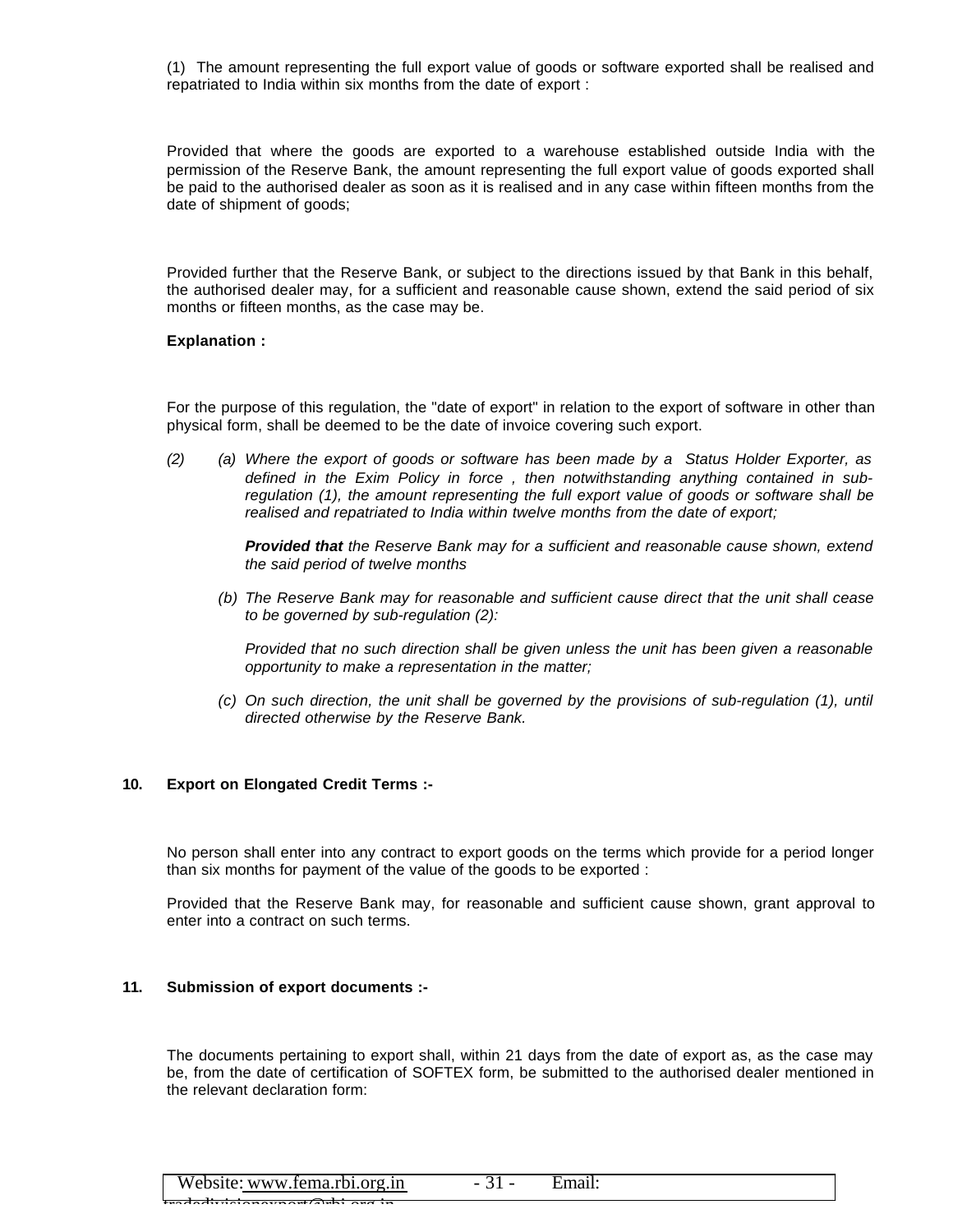Provided that, subject to the directions issued by the Reserve Bank from time to time, the authorised dealer may accept the documents pertaining to export submitted after the expiry of the specified period of 21 days, for reasons beyond the control of the exporter.

#### **12. Transfer of documents :-**

Without prejudice to Regulation 3, an authorised dealer may accept, for negotiation or collection, shipping documents including invoice and bill of exchange covering exports, from his constituent (not being a person who has signed the declaration in terms of Regulation 3) :

Provided that before accepting such documents for negotiation or collection, the authorised dealer shall -

- a) Where the value declared in the declaration does not differ from the value shown in the documents being negotiated or sent for collection, or
- b) Where the value declared in the declaration is less than the value shown in the documents being negotiated or sent for collection,

require the constituent concerned also to sign such declaration and thereupon such constituent shall be bound to comply with such requisition and such constituent signing the declaration shall be considered to be the exporter for the purposes of these Regulations to the extent of the full value shown in the documents being negotiated or sent for collection and shall be governed by these Regulations accordingly.

#### **13. Payment for the Export :-**

In respect of export of any goods or software for which a declaration is required to be furnished under Regulation 3, no person shall except with the permission of the Reserve Bank or, subject to the directions of the Reserve Bank, permission of an authorised dealer, do or refrain from doing anything or take or refrain from taking any action which has the effect of securing -

- (i) That the payment for the goods or software is made otherwise than in the specified manner; or
- (ii) That the payment is delayed beyond the period specified under these Regulations; or
- (iii) That the proceeds of sale of the goods or software exported do not represent the full export value of the goods or software subject to such deductions, if any, as may be allowed by the Reserve Bank or, subject to the directions of the Reserve Bank, by an authorized dealer;

Provided that no proceedings in respect of contravention of these provisions shall be instituted unless

| <br>$\rightarrow$<br>w<br>$'$ M<br>AVAZ<br>.111        | $\overline{\phantom{0}}$<br>- |  |  |
|--------------------------------------------------------|-------------------------------|--|--|
| $t_{\text{HOM}}$ dedividence moving out (a) use one am |                               |  |  |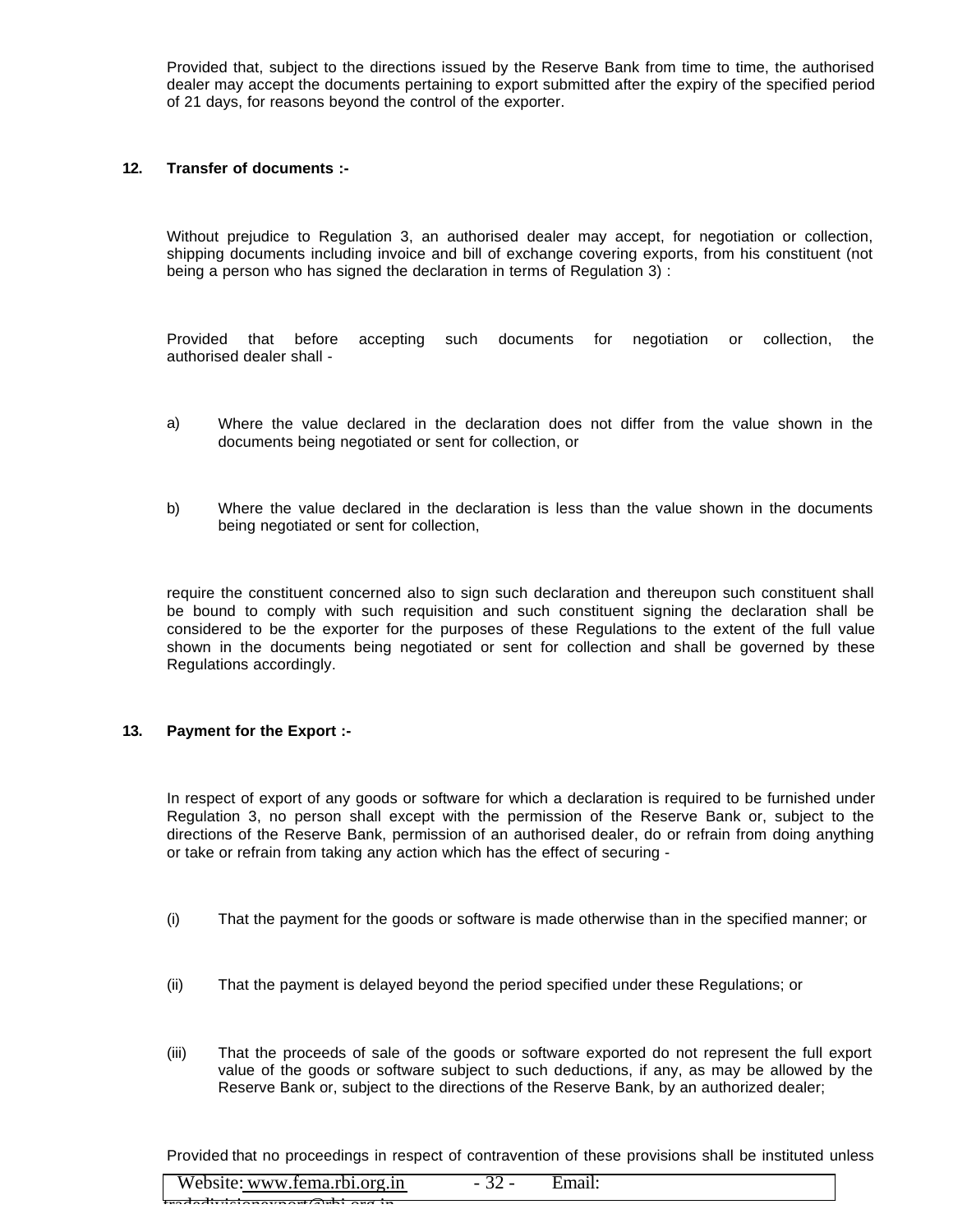the specified period has expired and payment for the goods or software representing the full export value, or the value after deductions allowed under clause (iii), has not been made in the specified manner within the specified period.

#### **14. Certain Exports requiring prior approval :-**

#### **A. Export of goods on lease, hire, etc.**

No person shall, except with the prior permission of the Reserve Bank, take or send out by land, sea or air any goods from India to any place outside India on lease or hire or under any arrangement or in any other manner other than sale or disposal of such goods.

#### **B. Exports under trade agreement/rupee credit etc.**

- (i) Export of goods under special arrangement between the Central Government and Government of a foreign state, or under rupee credits extended by the Central Government to Govt. of a foreign state shall be governed by the terms and conditions set out in the relative public notices issued by the Trade Control Authority in India and the instructions issued from time to time by the Reserve Bank.
- (ii) An export under the line of credit extended to a bank or a financial institution operating in a foreign state by the Exim Bank for financing exports from India, shall be governed by the terms and conditions advised by the Reserve Bank to the authorised dealers from time to time.

#### **C. Counter Trade**

Any arrangement involving adjustment of value of goods imported into India against value of goods exported from India, shall require prior approval of the Reserve Bank.

#### **15. Delay in Receipt of Payment :-**

Where in relation to goods or software export of which is required to be declared on the specified form, the specified period has expired and the payment therefor has not been made as aforesaid, the Reserve Bank may give to any person who has sold the goods or software or who is entitled to sell the goods or software or procure the sale thereof, such directions as appear to it to be expedient, for the purpose of securing, (a) the payment therefor if the goods or software has been sold and (b) the sale of goods and payment thereof, if goods or software has not been sold or re-import thereof into India as the circumstances permit, within such period as the Reserve Bank may specify in this behalf ;

Provided that omission of the Reserve Bank to give directions shall not have the effect of absolving the person committing the contravention from the consequences thereof.

#### **16. Advance payment against exports :-**

| $ -$<br>°2.11<br>. .<br>$\mathbf{W}$<br>тента |  |  |
|-----------------------------------------------|--|--|
| $\frac{1}{2}$                                 |  |  |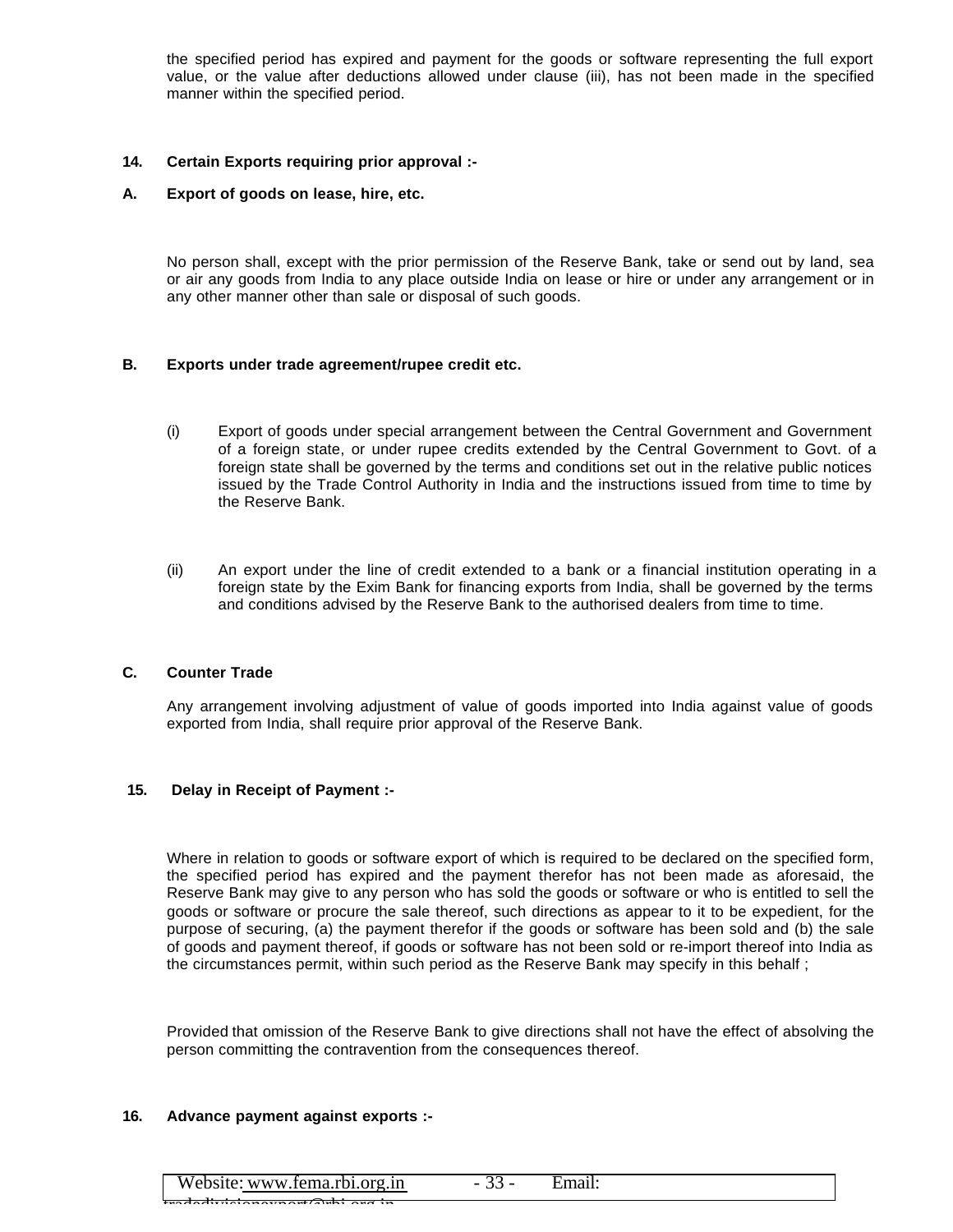- (1) Where an exporter receives advance payment (with or without interest), from a buyer outside India, the exporter shall be under an obligation to ensure that -
- i) The shipment of goods is made within one year from the date of receipt of advance payment;
- ii) The rate of interest, if any, payable on the advance payment does not exceed London Inter-Bank Offered Rate (LIBOR) + 100 basis points, and
- iii) The documents covering the shipment are routed through the authorised dealer through whom the advance payment is received;

Provided that in the event of the exporter's inability to make the shipment, partly or fully, within one year from the date of receipt of advance payment, no remittance towards refund of unutilised portion of advance payment or towards payment of interest, shall be made after the expiry of the said period of one year, without the prior approval of the Reserve Bank.

(2) Notwithstanding anything contained in clause (i) of sub-regulation (1), where the export agreement provides for shipment of goods extending beyond the period of one year from the date of receipt of advance payment, the exporter shall require the prior approval of the Reserve Bank.

#### **17. Issue of directions by Reserve Bank in certain cases :-**

- (1) Without prejudice to the provisions of Regulation 3 in relation to the export of goods or software which is required to be declared, the Reserve Bank may, for the purpose of ensuring that the full export value of the goods or, as the case may be, the value which the exporter having regard to the prevailing market conditions expects to receive on the sale of goods or software in the overseas market, is received in proper time and without delay, by general or special order, direct from time to time that in respect of export of goods or software to any destination or any class of export transactions or any class of goods or software or class of exporters, the exporter shall, prior to the export, comply with the conditions as may be specified in the order, namely ;
	- a) that the payment of the goods or software is covered by an irrevocable letter of credit or by such other arrangement or document as may be indicated in the order ;
	- b) that any declaration to be furnished to the specified authority shall be submitted to the Reserve Bank for its prior approval, which may, having regard to the circumstances, be given or withheld or may be given subject to such conditions as the Reserve Bank may deem fit to impose ;
	- c) that a copy of the declaration to be furnished to the specified authority shall be submitted to such authority or organisation as may be indicated in the order for certifying that the value of goods or software specified in the declaration represents the proper value thereof.
- (2) No direction under sub-regulation (1) shall be given, and no approval under clause (b) of that

| --<br>--<br>AVAZAZAZA<br>.111 | $\overline{\phantom{0}}$ |  |  |
|-------------------------------|--------------------------|--|--|
| $\frac{1}{2}$                 |                          |  |  |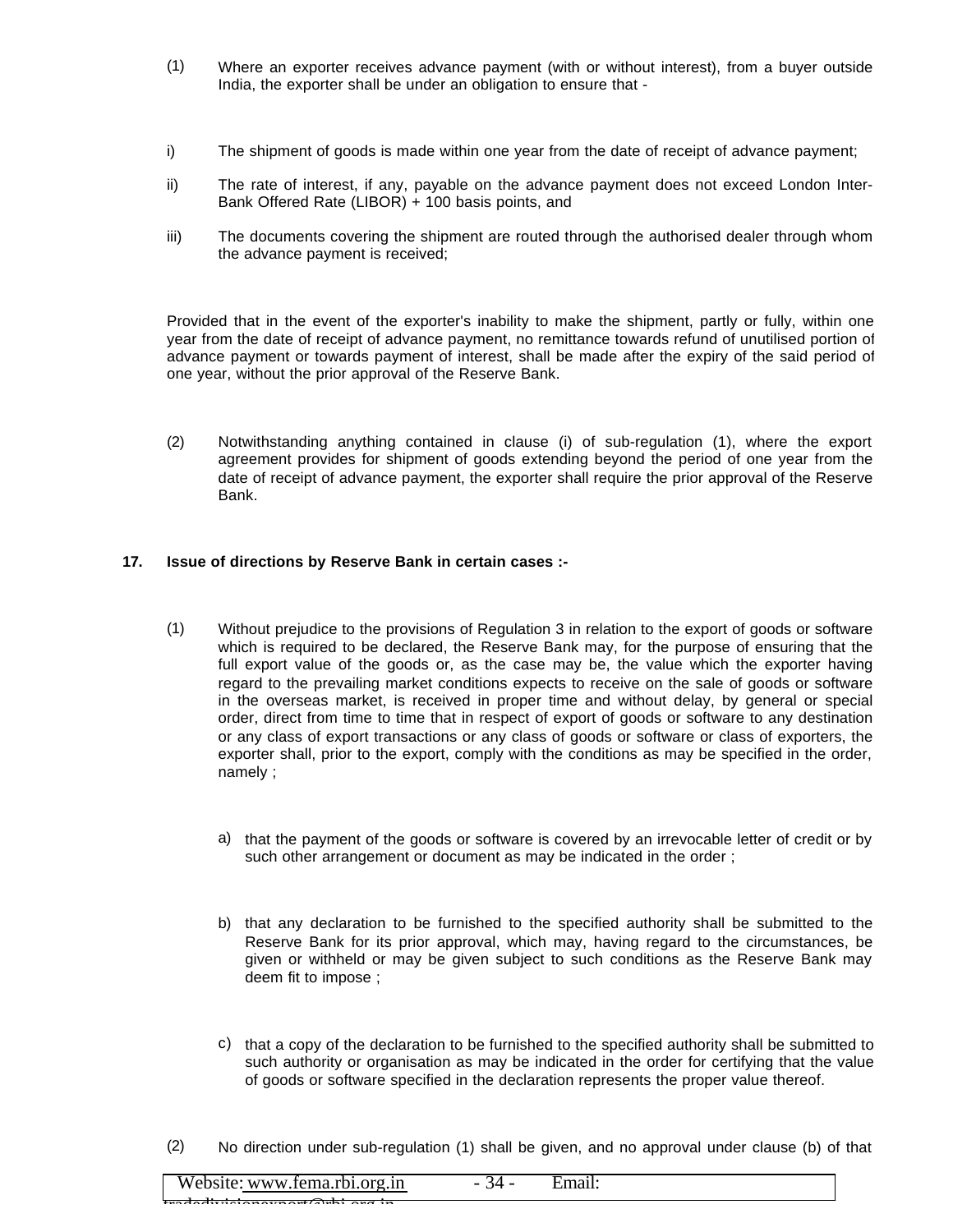sub-regulation shall be withheld by the Reserve Bank, unless the exporter has been given  $\epsilon$ reasonable opportunity to make a representation in the matter.

#### **18. Project exports**

Where an export of goods or services is proposed to be made on deferred payment terms or in execution of a turnkey project or a civil construction contract, the exporter shall, before entering into any such export arrangement, submit the proposal for prior approval of the approving authority, which shall consider the proposal in accordance with the guidelines issued by the Reserve Bank from time to time.

#### **Explanation:**

For the purpose of this Regulation, 'approving authority' means the Working Group or the Exim Bank or the authorised dealer

**(P.R. GOPALA RAO)**

Executive Director

#### **Schedule**

#### **( Refer to Regulation 3)**

| Form GR:         | To be completed in duplicate for export otherwise than by Post including export of<br>software in physical form i.e. magnetic tapes/discs and paper media.                                                                                                                           |  |  |  |  |  |
|------------------|--------------------------------------------------------------------------------------------------------------------------------------------------------------------------------------------------------------------------------------------------------------------------------------|--|--|--|--|--|
| Form <b>SDF:</b> | To be completed in duplicate and appended to the shipping bill, for exports declared to<br>Customs Offices notified by the Central Government which have introduced Electronic<br>Data Interchange (EDI) system for processing shipping bills notified by the Central<br>Government. |  |  |  |  |  |

Form **PP:** To be completed in duplicate for export by Post.

Form **SOFTEX**: To be completed in triplicate for declaration of export of software otherwise than in physical form, i.e. magnetic tapes/discs, and paper media.

| Website: www.fema.rbi.org.in |  |  |
|------------------------------|--|--|
|                              |  |  |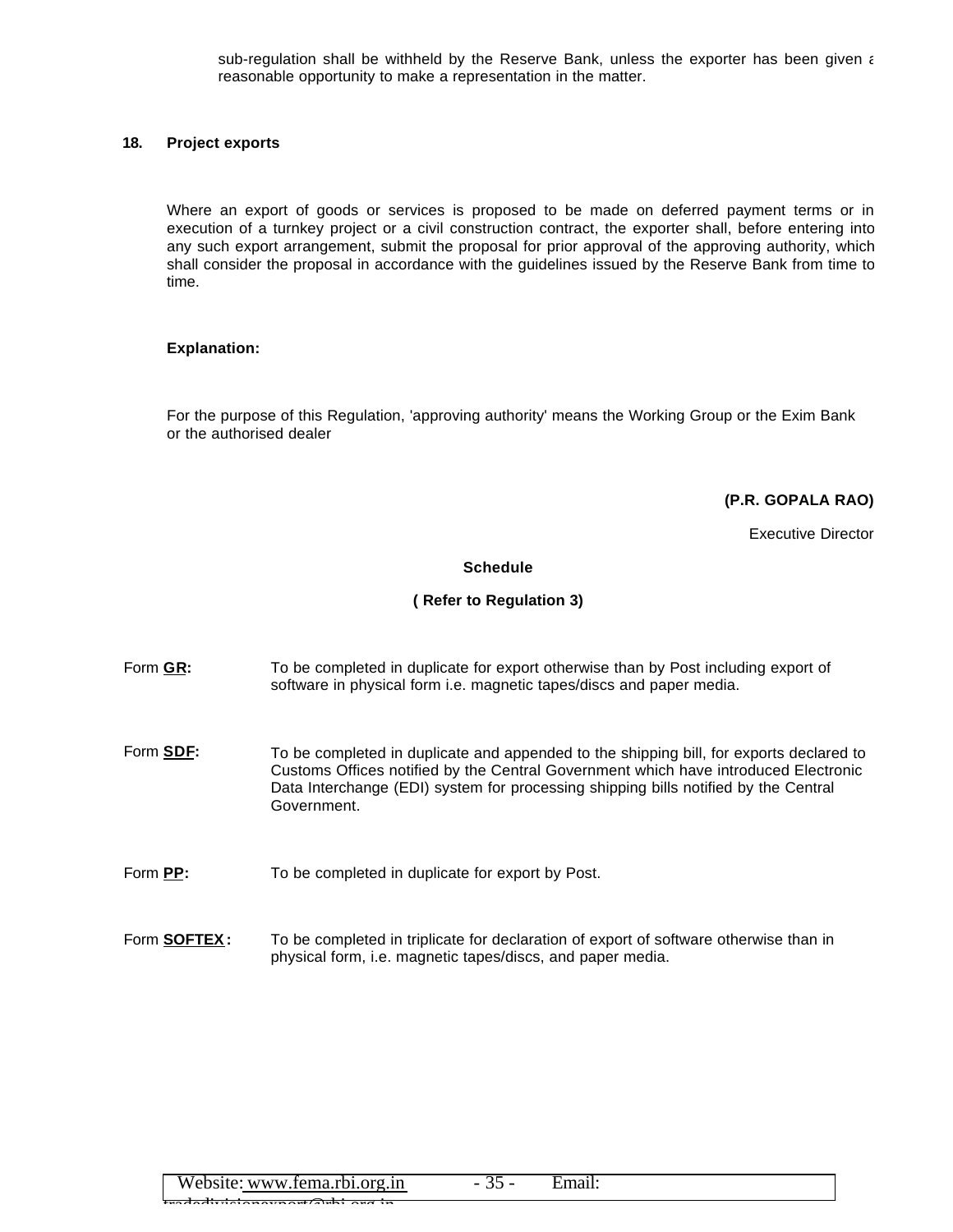# **EXCHANGE CONTROL DECLARATION (GR) FORM NO.**

|      | Exporter                        |                                                           |                           |  |       |  | Date                                                  | Invoice No.&                      |                                        | SB No.& Date                               |           |  |
|------|---------------------------------|-----------------------------------------------------------|---------------------------|--|-------|--|-------------------------------------------------------|-----------------------------------|----------------------------------------|--------------------------------------------|-----------|--|
|      |                                 |                                                           |                           |  |       |  | AR4/AR4A<br>No.& Date                                 |                                   |                                        |                                            |           |  |
|      |                                 |                                                           |                           |  |       |  | Date                                                  | Q/Cert No.&                       |                                        | Importer-Exporter Code No.                 |           |  |
|      | Consignee                       |                                                           |                           |  |       |  |                                                       |                                   |                                        |                                            |           |  |
|      |                                 |                                                           |                           |  |       |  | Control                                               | <b>Export Trade</b>               |                                        | If export under:                           |           |  |
|      |                                 |                                                           |                           |  |       |  |                                                       |                                   |                                        | Deferred Credit []                         |           |  |
|      |                                 |                                                           |                           |  |       |  |                                                       |                                   |                                        | Joint Ventures []                          |           |  |
|      |                                 |                                                           |                           |  |       |  |                                                       |                                   |                                        | Rupee Credit []                            |           |  |
|      |                                 |                                                           |                           |  |       |  |                                                       |                                   |                                        | Others []                                  |           |  |
|      |                                 |                                                           |                           |  |       |  |                                                       |                                   |                                        | RBI's Approval/Cir.No. & Date              |           |  |
|      | Custom House Agent L/C.No.      |                                                           |                           |  |       |  |                                                       |                                   |                                        |                                            |           |  |
|      | Pre-Carriage by                 |                                                           | Place of Receipt          |  |       |  |                                                       |                                   |                                        | Type of shipment :                         |           |  |
|      |                                 |                                                           | by Pre-Carrier            |  |       |  |                                                       |                                   |                                        | Outright Sale []                           |           |  |
|      |                                 |                                                           |                           |  |       |  |                                                       |                                   |                                        | Consignment Export []                      |           |  |
|      | Vessel/Flight No.               |                                                           | Rotatio No.               |  |       |  |                                                       |                                   |                                        | Others []                                  |           |  |
|      |                                 |                                                           |                           |  |       |  |                                                       |                                   | (Specify)                              |                                            |           |  |
|      |                                 |                                                           |                           |  |       |  |                                                       |                                   |                                        |                                            |           |  |
|      |                                 |                                                           | Port of Loading           |  |       |  |                                                       |                                   |                                        | Nature of Contract:CIF[ ]/C&F [ ]/FOB [ ]  |           |  |
|      |                                 |                                                           |                           |  |       |  |                                                       | Other (Specify) [ ]               |                                        |                                            |           |  |
|      | Port of Discharge               |                                                           | Country of<br>Destination |  |       |  | linvoice                                              |                                   | Exchange Rate U/S 14 of CA Currency of |                                            |           |  |
| S.No | Marks & No. No. & Kind of Pkgs. |                                                           |                           |  |       |  |                                                       | Statistical Code & Description of |                                        | Quantity                                   | Value FOB |  |
|      |                                 |                                                           |                           |  | Goods |  |                                                       |                                   |                                        |                                            |           |  |
|      | Container Nos.                  |                                                           |                           |  |       |  |                                                       |                                   |                                        |                                            |           |  |
|      | Net Weight                      |                                                           |                           |  |       |  |                                                       |                                   |                                        |                                            |           |  |
|      |                                 |                                                           |                           |  |       |  |                                                       |                                   |                                        |                                            |           |  |
|      | Gross<br>Weight                 |                                                           |                           |  |       |  |                                                       |                                   |                                        |                                            |           |  |
|      | Total FOB Value in words        |                                                           |                           |  |       |  |                                                       |                                   |                                        |                                            |           |  |
|      |                                 |                                                           |                           |  |       |  |                                                       |                                   |                                        |                                            |           |  |
|      |                                 | <b>Analysis of Export Value</b><br><b>Currency Amount</b> |                           |  |       |  | Full export value OR where not ascertainable,<br>lthe |                                   |                                        |                                            |           |  |
|      |                                 |                                                           |                           |  |       |  |                                                       | the sale of goods.                |                                        | value which exporter expects to receive on |           |  |
|      | <b>FOB Value</b>                |                                                           |                           |  |       |  |                                                       |                                   |                                        |                                            |           |  |
|      | Freight                         |                                                           |                           |  |       |  |                                                       |                                   |                                        |                                            |           |  |
|      | Insurance                       |                                                           |                           |  |       |  |                                                       | Currency                          |                                        |                                            |           |  |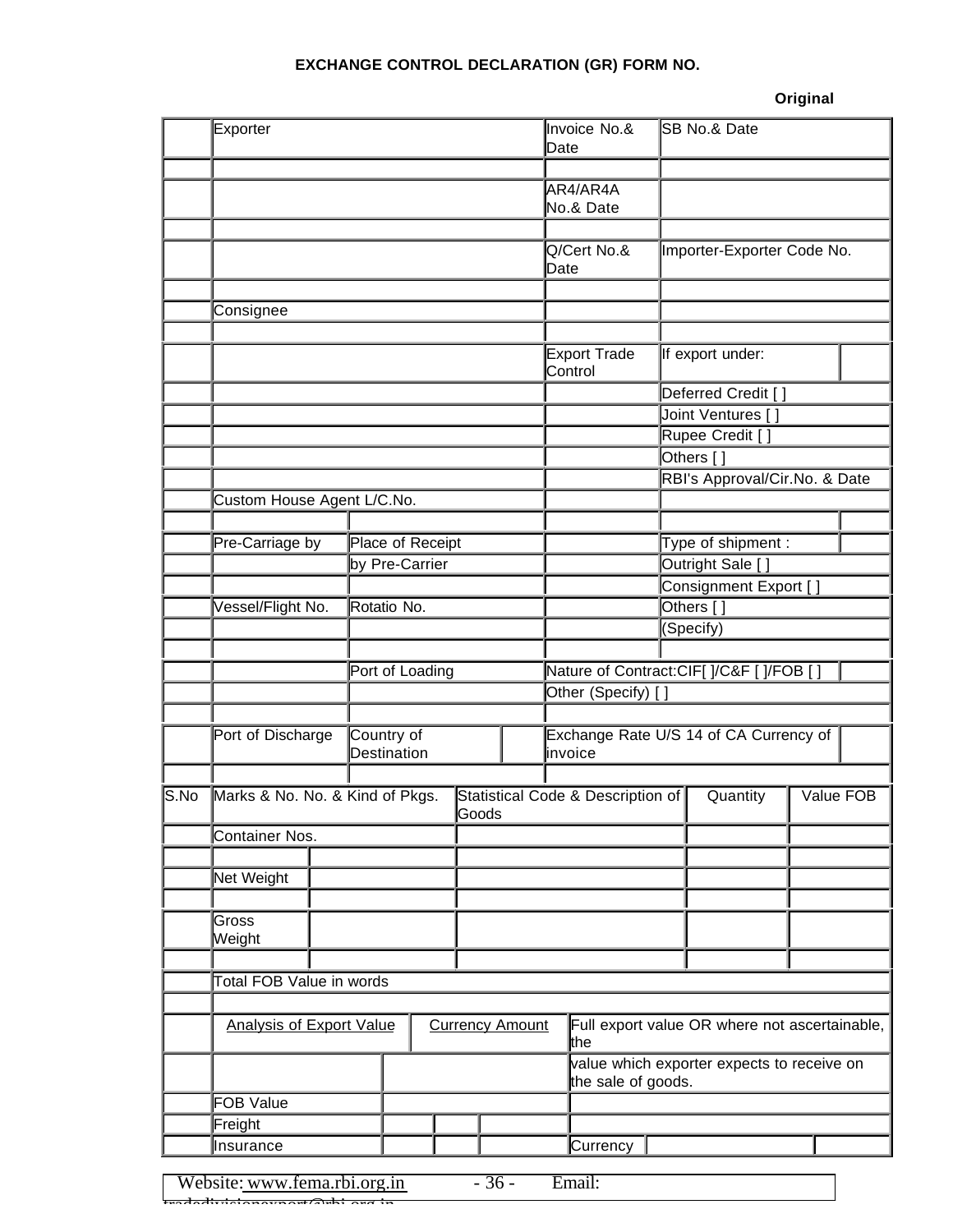| <b>Commission</b>       | Rate |                 |  |
|-------------------------|------|-----------------|--|
| <b>IDiscount</b>        |      | <b>I</b> Amount |  |
| <b>Other Deductions</b> |      |                 |  |

| Website: www.fema.rbi.org.in |  | Email: |
|------------------------------|--|--------|
|------------------------------|--|--------|

tradedivisionexport@rbi.org.in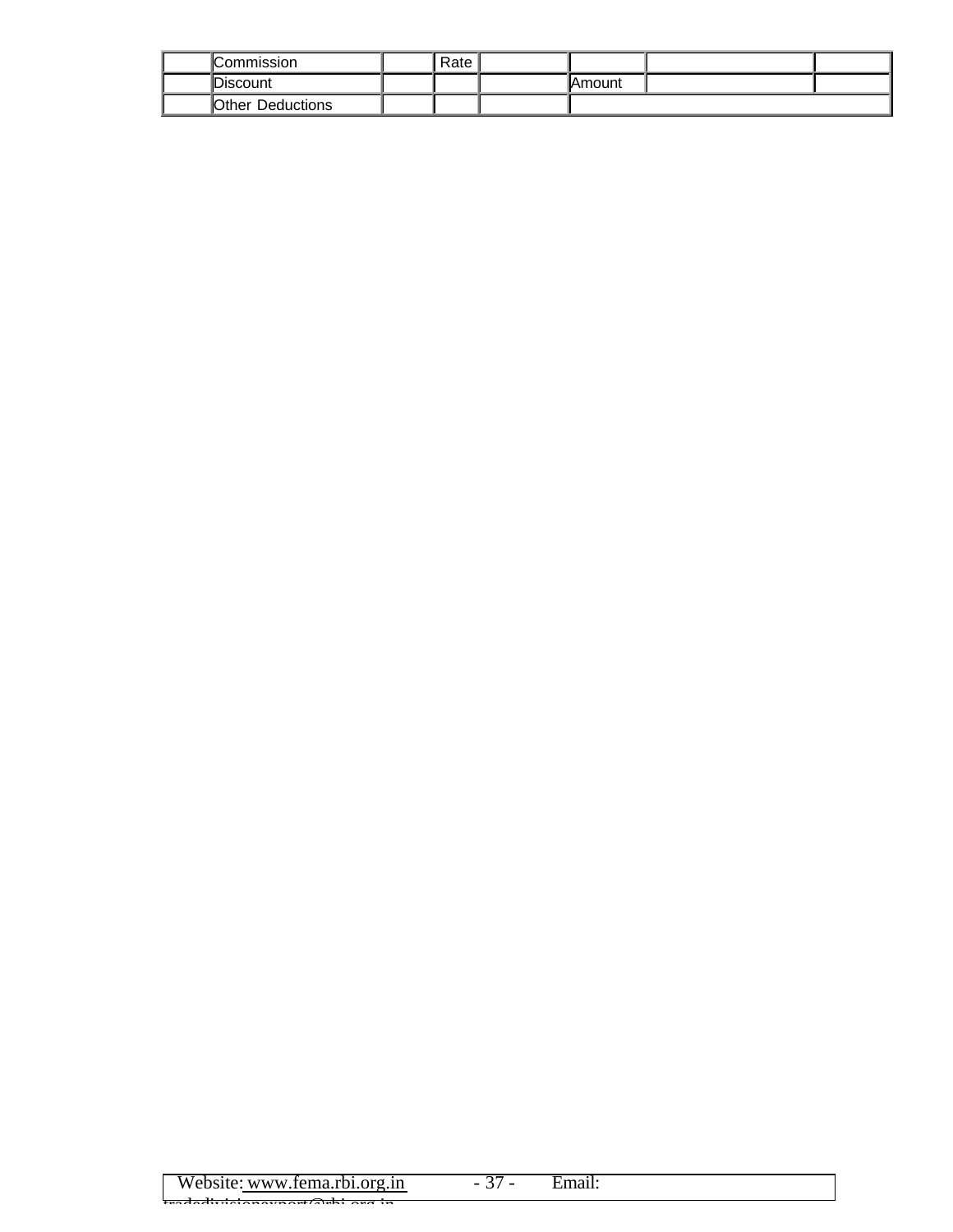# **EXCHANGE CONTROL DECLARATION (GR) FORM NO.**

| Is Export under L/C arrangements? Yes [ ] No [ ]                                                                                                                                                                                                                                                                                                                                                                                                                                                                                                                                                           | <b>FOR CUSTOMS</b>           |                                        |                          |  |  |  |  |  |
|------------------------------------------------------------------------------------------------------------------------------------------------------------------------------------------------------------------------------------------------------------------------------------------------------------------------------------------------------------------------------------------------------------------------------------------------------------------------------------------------------------------------------------------------------------------------------------------------------------|------------------------------|----------------------------------------|--------------------------|--|--|--|--|--|
| If yes, name of advising bank in India                                                                                                                                                                                                                                                                                                                                                                                                                                                                                                                                                                     | Customs Assessable value Rs. |                                        |                          |  |  |  |  |  |
|                                                                                                                                                                                                                                                                                                                                                                                                                                                                                                                                                                                                            |                              |                                        |                          |  |  |  |  |  |
|                                                                                                                                                                                                                                                                                                                                                                                                                                                                                                                                                                                                            |                              | (Rupees.                               |                          |  |  |  |  |  |
|                                                                                                                                                                                                                                                                                                                                                                                                                                                                                                                                                                                                            |                              |                                        |                          |  |  |  |  |  |
|                                                                                                                                                                                                                                                                                                                                                                                                                                                                                                                                                                                                            |                              | .                                      |                          |  |  |  |  |  |
|                                                                                                                                                                                                                                                                                                                                                                                                                                                                                                                                                                                                            |                              |                                        |                          |  |  |  |  |  |
| Bank through which payment is to be received                                                                                                                                                                                                                                                                                                                                                                                                                                                                                                                                                               |                              |                                        |                          |  |  |  |  |  |
|                                                                                                                                                                                                                                                                                                                                                                                                                                                                                                                                                                                                            |                              | <b>Export Value Verified</b>           |                          |  |  |  |  |  |
|                                                                                                                                                                                                                                                                                                                                                                                                                                                                                                                                                                                                            |                              |                                        |                          |  |  |  |  |  |
|                                                                                                                                                                                                                                                                                                                                                                                                                                                                                                                                                                                                            |                              |                                        |                          |  |  |  |  |  |
|                                                                                                                                                                                                                                                                                                                                                                                                                                                                                                                                                                                                            |                              |                                        | <b>Customs Appraiser</b> |  |  |  |  |  |
|                                                                                                                                                                                                                                                                                                                                                                                                                                                                                                                                                                                                            |                              |                                        |                          |  |  |  |  |  |
| Whether Payment is to be received<br>through the                                                                                                                                                                                                                                                                                                                                                                                                                                                                                                                                                           |                              | Date of Shipment                       | <b>Customs Appraiser</b> |  |  |  |  |  |
| <b>ACU YES/NO</b>                                                                                                                                                                                                                                                                                                                                                                                                                                                                                                                                                                                          |                              |                                        |                          |  |  |  |  |  |
|                                                                                                                                                                                                                                                                                                                                                                                                                                                                                                                                                                                                            |                              |                                        |                          |  |  |  |  |  |
| Declaration under Foreign Exchange Management Act, 1999: I/We hereby declare that I/We am/are<br>the *SELLER/CONSIGNOR of the goods in respect of which this declaration is made and that the<br>particulars given above are true and that a)*the value as contracted with the buyer is the same as the<br>full export value declared overleaf/ b) *the full export value of the goods is not ascertainable at the<br>time of export and that the value declared is that which I/We, having regard to the prevailing market-<br>conditions, expect to receive on the sale of goods in the overseas market. |                              |                                        |                          |  |  |  |  |  |
|                                                                                                                                                                                                                                                                                                                                                                                                                                                                                                                                                                                                            |                              |                                        |                          |  |  |  |  |  |
| I/We undertake that I/We will deliver to the bank named herein the foreign exchange representing the<br>Regulations under the Act. I/We further declare that I/We am/are resident in India and I/We have a<br>place of business in India.                                                                                                                                                                                                                                                                                                                                                                  |                              |                                        |                          |  |  |  |  |  |
|                                                                                                                                                                                                                                                                                                                                                                                                                                                                                                                                                                                                            |                              |                                        |                          |  |  |  |  |  |
| I/We* am/are OR am/are not in Caution List of the Reserve Bank of India.                                                                                                                                                                                                                                                                                                                                                                                                                                                                                                                                   |                              |                                        |                          |  |  |  |  |  |
|                                                                                                                                                                                                                                                                                                                                                                                                                                                                                                                                                                                                            |                              |                                        |                          |  |  |  |  |  |
| Date                                                                                                                                                                                                                                                                                                                                                                                                                                                                                                                                                                                                       |                              | (Signature of Exporter)                |                          |  |  |  |  |  |
|                                                                                                                                                                                                                                                                                                                                                                                                                                                                                                                                                                                                            |                              |                                        |                          |  |  |  |  |  |
| @ State appropriate date of delivery which must be within six months from the date of shipment, but<br>for exports to warehouses established outside India with the permission of the Reserve Bank, the<br>date of delivery must be within fifteen months.                                                                                                                                                                                                                                                                                                                                                 |                              |                                        |                          |  |  |  |  |  |
|                                                                                                                                                                                                                                                                                                                                                                                                                                                                                                                                                                                                            |                              |                                        |                          |  |  |  |  |  |
| Strike out whichever is not applicable                                                                                                                                                                                                                                                                                                                                                                                                                                                                                                                                                                     |                              |                                        |                          |  |  |  |  |  |
|                                                                                                                                                                                                                                                                                                                                                                                                                                                                                                                                                                                                            |                              |                                        |                          |  |  |  |  |  |
|                                                                                                                                                                                                                                                                                                                                                                                                                                                                                                                                                                                                            |                              | SPACE FOR USE BY RESERVE BANK OF INDIA |                          |  |  |  |  |  |
|                                                                                                                                                                                                                                                                                                                                                                                                                                                                                                                                                                                                            |                              |                                        |                          |  |  |  |  |  |
|                                                                                                                                                                                                                                                                                                                                                                                                                                                                                                                                                                                                            |                              |                                        |                          |  |  |  |  |  |
|                                                                                                                                                                                                                                                                                                                                                                                                                                                                                                                                                                                                            |                              |                                        |                          |  |  |  |  |  |
|                                                                                                                                                                                                                                                                                                                                                                                                                                                                                                                                                                                                            |                              |                                        |                          |  |  |  |  |  |
|                                                                                                                                                                                                                                                                                                                                                                                                                                                                                                                                                                                                            |                              |                                        |                          |  |  |  |  |  |
|                                                                                                                                                                                                                                                                                                                                                                                                                                                                                                                                                                                                            |                              |                                        |                          |  |  |  |  |  |
|                                                                                                                                                                                                                                                                                                                                                                                                                                                                                                                                                                                                            |                              |                                        |                          |  |  |  |  |  |
|                                                                                                                                                                                                                                                                                                                                                                                                                                                                                                                                                                                                            |                              |                                        |                          |  |  |  |  |  |
|                                                                                                                                                                                                                                                                                                                                                                                                                                                                                                                                                                                                            |                              |                                        |                          |  |  |  |  |  |
|                                                                                                                                                                                                                                                                                                                                                                                                                                                                                                                                                                                                            |                              |                                        |                          |  |  |  |  |  |

Website: www.fema.rbi.org.in - 38 - Email: tradisione comme control de la control de la control de la control de la control de la control de la control d<br>Organisation de la control de la control de la control de la control de la control de la control de la control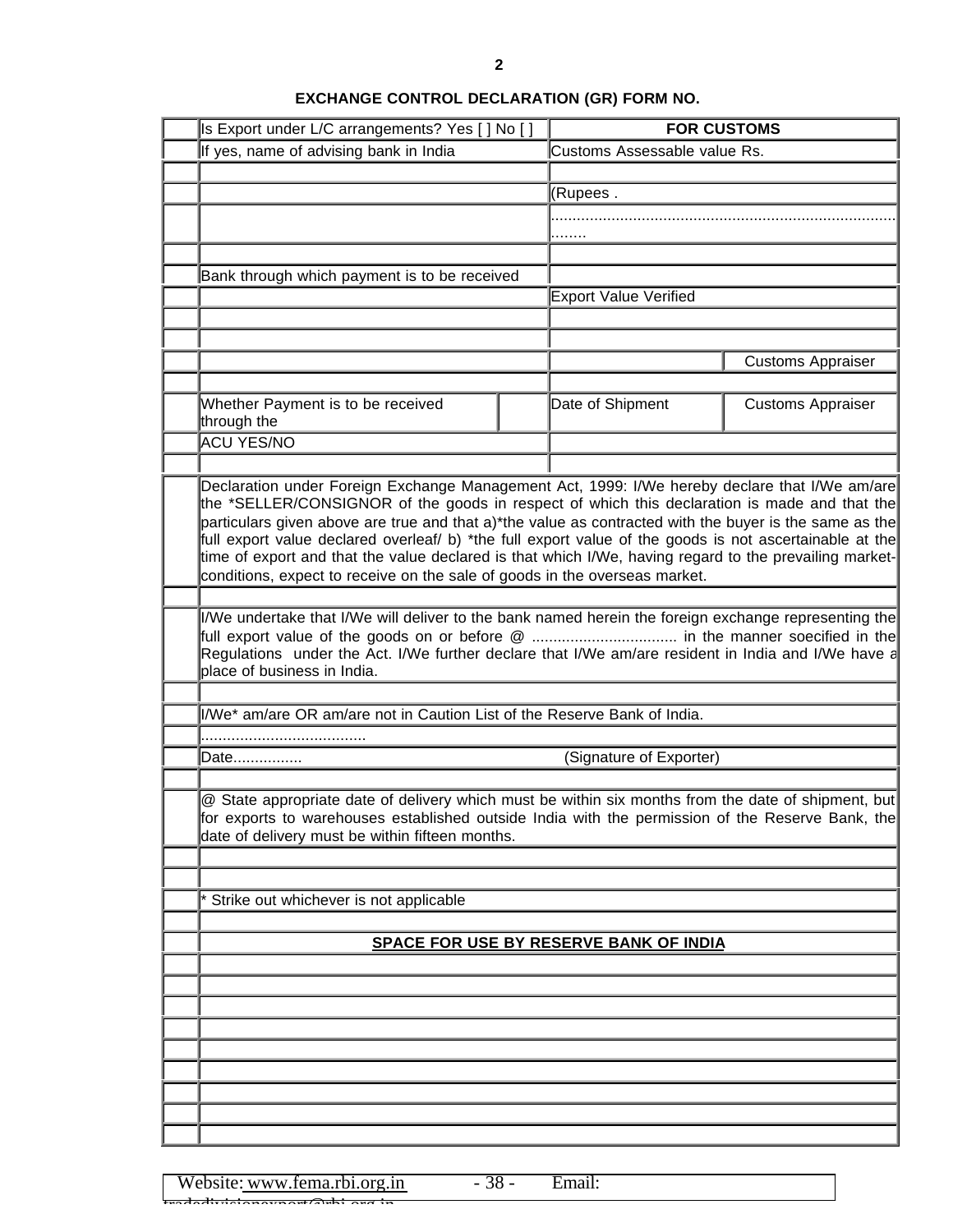| Website: www.fema.rbi.org.in | - 39 | Email: |
|------------------------------|------|--------|
|------------------------------|------|--------|

tradedivisionexport@rbi.org.in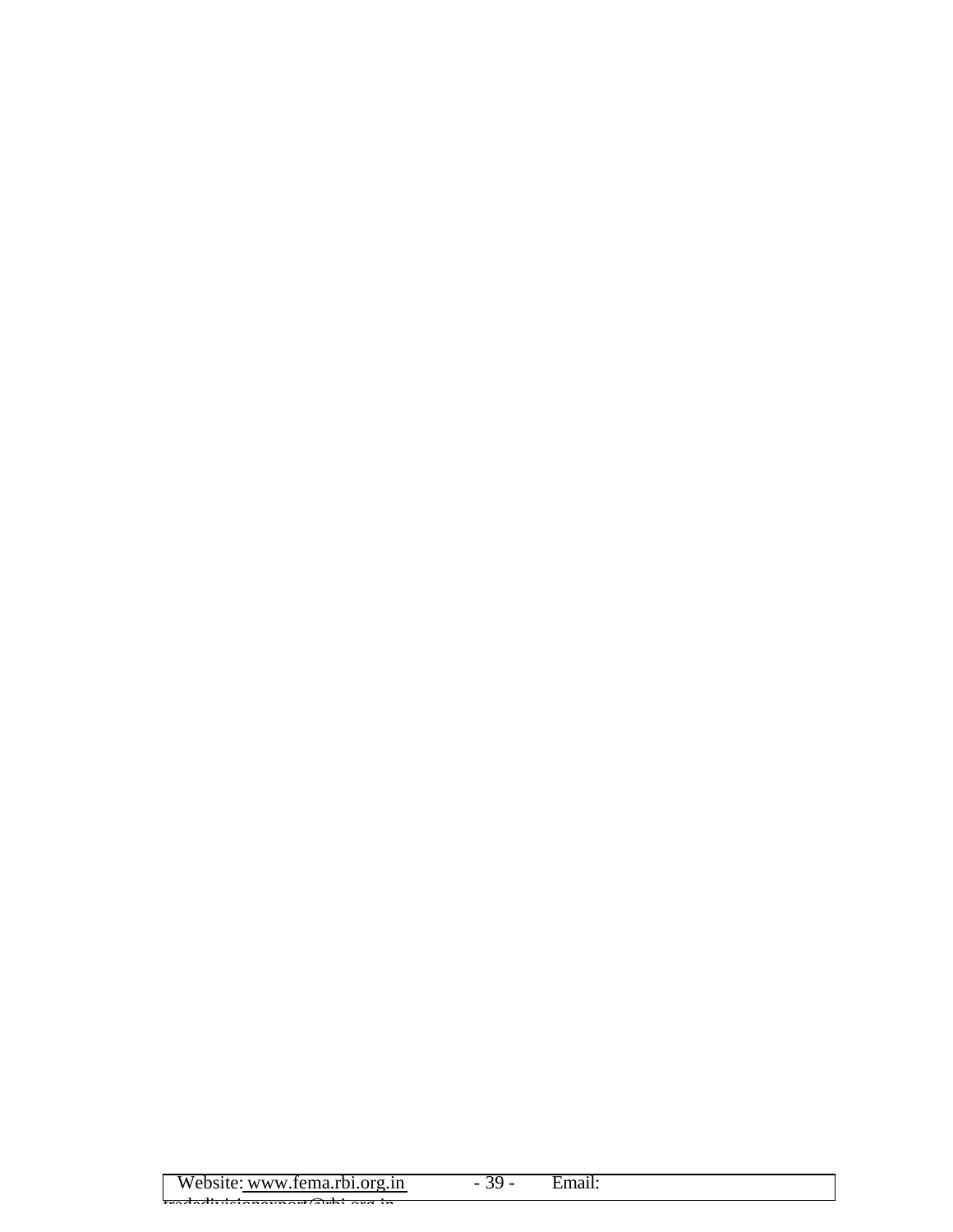# **EXCHANGE CONTROL DECLARATION (GR) FORM NO.**

| <b>Duplicate</b> |  |
|------------------|--|
|------------------|--|

|    | Exporter                            |                           |                  |       |                        | Invoice No.&<br>Date                                  |                |                       | SB No.& Date                               |  |           |
|----|-------------------------------------|---------------------------|------------------|-------|------------------------|-------------------------------------------------------|----------------|-----------------------|--------------------------------------------|--|-----------|
|    |                                     |                           |                  |       |                        | AR4/AR4A<br>No.& Date                                 |                |                       |                                            |  |           |
|    |                                     |                           |                  |       |                        | Q/Cert No.&<br>Date                                   |                |                       | Importer-Exporter Code No.                 |  |           |
|    |                                     |                           |                  |       |                        |                                                       |                |                       |                                            |  |           |
|    | Consignee                           |                           |                  |       |                        |                                                       |                |                       |                                            |  |           |
|    |                                     |                           |                  |       |                        | Export Trade<br>Control                               |                |                       | If export under:                           |  |           |
|    |                                     |                           |                  |       |                        |                                                       |                |                       | Deferred Credit []                         |  |           |
|    |                                     |                           |                  |       |                        |                                                       |                |                       | Joint Ventures []                          |  |           |
|    |                                     |                           |                  |       |                        |                                                       |                |                       | Rupee Credit [ ]<br>Others [ ]             |  |           |
|    |                                     |                           |                  |       |                        |                                                       |                |                       | RBI's Approval/Cir.No. & Date              |  |           |
|    | Custom House Agent L/C.No.          |                           |                  |       |                        |                                                       |                |                       |                                            |  |           |
|    |                                     |                           |                  |       |                        |                                                       |                |                       |                                            |  |           |
|    | Pre-Carriage by                     |                           | Place of Receipt |       |                        |                                                       |                |                       | Type of shipment :                         |  |           |
|    |                                     | by Pre-Carrier            |                  |       |                        |                                                       |                |                       | Outright Sale []                           |  |           |
|    |                                     |                           |                  |       |                        |                                                       |                | Consignment Export [] |                                            |  |           |
|    | Vessel/Flight No.                   | Rotation No.              |                  |       |                        |                                                       |                |                       | Others [                                   |  |           |
|    |                                     |                           |                  |       |                        |                                                       |                | (Specify)             |                                            |  |           |
|    |                                     | Port of Loading           |                  |       |                        |                                                       |                |                       | Nature of Contract:CIF[ ]/C&F [ ]/FOB [ ]  |  |           |
|    |                                     |                           |                  |       |                        | Other (Specify) [ ]                                   |                |                       |                                            |  |           |
|    |                                     |                           |                  |       |                        |                                                       |                |                       |                                            |  |           |
|    | Port of Discharge                   | Country of<br>Destination |                  |       |                        | invoice                                               |                |                       | Exchange Rate U/S 14 of CA Currency of     |  |           |
|    |                                     |                           |                  |       |                        |                                                       |                |                       |                                            |  | Value FOB |
| ုပ | S.N Marks & No. No. & Kind of Pkgs. |                           |                  | Goods |                        | Statistical Code & Description of                     |                |                       | Quantity                                   |  |           |
|    | <b>Container Nos.</b>               |                           |                  |       |                        |                                                       |                |                       |                                            |  |           |
|    |                                     |                           |                  |       |                        |                                                       |                |                       |                                            |  |           |
|    |                                     |                           |                  |       |                        |                                                       |                |                       |                                            |  |           |
|    |                                     |                           |                  |       |                        |                                                       |                |                       |                                            |  |           |
|    | Net Weight                          |                           |                  |       |                        |                                                       |                |                       |                                            |  |           |
|    | <b>Gross Weight</b>                 |                           |                  |       |                        |                                                       |                |                       |                                            |  |           |
|    |                                     |                           |                  |       |                        |                                                       |                |                       |                                            |  |           |
|    | Total FOB Value in words            |                           |                  |       |                        |                                                       |                |                       |                                            |  |           |
|    |                                     |                           |                  |       |                        |                                                       |                |                       |                                            |  |           |
|    | <b>Analysis of Export Value</b>     |                           |                  |       | <b>Currency Amount</b> | Full export value OR where not ascertainable,<br>lthe |                |                       |                                            |  |           |
|    |                                     |                           |                  |       |                        | the                                                   |                |                       | value which exporter expects to receive on |  |           |
|    | FOB Value                           |                           |                  |       |                        |                                                       | sale of goods. |                       |                                            |  |           |

Website: www.fema.rbi.org.in - 40 - Email:

tradedivisione <del>contra contra la contra del</del>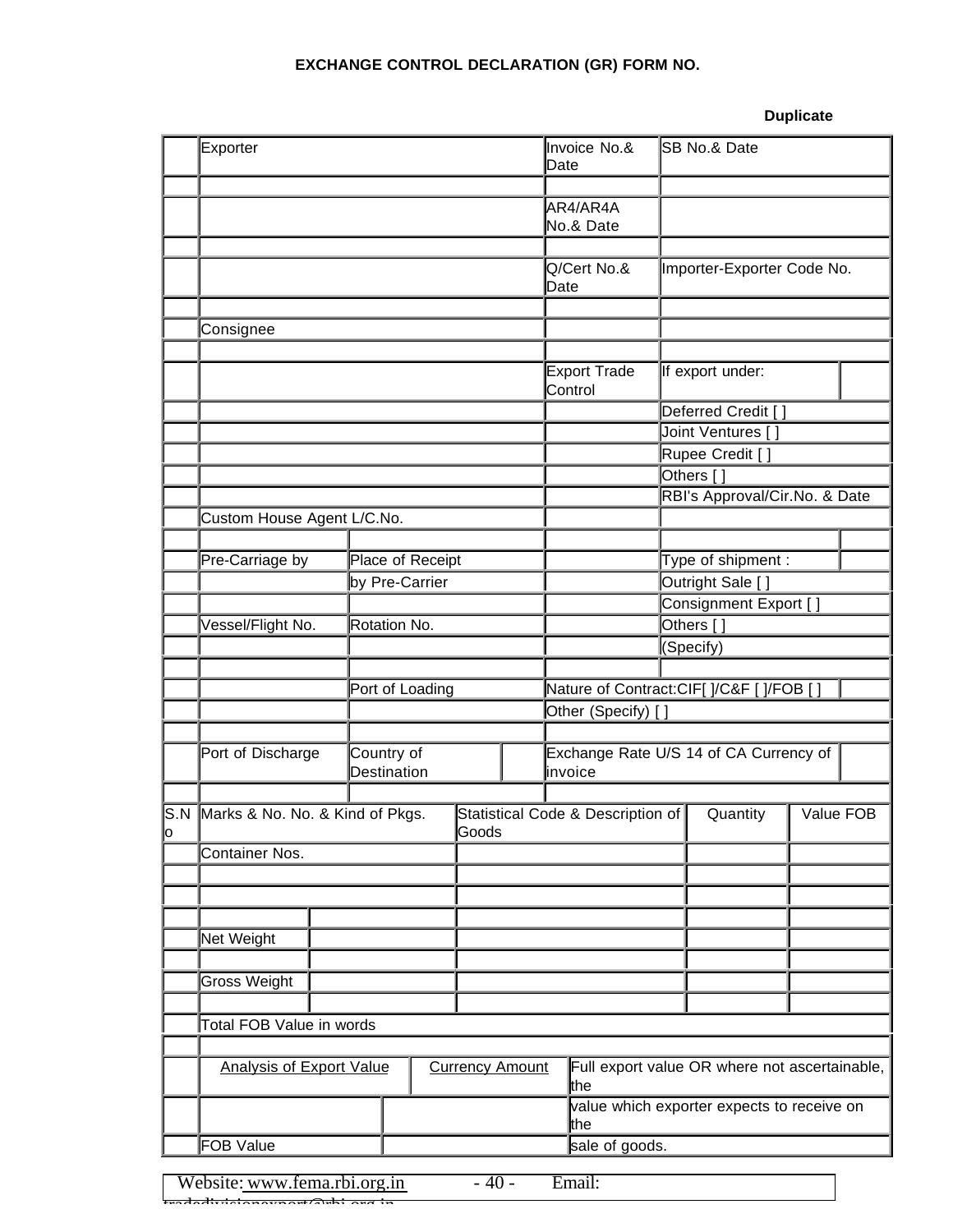| Freight          |      |                |  |
|------------------|------|----------------|--|
| <b>Insurance</b> |      | <b>Currenc</b> |  |
|                  |      |                |  |
| Commission       | Rate |                |  |
| Discount         |      | Amount         |  |
| Other Deductions |      |                |  |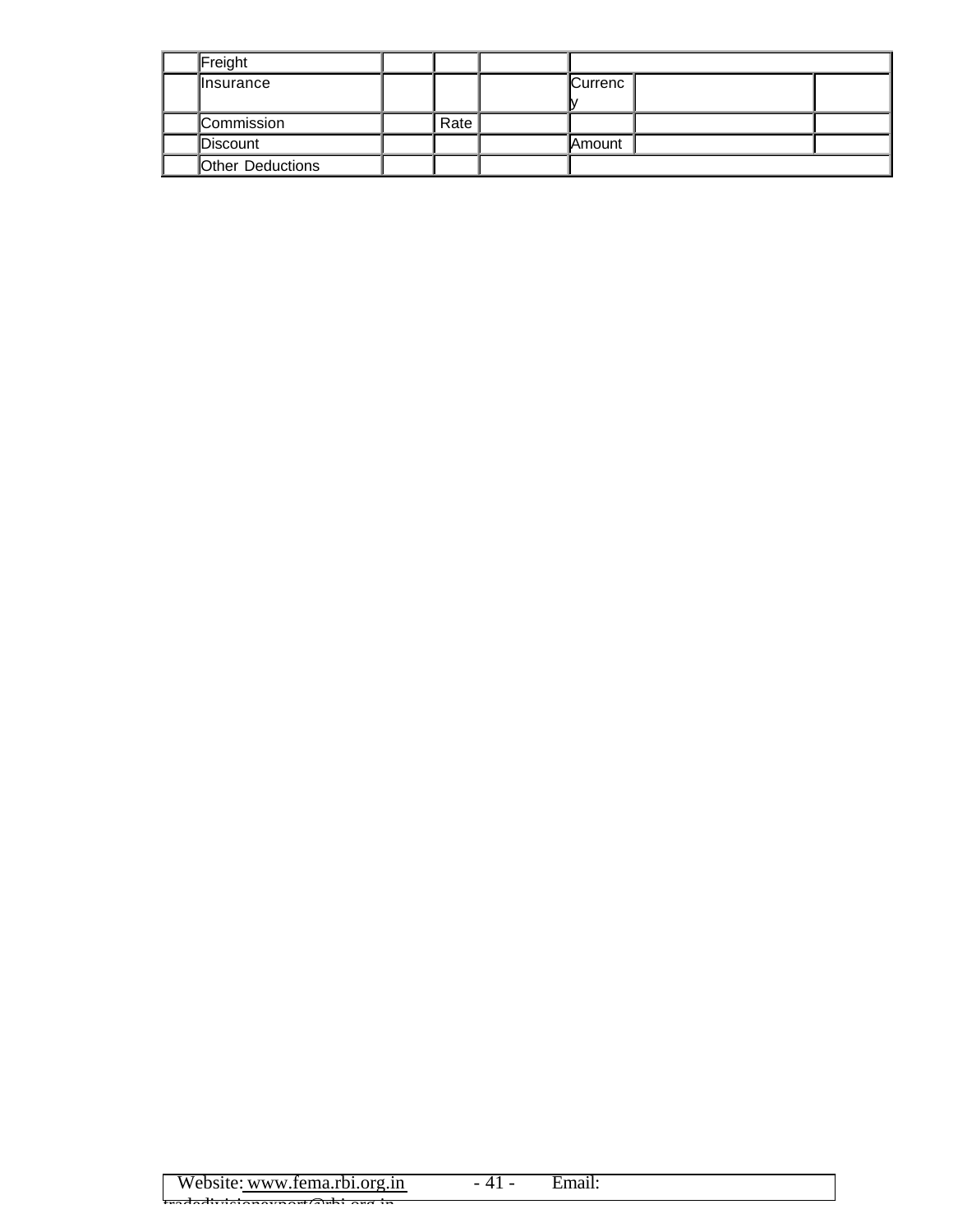| Is Export under L/C arrangements? Yes [ ] No [ ]<br><b>FOR CUSTOMS</b>                                  |  |  |  |  |  |
|---------------------------------------------------------------------------------------------------------|--|--|--|--|--|
| If yes, name of advising bank in India<br>Customs Assessable value Rs.                                  |  |  |  |  |  |
|                                                                                                         |  |  |  |  |  |
| (Rupees.                                                                                                |  |  |  |  |  |
|                                                                                                         |  |  |  |  |  |
|                                                                                                         |  |  |  |  |  |
| Bank through which payment is to be received                                                            |  |  |  |  |  |
| <b>Export Value Verified</b>                                                                            |  |  |  |  |  |
|                                                                                                         |  |  |  |  |  |
|                                                                                                         |  |  |  |  |  |
| <b>Customs Appraiser</b>                                                                                |  |  |  |  |  |
| Cargo shipped in full/part                                                                              |  |  |  |  |  |
| Quantity                                                                                                |  |  |  |  |  |
| Value                                                                                                   |  |  |  |  |  |
| Date of Shipment<br>Whether Payment is to be received<br><b>Customs Appraiser</b>                       |  |  |  |  |  |
| through the                                                                                             |  |  |  |  |  |
| <b>ACU YES/NO</b>                                                                                       |  |  |  |  |  |
|                                                                                                         |  |  |  |  |  |
| Declaration under Foreign Exchange Management Act, 1999: I/We hereby declare that I/We am/are           |  |  |  |  |  |
| the *SELLER/CONSIGNOR of the goods in respect of which this declaration is made and that the            |  |  |  |  |  |
| particulars given above are true and that a)*the value as contracted with the buyer is the same as the  |  |  |  |  |  |
| full export value declared overleaf/ b) *the full export value of the goods is not ascertainable at the |  |  |  |  |  |
| time of export and that the value declared is that which I/We, having regard to the prevailing market-  |  |  |  |  |  |
| conditions, expect to receive on the sale of goods in the overseas market.                              |  |  |  |  |  |
|                                                                                                         |  |  |  |  |  |
| l/We undertake that I/We will deliver to the bank named herein the foreign exchange representing the    |  |  |  |  |  |
|                                                                                                         |  |  |  |  |  |
| Regulation made under the Act.                                                                          |  |  |  |  |  |
|                                                                                                         |  |  |  |  |  |
| I/We further declare that I/We am/are resident in India and I/We have a place of business in India.     |  |  |  |  |  |
|                                                                                                         |  |  |  |  |  |
| I/We* am/are OR am/are not in Caution List of the Reserve Bank of India.                                |  |  |  |  |  |
|                                                                                                         |  |  |  |  |  |
|                                                                                                         |  |  |  |  |  |
| (Signature of Exporter)<br>Date                                                                         |  |  |  |  |  |
|                                                                                                         |  |  |  |  |  |
| @ State appropriate date of delivery which must be within six months from the date of shipment, but     |  |  |  |  |  |
| for exports to warehouses established outside India with the permission of the Reserve Bank, the        |  |  |  |  |  |
| date of delivery must be within fifteen months.                                                         |  |  |  |  |  |
|                                                                                                         |  |  |  |  |  |
| Strike out whichever is not applicable                                                                  |  |  |  |  |  |
|                                                                                                         |  |  |  |  |  |
| FOR AUTHORISED DEALER'S USE                                                                             |  |  |  |  |  |
| Uniform Code Number                                                                                     |  |  |  |  |  |
| *Indicate () in the box applicable Date of* (I) negotiation (ii) receipt for collection. Bill           |  |  |  |  |  |
| No                                                                                                      |  |  |  |  |  |
| Type of Bill* (i)DA[ ]/(ii)DP [ ]/(iii)Others [ ](Specify)                                              |  |  |  |  |  |
| Type of shipment:*(i) Firm Sale Contract [ ]/(ii)Consignment Basis [ ]/                                 |  |  |  |  |  |
| (iii)Others [ ] (Specify)                                                                               |  |  |  |  |  |
| The GR Form was included in the Statement sent to the Reserve Bank with                                 |  |  |  |  |  |
|                                                                                                         |  |  |  |  |  |

# **EXCHANGE CONTROL DECLARATION (GR) FORM NO.**

Website: www.fema.rbi.org.in - 42 - Email:  $\frac{1}{2}$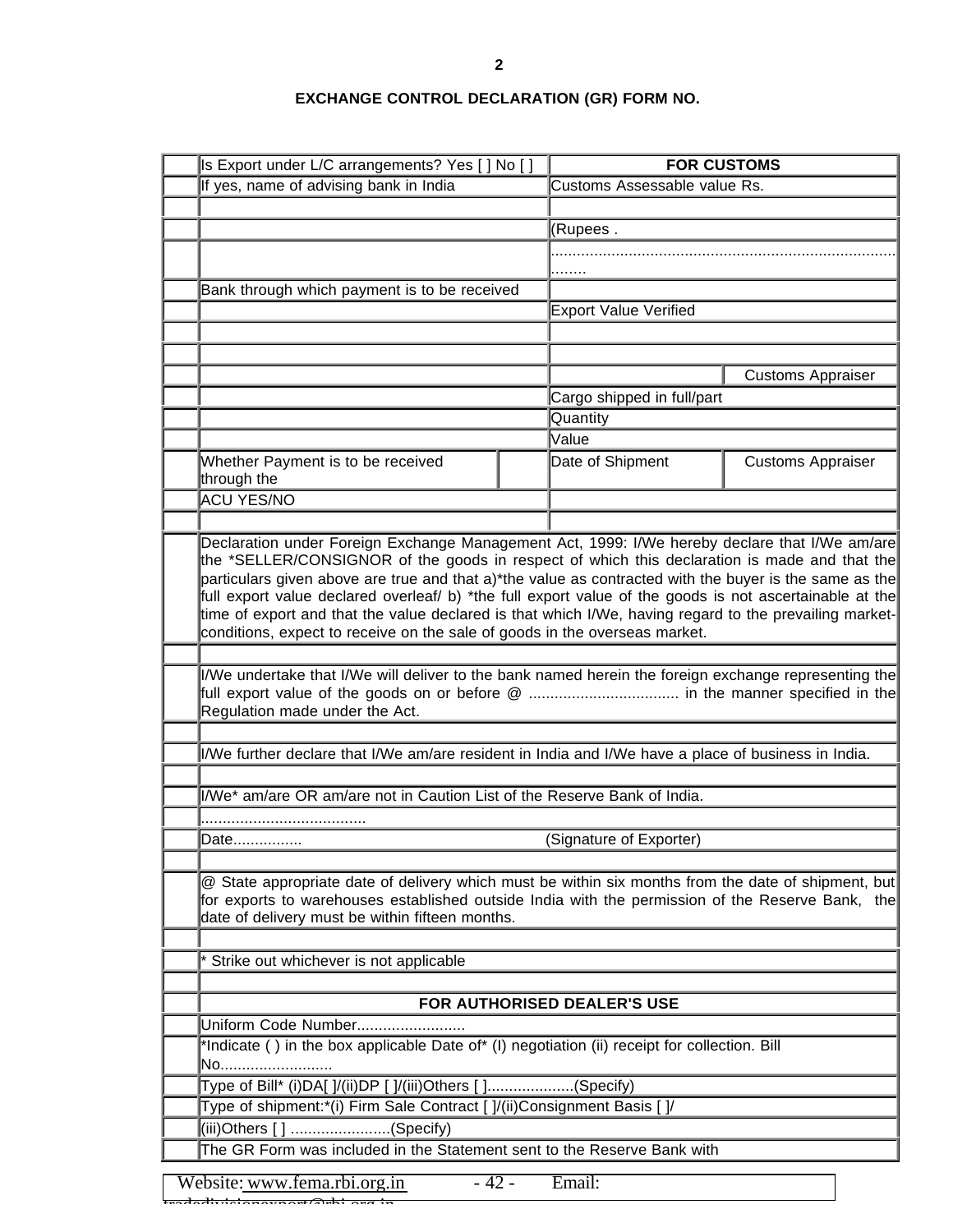| (Currency) (amount)                                           |
|---------------------------------------------------------------|
| as under being the proceeds of exports declared on this form. |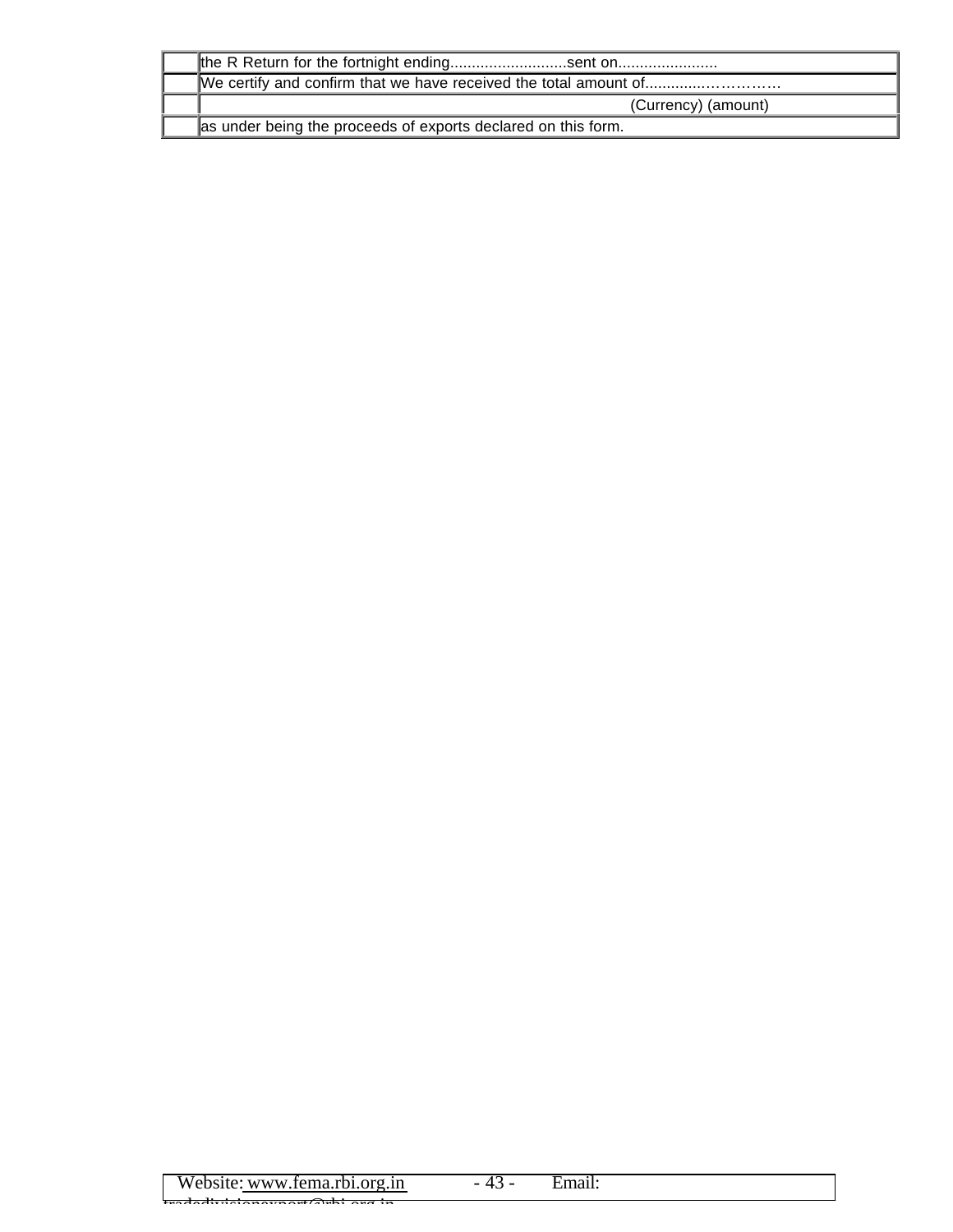| Date of<br>receipt                                                          | Currency | Credit to Nostro Account in---------<br>----------Country |                                                                                                  | Debit to NR Rupee<br>Account of a Bank in ------<br>-------Country |           |              | Period of R<br>Return with<br>which the<br>realisation<br>has been<br>reported to<br><b>RBI</b> |
|-----------------------------------------------------------------------------|----------|-----------------------------------------------------------|--------------------------------------------------------------------------------------------------|--------------------------------------------------------------------|-----------|--------------|-------------------------------------------------------------------------------------------------|
|                                                                             |          | In our name                                               | In the name of *-                                                                                |                                                                    | Held with | Held with *- |                                                                                                 |
|                                                                             |          |                                                           |                                                                                                  | <b>us</b>                                                          |           | $-$          |                                                                                                 |
| (1)                                                                         | (2)      | (3)                                                       | (4)                                                                                              | (5)                                                                |           | (6)          | (7)                                                                                             |
|                                                                             |          |                                                           |                                                                                                  |                                                                    |           |              |                                                                                                 |
|                                                                             |          |                                                           |                                                                                                  |                                                                    |           |              |                                                                                                 |
|                                                                             |          |                                                           |                                                                                                  |                                                                    |           |              |                                                                                                 |
|                                                                             |          |                                                           | * (Write the name of the concerned Indian Authorised Dealer Branch.) Any other manner of receipt |                                                                    |           |              |                                                                                                 |
| ----------------------------<br>(Stamp & Signature of authorised<br>dealer) |          |                                                           |                                                                                                  |                                                                    |           |              |                                                                                                 |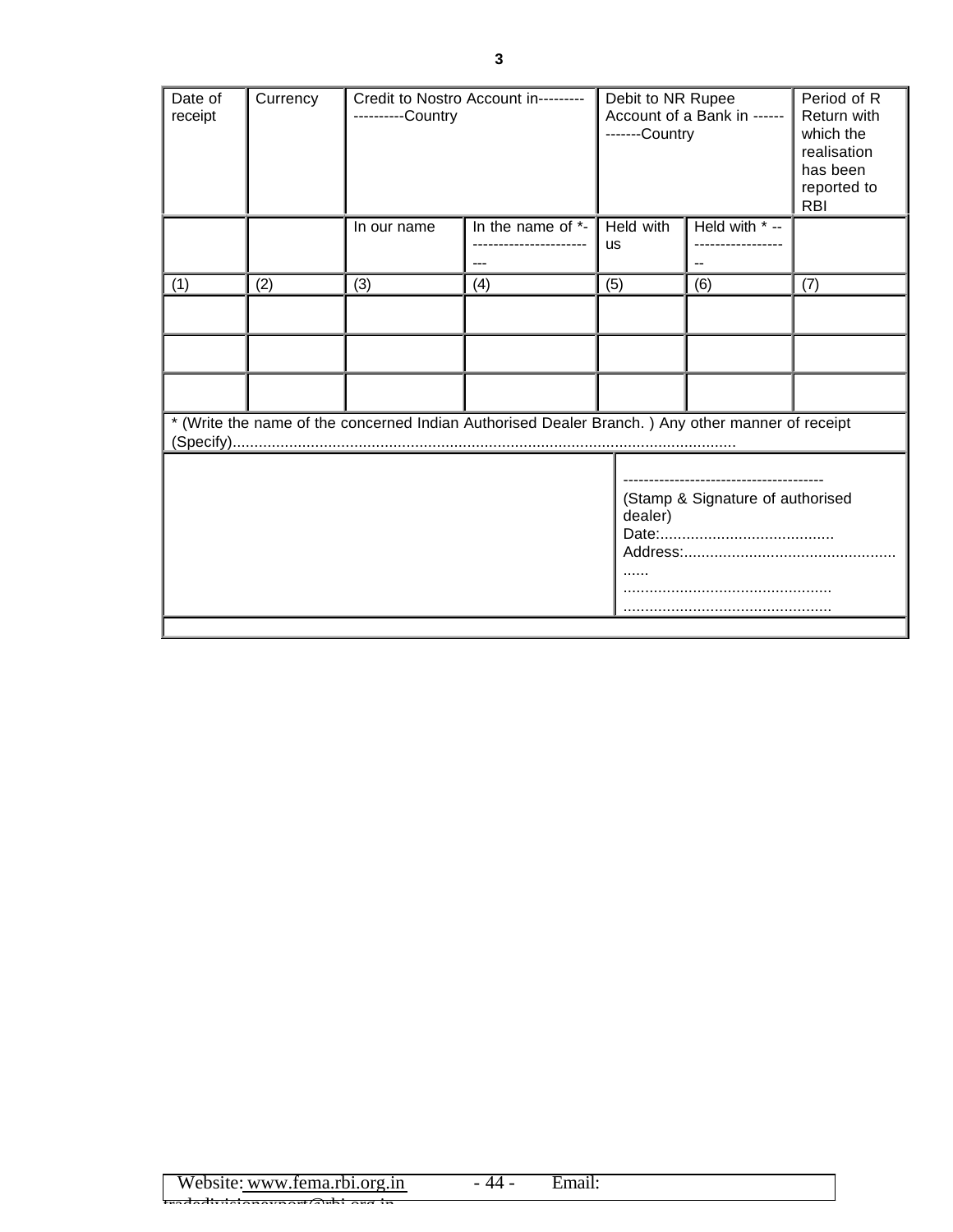**SDF** [See Regulation 3(1)]

**(In duplicate)**

Shipping Bill No. **Date: Date: Date: Date: Date: Date: Date: Date: Date: Date: Date: Date: Date: Date: Date: Date: Date: Date: Date: Date: Date: Date: Date: Date: Date: Dat** 

Declaration under Foreign Exchange Management Act,1999:

I/We hereby declare that I/We am/are the \*SELLER/CONSIGNOR of the goods in respect of which this declaration is made and that the particulars given in the Shipping Bill No…………………... dated …………………. are true and that (a) \* the value as contracted with the buyer is the same as the full export value declared in the above shipping bill (b) \* the full export value of the goods is not ascertainable at the time of export and that the value declared is that which I/We, having regard to the prevailing market conditions, expect to receive on the sale of goods in the overseas market.

I/We undertake that I/We will deliver to the bank named herein ………………………………. The foreign exchange representing the full export value of the goods on or before @……………………………… in the manner specified in the Regulations made under the Foreign Exchange Management Act, 1999. I/We further declare that I/We am/are resident in India and I/We have a place of business in India.

I/We\* am/are OR am/are not in Caution List of the Reserve Bank of India.

………………………………………… Date: ……………….. (Signature of Exporter)

@ State appropriate date of delivery which must be the due date for payment or within six months from the date of shipment but for exports to warehouses established outside India with permission of the Reserve Bank, the date of delivery must be within fifteen months.

Strike out whichever is not applicable.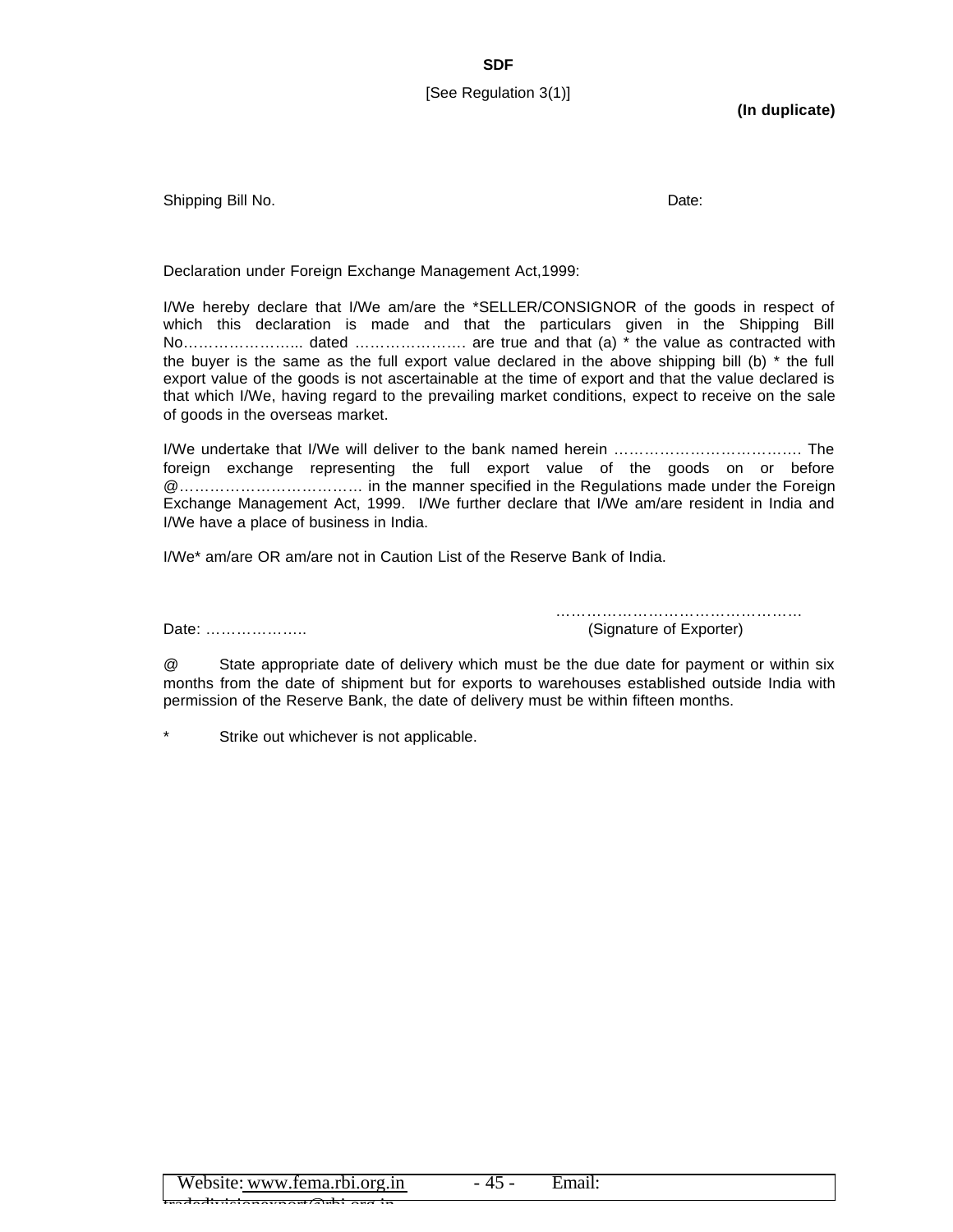#### **FOR AUTHORISED DEALER'S USE**

Uniform Code Number ..................... \* Indicate( ) in the box applicable

Date of (i) negotiation.................................................................... (ii) receipt for collection...................................................... (iii) Bill No.........................................................................

\*Type of Bill (i) DA  $\Box$  (ii) DP  $\Box$  (iii) Others  $\Box$ .......... (Specify) \*Types of shipment (i) Firm Sale Contract  $\Box$  (ii) Consignment Basis  $\Box$  Others  $\Box$ ........(Specify)

The SDF Form was included in the Statement sent to Reserve Bank with the R Return for the fortnight ending ......................sent on ........................................

We certify and confirm that we have received the total amount of ................................ as under being the proceeds of exports declared on this form. (Currency amount )

| Date of<br>receipt | Currency | Credit to Nostro Account in<br>(Country) |                                   | Debit to NR Rupee Account<br>of a Bank in -----------------<br>(Country) | Period<br>- R<br>of<br>Return<br>with<br>which<br>the<br>realisation has<br>been reported<br>to RBI |     |  |
|--------------------|----------|------------------------------------------|-----------------------------------|--------------------------------------------------------------------------|-----------------------------------------------------------------------------------------------------|-----|--|
|                    |          | In our name                              | in the name<br>$of$ **----------- | Held with us                                                             | Held with**--                                                                                       |     |  |
| (1)                | (2)      | (3)                                      | (4)                               | (5)                                                                      | (6)                                                                                                 | (7) |  |
|                    |          |                                          |                                   |                                                                          |                                                                                                     |     |  |

\*\* Write the name of the concerned Indian Authorised Dealer Branch.

Any other manner of receipt(Specify)..........................................................................................

.......................................................... (Stamp & Signature of authorised dealer) Date ..................................................... Address : ............................................. ............................................................. ............................................................. \_\_\_\_\_\_\_\_\_\_\_\_\_\_\_\_\_\_\_\_\_\_\_\_\_\_\_\_\_\_\_\_\_\_\_\_\_\_\_\_\_\_\_\_\_\_\_\_\_\_\_\_\_\_\_\_\_\_\_\_\_\_\_\_\_\_\_\_\_\_\_\_\_\_\_\_\_

\_\_\_\_\_\_\_\_\_\_\_\_\_\_\_

# **SPACE FOR USE BY RESERVE BANK OF INDIA**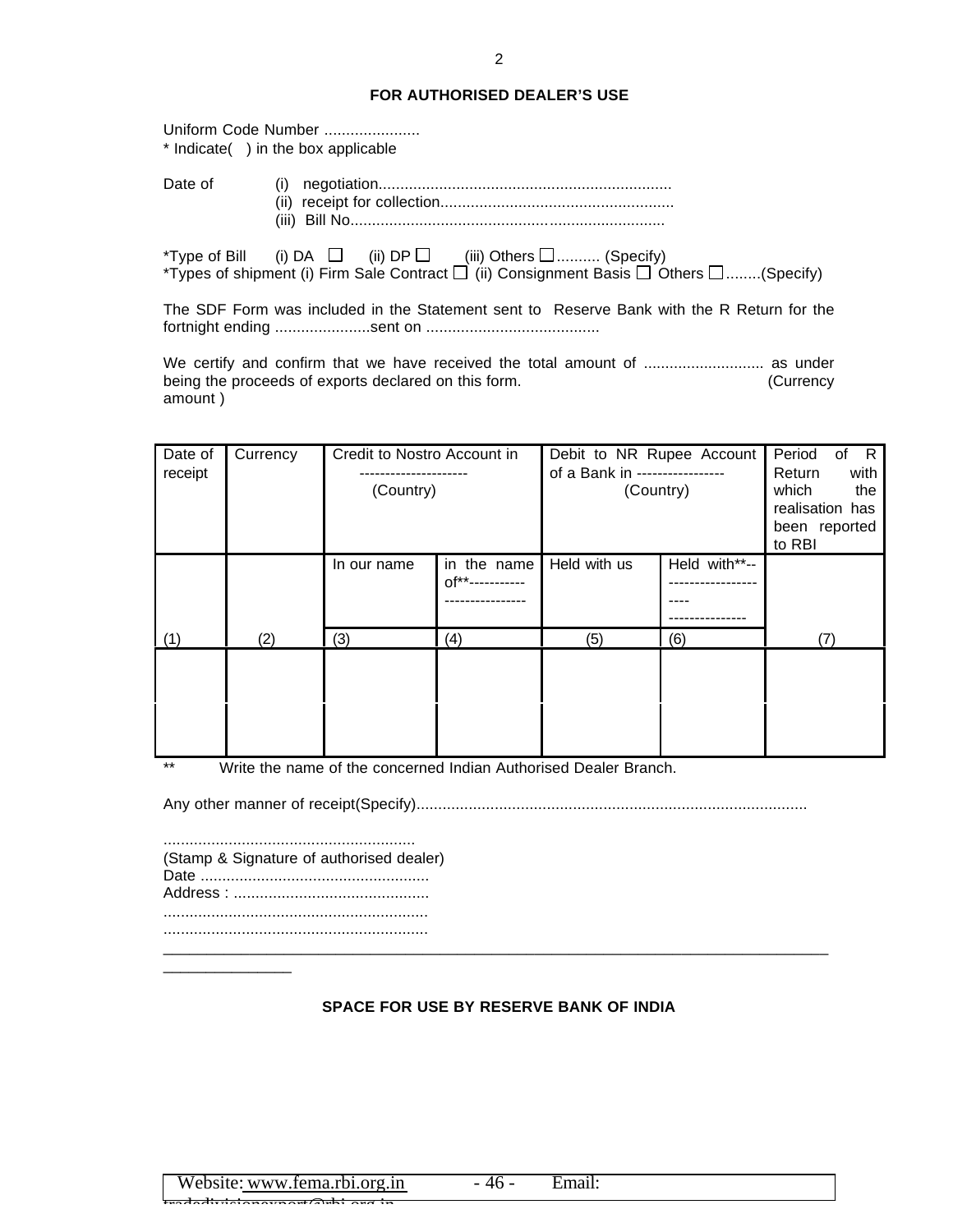# **FORM : PP**

#### **EXCHANGE CONTROL (EXPORTER'S DECLARATION) ORIGINAL**

# **Form Number:**

(Please see 'Notes to Exporters' overleaf)

| 1.(a)          |                                                       |           |  |  |  |
|----------------|-------------------------------------------------------|-----------|--|--|--|
| (b)            | Number and date of Parcel Receipt                     |           |  |  |  |
| $\overline{2}$ |                                                       | lífor RBI |  |  |  |
| 3              | Importer/Exporter Code No:                            | use)      |  |  |  |
| Α.             | Buyer's/Consignee's Name and address:                 |           |  |  |  |
|                |                                                       |           |  |  |  |
| 5.             |                                                       |           |  |  |  |
| 6              | Nature of contract*(i)CIF/(ii)C&F/(iii)FOB/(iv)Others |           |  |  |  |
|                |                                                       |           |  |  |  |
| $\vert 7.$     |                                                       |           |  |  |  |
| 8.             | Type of shipment*(i)Outright Sale/(ii)Consignment     |           |  |  |  |
|                | export/(iii)Others (Specify)                          |           |  |  |  |
| 9.             |                                                       |           |  |  |  |
| 10.            | Quantity of goods: Unit ?  Quantity                   |           |  |  |  |
| 11.            | Currency of Invoice                                   |           |  |  |  |
|                | [? Tonne/Kilogram/Litre/Cubic Metre/                  |           |  |  |  |
|                | Sq. Metre/Metre/Number/Others (Specify)]              |           |  |  |  |

| $\circledcirc$ | Where the full export          | 12.<br>Analysis of export value: |                 |               |  |
|----------------|--------------------------------|----------------------------------|-----------------|---------------|--|
|                | value is not<br>ascertainable, | <b>Particulars</b>               | <b>Currency</b> | <b>Amount</b> |  |
|                | value expected on<br>sale of   |                                  |                 |               |  |
|                | goods in the overseas          | @Full Export value               |                 |               |  |
|                | market may be shown            |                                  |                 |               |  |
| 7              | No application<br>permission   | F.O.B. Value                     |                 |               |  |
|                | for<br>remittance/deduction    |                                  |                 |               |  |
|                | from the declared<br>lvalue on | Freight                          |                 |               |  |
|                | account of agency              |                                  |                 |               |  |
|                | commission and/ or             | Insurance                        |                 |               |  |
|                | discount will be               |                                  |                 |               |  |
|                | entertained by the             | ? Discount (Rate)                |                 |               |  |
|                | <b>Reserve Bank or</b>         |                                  |                 |               |  |
|                | authorised dealer              | ? Agency                         |                 |               |  |
|                | <b>lunless</b>                 | <b>Commission</b>                |                 |               |  |
|                | these have been<br>ldeclared   | (Rate)                           |                 |               |  |
|                | on this form                   |                                  |                 |               |  |

| (For Customs Use)            | <b>13.</b> | <b>Customs Assessable Value</b> |  |
|------------------------------|------------|---------------------------------|--|
| <b>Export Value verified</b> |            |                                 |  |
|                              |            |                                 |  |
| (Customs Appraiser)          |            |                                 |  |
|                              |            |                                 |  |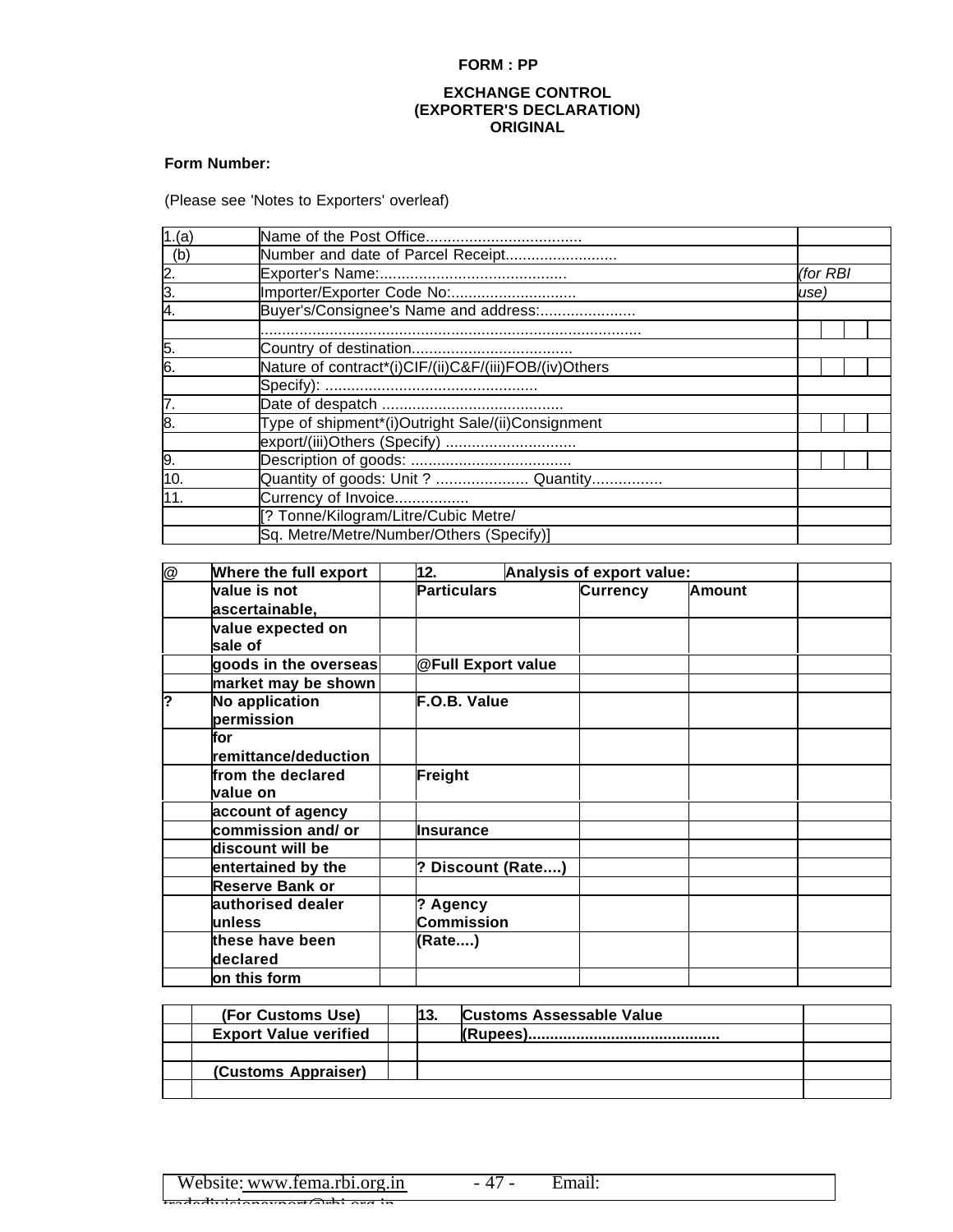| Website: www.fema.rbi.org.in | - 48 - | Email: |
|------------------------------|--------|--------|
|------------------------------|--------|--------|

tradedivisionexport@rbi.org.in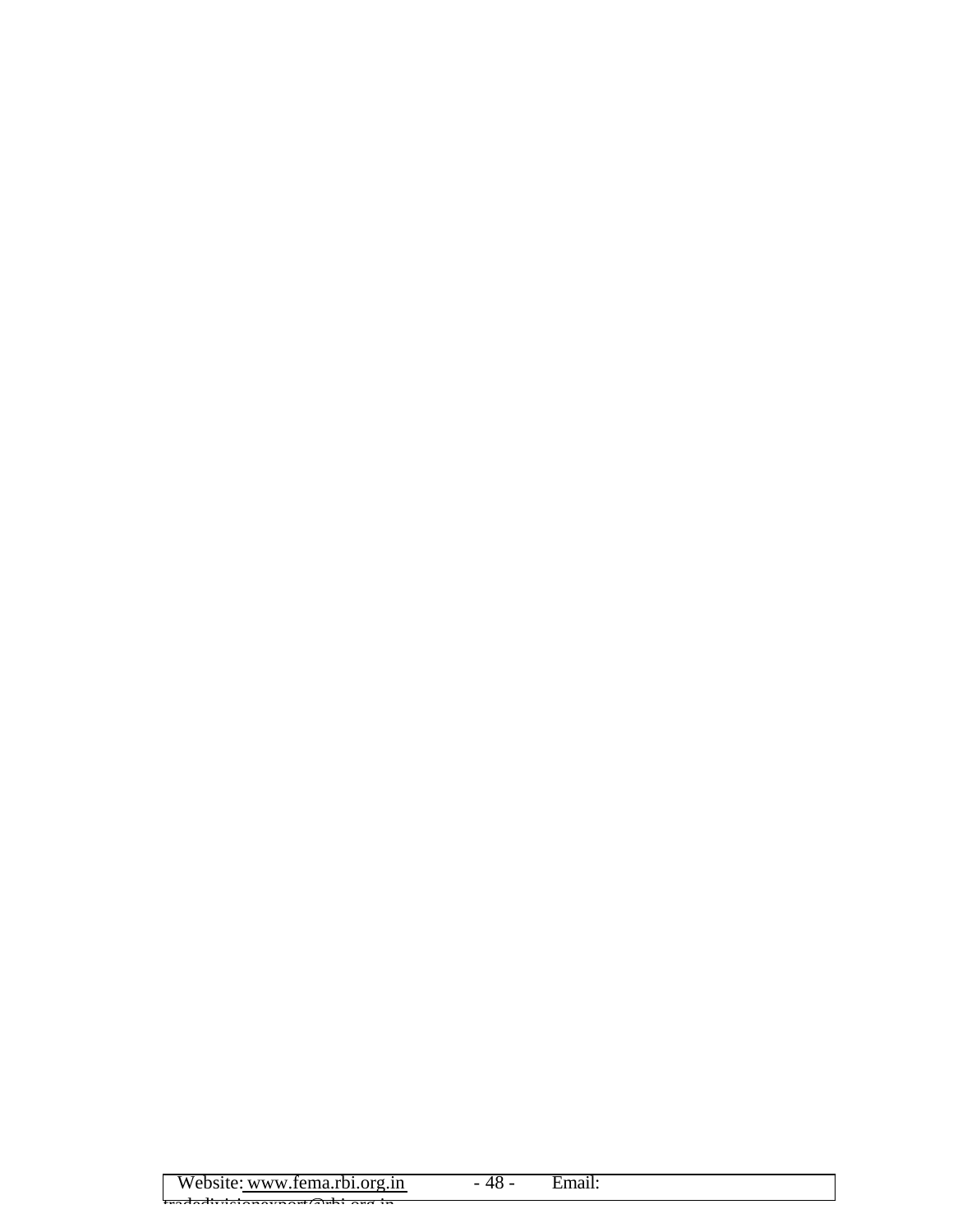| 14. If the export is made under general permission of the    |  |  |
|--------------------------------------------------------------|--|--|
| Reserve Bank of India, Number and date of its approval       |  |  |
| 15. If the export is made under L/C arrangements, name of    |  |  |
|                                                              |  |  |
| 16. State if the payment is to be received through the Asian |  |  |
|                                                              |  |  |
| 17. Name & address of bank through whom payment is to be     |  |  |
|                                                              |  |  |

I/we hereby declare that I/we am/are the \*SELLER/CONSIGNOR of the goods in respect of which the declaration is made and that the particulars given above are true and that \*(a) the export value as contracted with the buyer is the same as the full export value declared above /\*(b) the full export value of goods is not ascertainable at the time of export and that the value declared is that which I/we, having regard to the prevailing market conditions, expect to receive on the sale of goods in the overseas market.

I/we undertake that I/we will deliver to the bank named above the foreign exchange representing the full export value of the goods on or before ? ..................................... in the manner specified in the Regulations made under the Foreign Exchange Management Act, 1999. I/we further declare that I/we am/are resident in India and I/we have a place of business in India.

I/we\* am/are not in the Caution List of the Reserve Bank of India.

am/are

# **? State approximate date of delivery which must be within six months from the date of shipment.**

# **\* Strike out whichever is not applicable.**

| $ $ (For A.D.'s use)                   |                 |                         |
|----------------------------------------|-----------------|-------------------------|
|                                        |                 | (Signature of Exporter) |
|                                        | IDate:          |                         |
| Stamp & Signature of Authorised dealer | <b>I</b> Addres |                         |
|                                        |                 |                         |
| $\mathsf{Date}$ :                      |                 |                         |
| Bank's Uniform Code No                 |                 |                         |

### **NOTES TO EXPORTERS**

| 11)         | This form should not be pasted on the Parcel.                                                                                                                                                                                                                                                                                                                                                                                                                                                     |
|-------------|---------------------------------------------------------------------------------------------------------------------------------------------------------------------------------------------------------------------------------------------------------------------------------------------------------------------------------------------------------------------------------------------------------------------------------------------------------------------------------------------------|
|             |                                                                                                                                                                                                                                                                                                                                                                                                                                                                                                   |
| 2)          | The PP form procedure applies to postal exports to all territories outside India excluding Nepal and<br>Bhutan. The PP form should be completed in duplicate in all cases.                                                                                                                                                                                                                                                                                                                        |
|             |                                                                                                                                                                                                                                                                                                                                                                                                                                                                                                   |
| $ 3\rangle$ | The Original should be submitted by the exporter to the Post Office after having it countersigned by<br>an authorised dealer in foreign exchange. The Post Office through which the goods have been<br>despatched will forward the Original to the nearest office of Reserve Bank of India.                                                                                                                                                                                                       |
|             |                                                                                                                                                                                                                                                                                                                                                                                                                                                                                                   |
| 4)          | All documents relating to export of goods from India must be passed through the medium of an<br>authorised dealer in foreign exchange in India within 21 days of the date of shipment of the<br>goods.                                                                                                                                                                                                                                                                                            |
|             |                                                                                                                                                                                                                                                                                                                                                                                                                                                                                                   |
| $ 5\rangle$ | The amount representing the full export value of goods must be realised within six months from the<br>date of shipment.                                                                                                                                                                                                                                                                                                                                                                           |
|             |                                                                                                                                                                                                                                                                                                                                                                                                                                                                                                   |
| Note:       | Government of India/Indian financial institutions may conclude from time to time Special Trade<br>Agreements with other countries providing for settlement of certain payments from the countries in<br>a specified manner or for exports to be financed from Government to Government Credits.<br>Reserve Bank will advise authorised dealers of such arrangements by issue of circulars. Methods<br>of payment specified in the individual arrangements will have to be followed in such cases. |

Website: www.fema.rbi.org.in - 49 - Email:

tradedivisionexport@rbi.org.in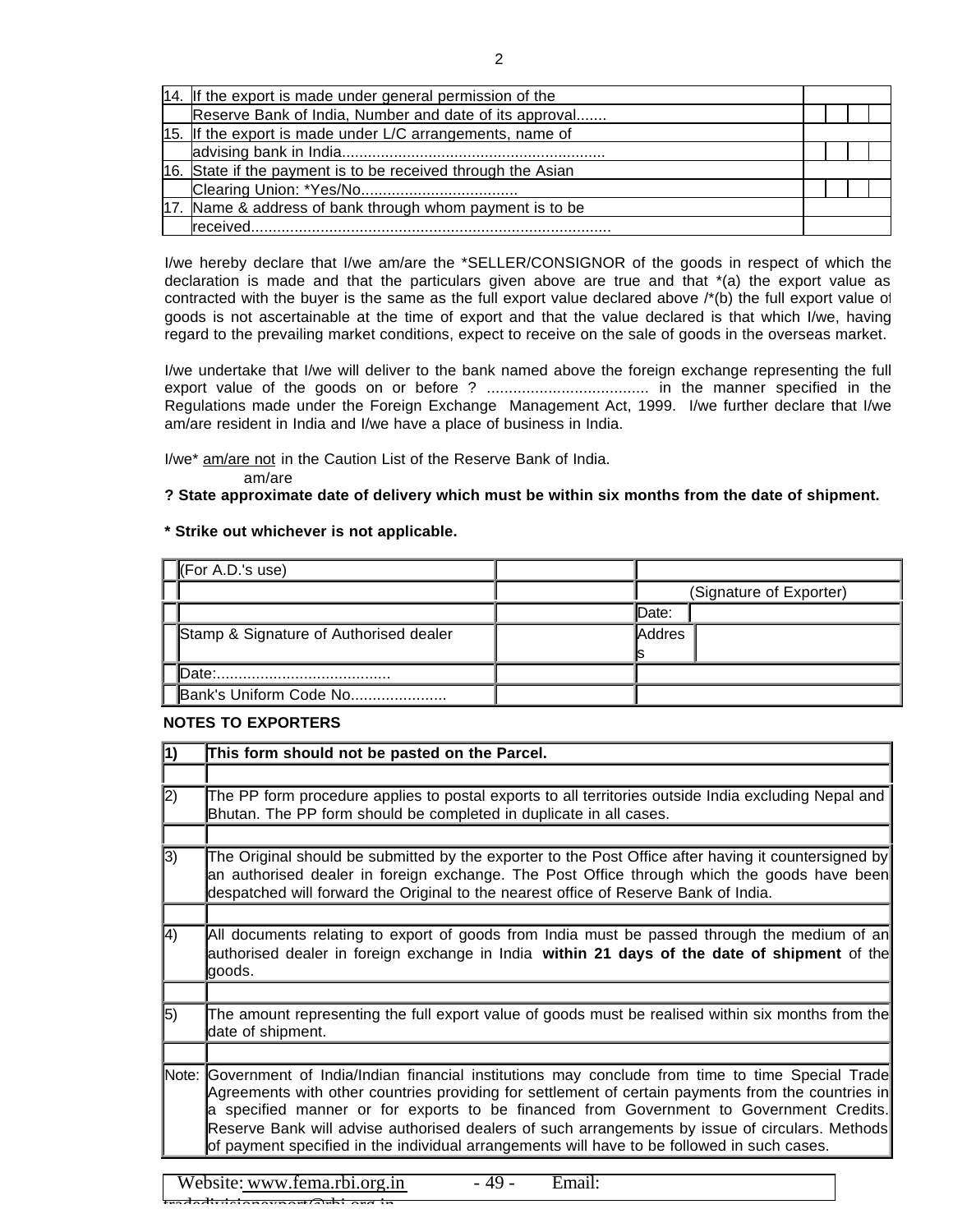| SPACE FOR USE BY RESERVE BANK OF India |
|----------------------------------------|
|                                        |
|                                        |
|                                        |
|                                        |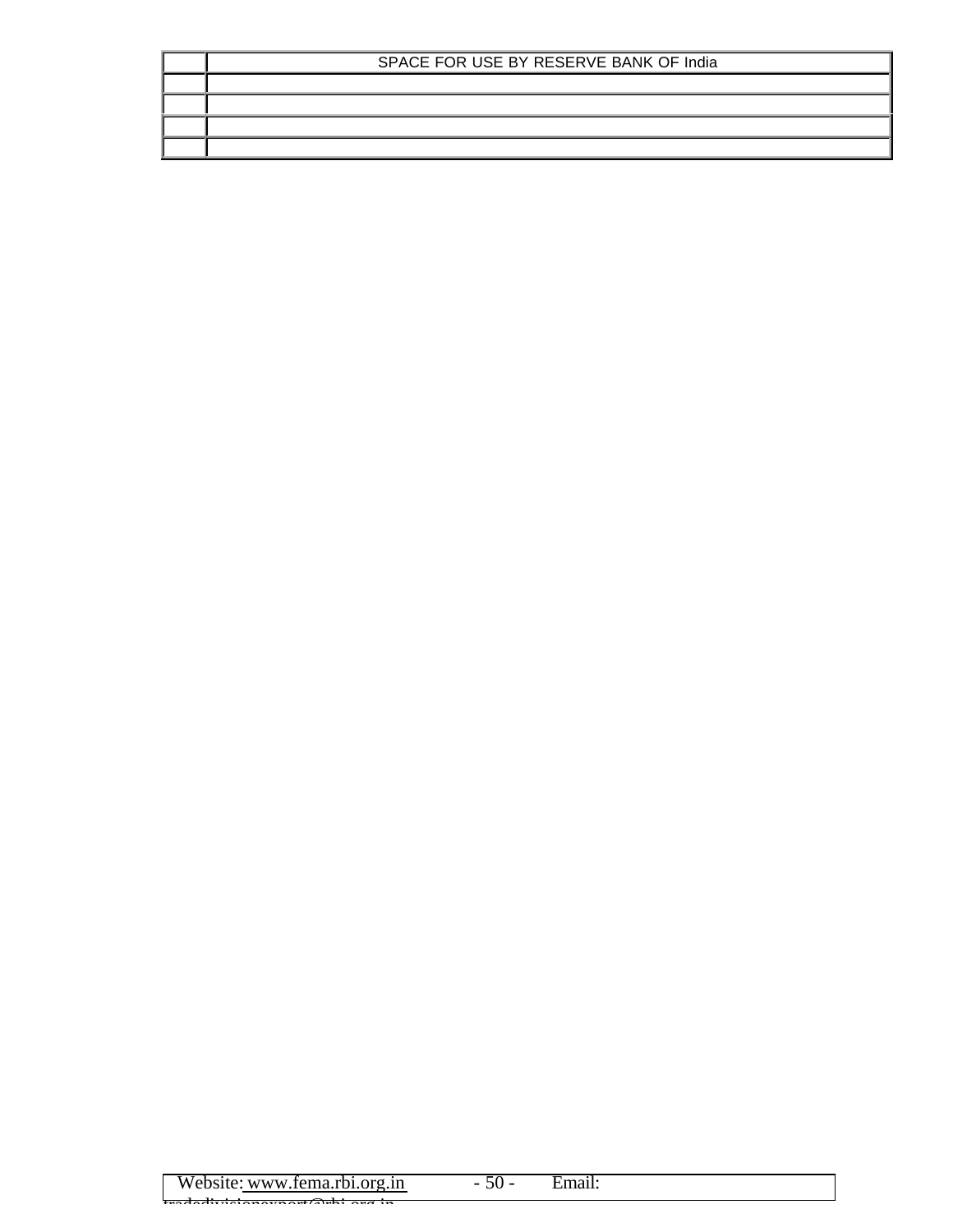# **FORM : PP**

#### **EXCHANGE CONTROL (EXPORTER'S DECLARATION) DUPLICATE**

|               | Form Number:                                          |                                                   |  |                                       |  |                           |               |          |      |  |  |
|---------------|-------------------------------------------------------|---------------------------------------------------|--|---------------------------------------|--|---------------------------|---------------|----------|------|--|--|
| $\vert$ 1.(a) |                                                       |                                                   |  |                                       |  |                           |               |          |      |  |  |
|               | (b)                                                   | Number and date of Parcel Receipt                 |  |                                       |  |                           |               |          |      |  |  |
| 2.            |                                                       |                                                   |  |                                       |  |                           |               | (for RBI |      |  |  |
| 3.            |                                                       | Importer/Exporter Code No:                        |  |                                       |  |                           |               |          | use) |  |  |
| 4.            |                                                       |                                                   |  | Buyer's/Consignee's Name and address: |  |                           |               |          |      |  |  |
|               |                                                       |                                                   |  |                                       |  |                           |               |          |      |  |  |
| 5.            |                                                       |                                                   |  |                                       |  |                           |               |          |      |  |  |
| 16.           | Nature of contract*(i)CIF/(ii)C&F/(iii)FOB/(iv)Others |                                                   |  |                                       |  |                           |               |          |      |  |  |
|               |                                                       |                                                   |  |                                       |  |                           |               |          |      |  |  |
| 17.           |                                                       |                                                   |  |                                       |  |                           |               |          |      |  |  |
| 8.            |                                                       | Type of shipment*(i)Outright Sale/(ii)Consignment |  |                                       |  |                           |               |          |      |  |  |
|               |                                                       | Export/(iii)Others (Specify)                      |  |                                       |  |                           |               |          |      |  |  |
| 9.            |                                                       |                                                   |  |                                       |  |                           |               |          |      |  |  |
| 10.           |                                                       | Quantity of goods: Unit ?  Quantity               |  |                                       |  |                           |               |          |      |  |  |
| 11.           |                                                       | Currency of Invoice                               |  |                                       |  |                           |               |          |      |  |  |
|               |                                                       | [? Tonne/Kilogram/Litre/Cubic Metre/              |  |                                       |  |                           |               |          |      |  |  |
|               |                                                       | Sq. Metre/Metre/Number/Others (Specify)]          |  |                                       |  |                           |               |          |      |  |  |
| @             |                                                       | <b>Where the full</b>                             |  | 12.                                   |  | Analysis of export value: |               |          |      |  |  |
|               | export                                                |                                                   |  |                                       |  |                           |               |          |      |  |  |
|               | value is not                                          | ascertainable,                                    |  | <b>Particulars</b>                    |  | <b>Currency</b>           | <b>Amount</b> |          |      |  |  |
|               |                                                       | value expected on                                 |  |                                       |  |                           |               |          |      |  |  |
|               | sale of                                               |                                                   |  |                                       |  |                           |               |          |      |  |  |
|               |                                                       | goods in the                                      |  | @Full Export value                    |  |                           |               |          |      |  |  |
|               | overseas                                              |                                                   |  |                                       |  |                           |               |          |      |  |  |
|               |                                                       | market may be                                     |  |                                       |  |                           |               |          |      |  |  |
|               | shown.                                                |                                                   |  |                                       |  |                           |               |          |      |  |  |
| ?             |                                                       | No application for                                |  | F.O.B. Value                          |  |                           |               |          |      |  |  |
|               |                                                       | Permission for                                    |  |                                       |  |                           |               |          |      |  |  |
|               | remittance/                                           | Deduction from the                                |  | Freight                               |  |                           |               |          |      |  |  |
|               |                                                       | Declared value on                                 |  |                                       |  |                           |               |          |      |  |  |
|               | account                                               |                                                   |  |                                       |  |                           |               |          |      |  |  |
|               | of agency                                             |                                                   |  | Insurance                             |  |                           |               |          |      |  |  |
|               | commission and/                                       |                                                   |  |                                       |  |                           |               |          |      |  |  |
|               | or discount will be                                   |                                                   |  |                                       |  |                           |               |          |      |  |  |
|               | Entertained by the                                    |                                                   |  | ? Discount (Rate)                     |  |                           |               |          |      |  |  |
|               | <b>Reserve Bank or</b>                                |                                                   |  |                                       |  |                           |               |          |      |  |  |
|               | <b>Authorised dealer</b>                              |                                                   |  | ? Agency                              |  |                           |               |          |      |  |  |
|               | unless                                                |                                                   |  | <b>Commission</b>                     |  |                           |               |          |      |  |  |
|               |                                                       | these have been                                   |  | (Rate)                                |  |                           |               |          |      |  |  |
|               | declared                                              |                                                   |  |                                       |  |                           |               |          |      |  |  |
| on this form  |                                                       |                                                   |  |                                       |  |                           |               |          |      |  |  |

| (For Customs Use)            |  | <b>Customs Assessable Value</b> |  |
|------------------------------|--|---------------------------------|--|
| <b>Export Value verified</b> |  |                                 |  |
|                              |  |                                 |  |
| (Customs Appraiser)          |  |                                 |  |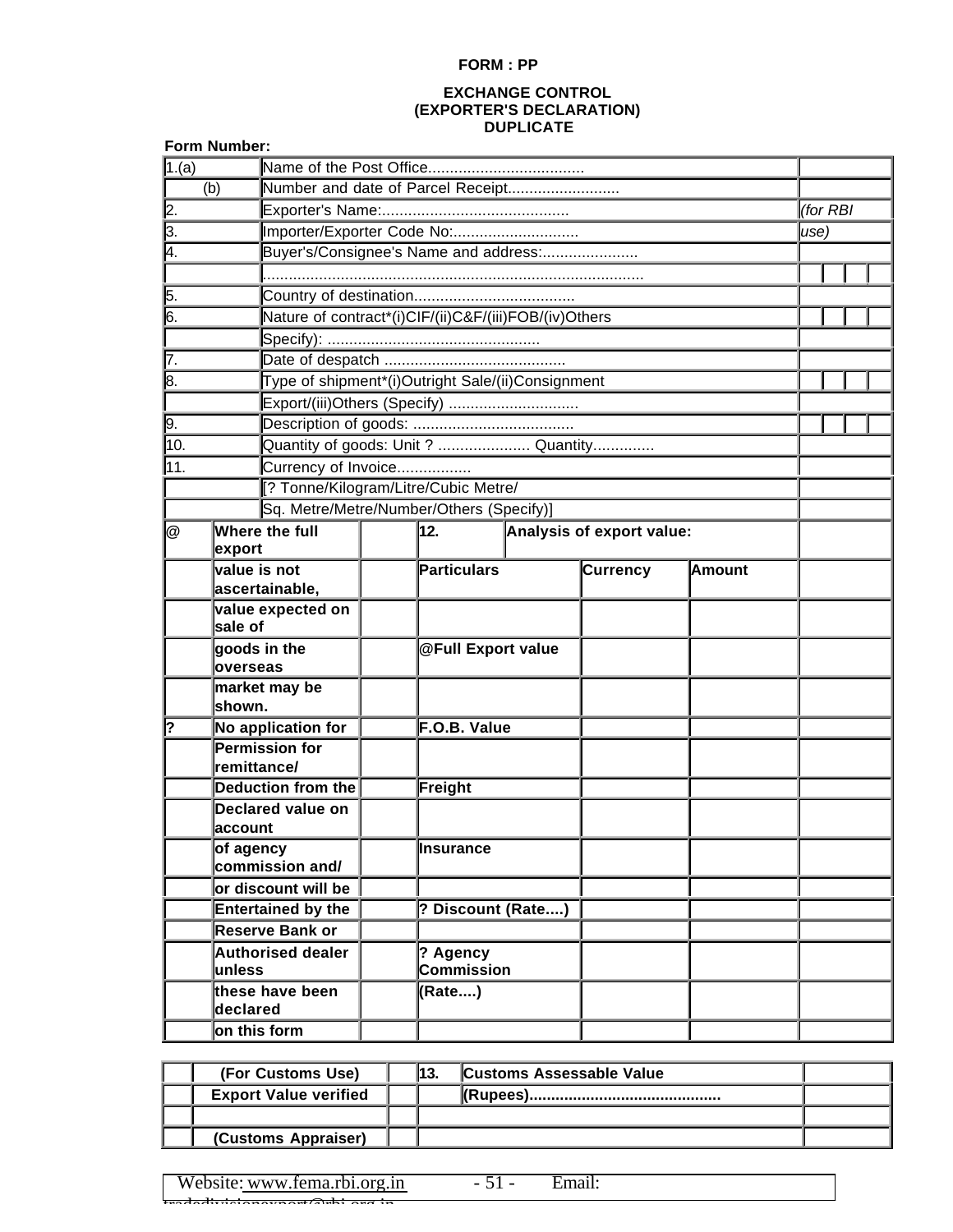| 14. If the export is made under general permission of the    |  |  |
|--------------------------------------------------------------|--|--|
| Reserve Bank of India, Number and date of its approval       |  |  |
| 15. If the export is made under L/C arrangements, name of    |  |  |
|                                                              |  |  |
| 16. State if the payment is to be received through the Asian |  |  |
|                                                              |  |  |
| 17. Name & address of bank through whom payment is to be     |  |  |
|                                                              |  |  |

I/we hereby declare that I/we am/are the \*SELLER/CONSIGNOR of the goods in respect of which the declaration is made and that the particulars given above are true and that  $*(a)$  the export value as contracted with the buyer is the same as the full export value declared above  $/$ \*(b) the full export value of goods is not ascertainable at the time of export and that the value declared is that which I/we, having regard to the prevailing market conditions, expect to receive on the sale of goods in the overseas market.

I/we undertake that I/we will deliver to the bank named above the foreign exchange representing the full export value of the goods on or before ? ..................................... in the manner specified in the Regulations made under the Foreign Exchange Management Act, 1999. I/we further declare that I/we am/are resident in India and I/we have a place of business in India.

I/we\* am/are not in the Caution List of the Reserve Bank of India. am/are

**? State approximate date of delivery which must be within six months from the date of shipment.**

| (CFor A.D.'s use)                      |               |                         |
|----------------------------------------|---------------|-------------------------|
|                                        |               | (Signature of Exporter) |
|                                        | Date:         |                         |
| Stamp & Signature of Authorised dealer | <b>Addres</b> |                         |
|                                        |               |                         |
| $\mathsf{Date}$ :                      |               |                         |
| Bank's Uniform Code No                 |               |                         |

**\* Strike out whichever is not applicable.**

NOTE: All documents relating to export of goods from India must be passed through the medidum of an authorised dealer in foreign exchange in India within 21 days of the date of shipment of the goods.

#### **FOR AUTHORISED DEALERS'S USE**

**Uniform Code Number**:.........................

Date of \*(i)negotiation/(ii)receipt for collection................................Bill No................................

| Strike out     |                                                                         |
|----------------|-------------------------------------------------------------------------|
| Whichever is   | Type of shipment: *(i)Firm Sale Contract/(ii)Consignment                |
| not applicable |                                                                         |
|                | The PP form was included in the Statement sent to the Reserve Bank with |
|                |                                                                         |

| org.in<br>---<br>w<br>AVAZAV<br>erna. | - | $\sim$ $\sim$ $\sim$ $\sim$ $\sim$ $\sim$ $\sim$ |  |
|---------------------------------------|---|--------------------------------------------------|--|
| $\frac{1}{2}$                         |   |                                                  |  |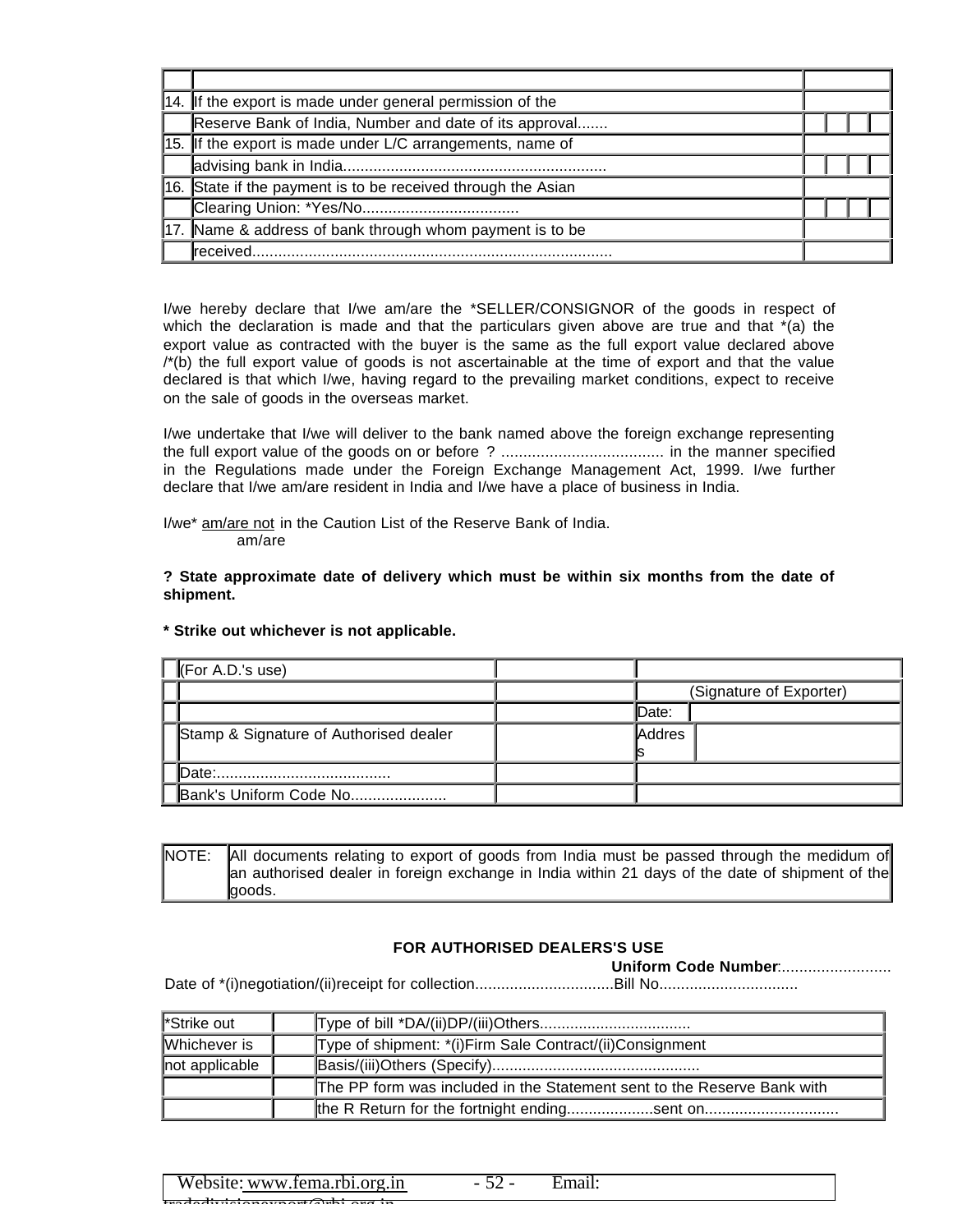We certify and confirm that we have received the total amount of ……………………………….. as under being the

proceeds of exports declared on this form. (Currency) (Amount)

| Date of | Currency | Credit to Nostro |                  | Debit to NR Rupee |           |                   | Period of R Return |  |                  |  |                  |
|---------|----------|------------------|------------------|-------------------|-----------|-------------------|--------------------|--|------------------|--|------------------|
| Receipt |          | Account in       |                  |                   |           | Account of a bank |                    |  | with which the   |  |                  |
|         |          | (country)        |                  | lin               |           |                   |                    |  |                  |  | reallisation has |
|         |          |                  |                  | (country)         |           |                   |                    |  | been reported to |  |                  |
|         |          | lln our          | $\ln$ the        |                   | Held with | Held              |                    |  |                  |  |                  |
|         |          | <b>N</b> ame     | Name of $\angle$ | <b>us</b>         |           | with $\angle$     |                    |  |                  |  |                  |
| (1)     | (2)      | (3)              | (4)              |                   | (5)       | (6)               | (7)                |  |                  |  |                  |
|         |          |                  |                  |                   |           |                   |                    |  |                  |  |                  |
|         |          |                  |                  |                   |           |                   |                    |  |                  |  |                  |
|         |          |                  |                  |                   |           |                   |                    |  |                  |  |                  |

(¥ Write the name of the concerned Indian Authorised Dealer branch). Any other manner of receipt (Specify)

………………………………………………………………………………………………………………………… …………………………………………………………

> (Stamp & Signature of authorised dealer) Date:…………………………………………………… …… Address:…………………………………………………

….

## **Notes to Authorised Dealer:**

| l1. | Please ensure that the columns on the face of the PP form have been completed by the exporter<br>and that they have been duly authenticated by the Postal authorities wherever necessary.                                                                                                                                                                       |
|-----|-----------------------------------------------------------------------------------------------------------------------------------------------------------------------------------------------------------------------------------------------------------------------------------------------------------------------------------------------------------------|
|     |                                                                                                                                                                                                                                                                                                                                                                 |
| 12. | In case the net amount received falls short of the full export value declared on the form for reasons <br>other than deduction of bank charges, please indicate the authority conferred on the authorised<br>dealers by Reserve Bank in terms of the Directions issued in this regard or the Reserve Bank of<br>India's approval number and date for reduction. |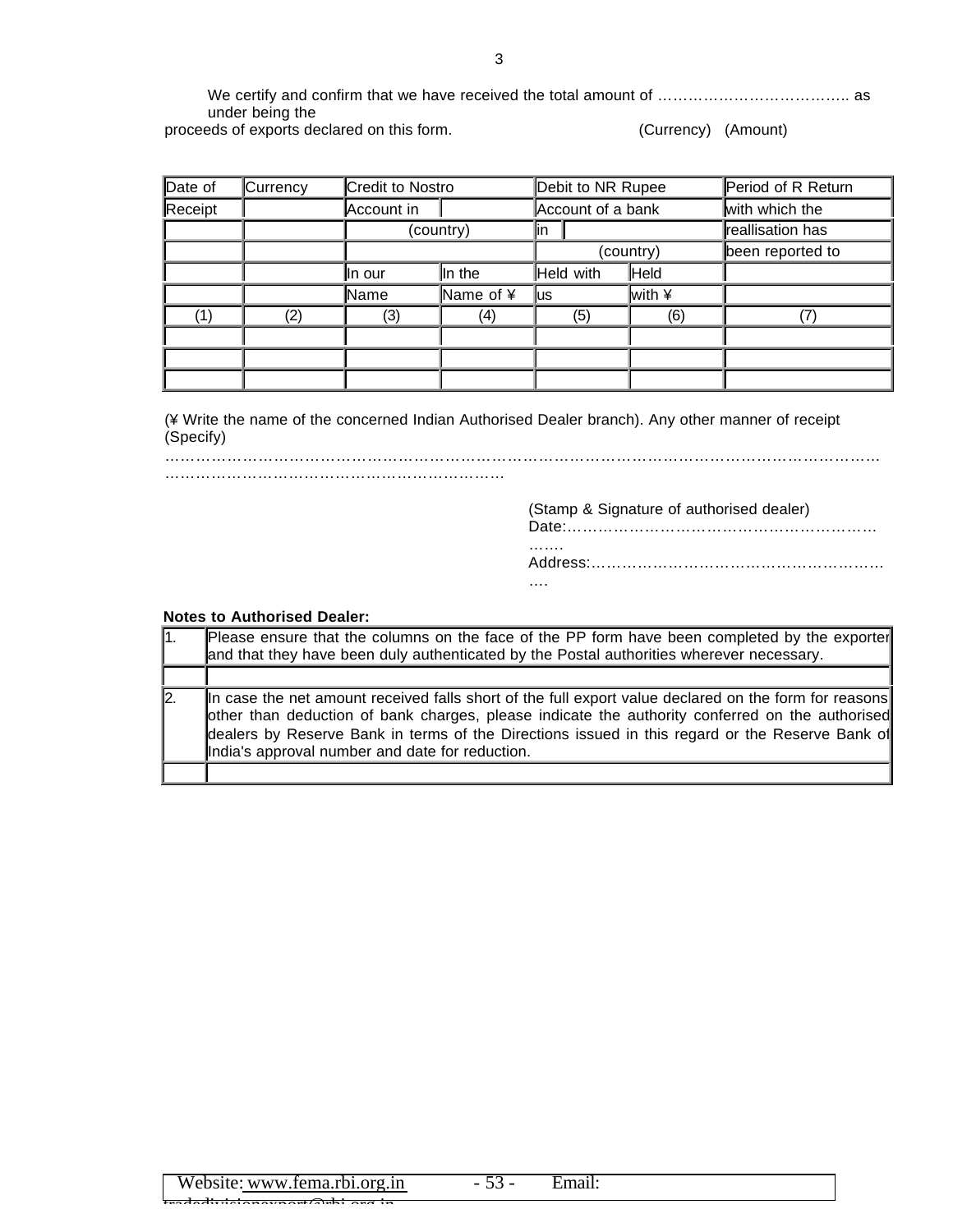| Website: www.fema.rbi.org.in |  | Email: |
|------------------------------|--|--------|
|------------------------------|--|--------|

tradedivisionexport@rbi.org.in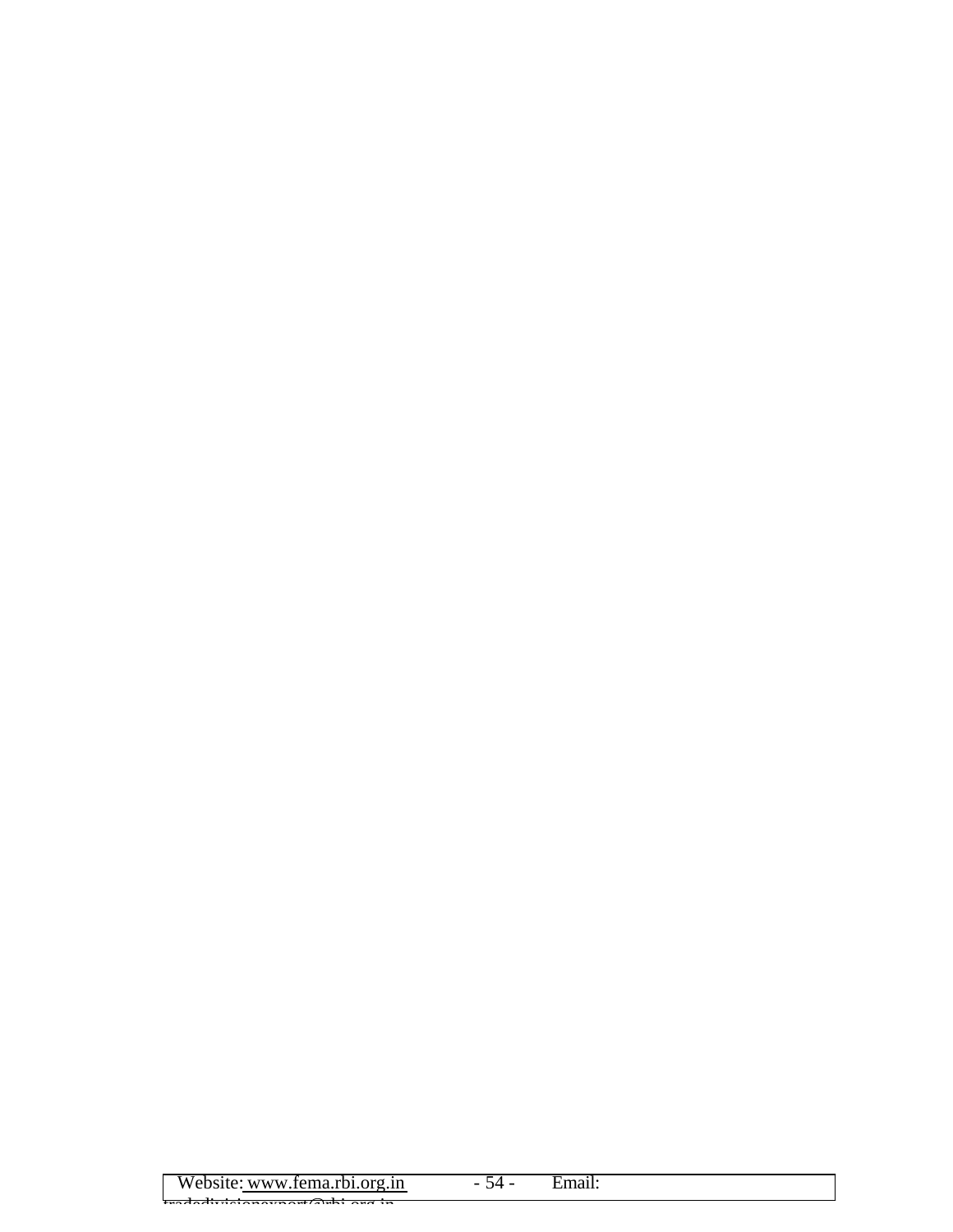#### **EXCHANGE CONTROL**

# **SOFTWARE EXPORT DECLARATION (SOFTEX) FORM**

(For declaration of Software Exports through data-communication links and receipt of Royalty on the Software Packages/Products exported)

# **FORM NO: AB ORIGINAL**

| 1. | exporter | Name and address of the                                                                                                                           |                                                                     |                  |    |
|----|----------|---------------------------------------------------------------------------------------------------------------------------------------------------|---------------------------------------------------------------------|------------------|----|
| 2. | situated | STPI Centre within whose<br>jurisdiction the unit is                                                                                              |                                                                     |                  |    |
| 3. |          | Import-Export Code Number                                                                                                                         |                                                                     |                  |    |
| 4. |          | Category of exporter                                                                                                                              | : STP/EHTP/EPZ/SEZ/100% EOU/DTA unit                                |                  |    |
| 5. |          | Buyer's name and address including<br>country and their relationship<br>with exporting unit (if any)                                              |                                                                     |                  |    |
| 6. |          | Date and Number of Invoice                                                                                                                        |                                                                     |                  |    |
| 7. | a)       | Whether export contract/<br>purchase order already<br>registered with STPI.<br>(If 'No', please attach copy<br>of the contract/purchase<br>order) | Yes                                                                 |                  | No |
|    | b)       | Does contract stipulate<br>payment of royalty                                                                                                     | Yes                                                                 |                  | No |
|    |          |                                                                                                                                                   | <b>SECTION - A</b><br>(For exports through data communication link) |                  |    |
| 8. |          | Name of authorised datacom<br>service provider                                                                                                    | STPI/VSNL/DOT/Internet/Others                                       | (Please specify) |    |
| 9. |          | Type of software exported (Please mark '√ ' on the appropriate box on<br>the left side).                                                          |                                                                     |                  |    |
|    |          | (a) Computer Software                                                                                                                             |                                                                     | <b>RBI Code</b>  |    |
|    |          | Data Entry jobs and Conversion<br>Software Data Processing                                                                                        | 9                                                                   | 0                | 6  |
|    |          | Software Development                                                                                                                              | 9                                                                   | 0                | 7  |
|    |          | Software Product, Packages                                                                                                                        | 9                                                                   | 0                | 8  |
|    |          | Others (Please specify)                                                                                                                           | 9                                                                   | 0                | 9  |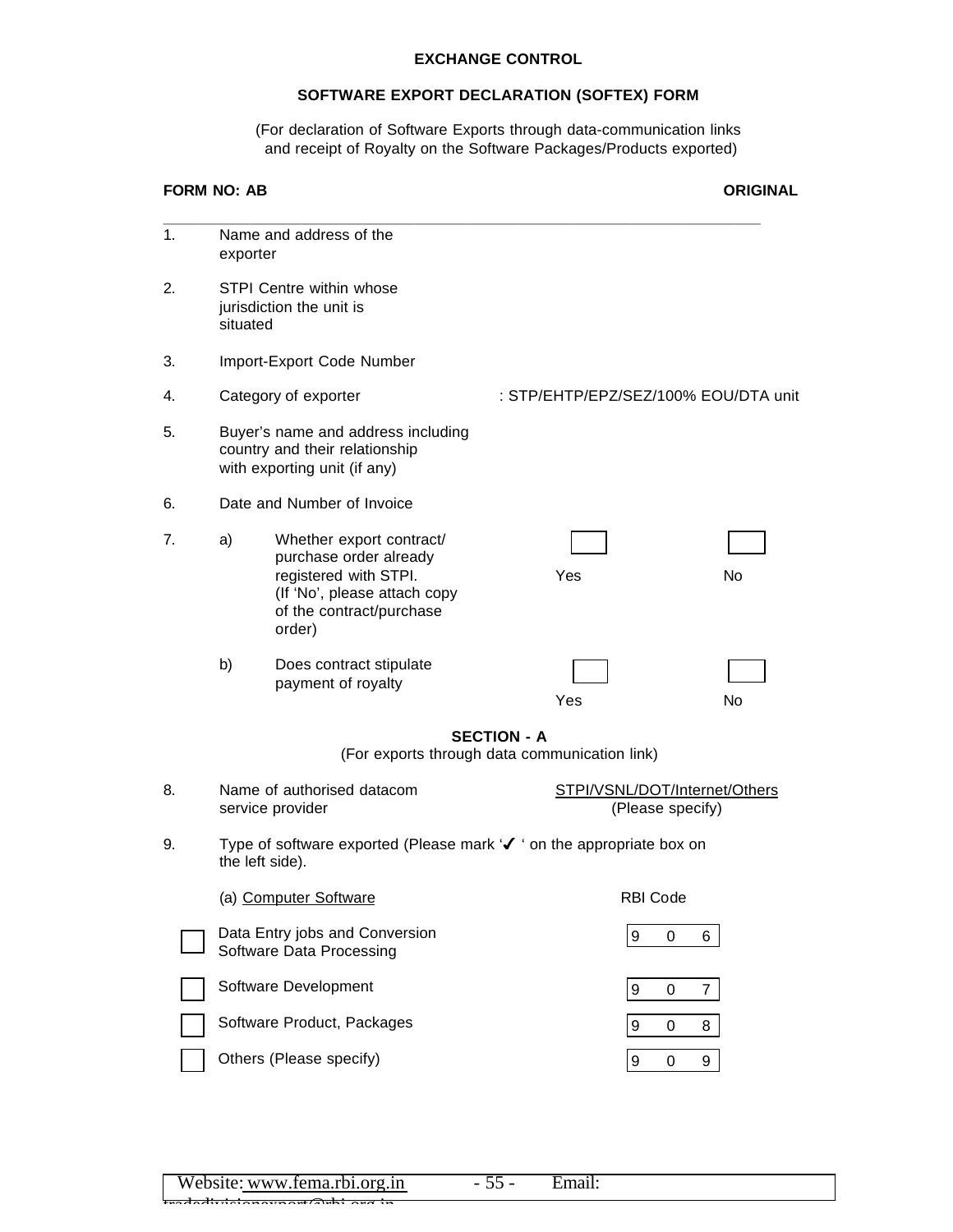|     | (b)           | <b>Other Software</b>                                                                                                                                |                                |
|-----|---------------|------------------------------------------------------------------------------------------------------------------------------------------------------|--------------------------------|
|     |               | Video/TV Software                                                                                                                                    | $\mathbf{1}$<br>9<br>0         |
|     |               | Others (Please specify)                                                                                                                              | 9<br>1<br>1                    |
| 10. | <b>Amount</b> | Analysis of Export Value                                                                                                                             | <b>Currency</b>                |
|     | (a)           | Full export value<br>Of which :-<br>i)<br>Net value of exports without<br>transmission charges<br>ii)<br>Transmission charges<br>included in invoice |                                |
|     | (b)           | Transmission charges (if payable<br>separately by the overseas client)                                                                               |                                |
|     | (c)           | Deduct: Agency commission,<br>at the rate of %                                                                                                       |                                |
|     | (d)           | Any other deductions as<br>permitted by RBI (please specify)                                                                                         |                                |
|     | (e)           | Amount to be realised $[(a+b) - (c+d)]$                                                                                                              |                                |
| 11. |               | How export value will be realised<br>(mode of realisation) (Please mark '√'<br>on the appropriate box                                                |                                |
|     |               | (a) Under L/C                                                                                                                                        | (a) Name and address of        |
|     |               |                                                                                                                                                      | <b>Authorised Dealer</b>       |
|     |               |                                                                                                                                                      | (b) Authorised Dealer Code No. |
|     |               | (b) Bank Guarantee                                                                                                                                   | (a) Name and address of        |
|     |               |                                                                                                                                                      | <b>Authorised Dealer</b>       |
|     |               |                                                                                                                                                      | (b) Authorised Dealer Code No. |
|     |               | (c) Any other arrangement                                                                                                                            | (a) Name and address of        |
|     |               | e.g. advance payment, etc.<br>including transfer/remittance                                                                                          | <b>Authorised Dealer</b>       |
|     |               | to bank account maintained                                                                                                                           | (b) Authorised Dealer Code No. |
|     |               | overseas (Please specify)                                                                                                                            |                                |
|     |               | <b>SECTION - B</b><br>(For receipt of Royalty on Software Packages/Products exported)                                                                |                                |
| 12. |               | Details of Software Package(s)/<br>Product(s) exported                                                                                               |                                |
|     | (a)           | Date of export                                                                                                                                       |                                |

| Website: www.fema.rbi.org.in |  |
|------------------------------|--|
|                              |  |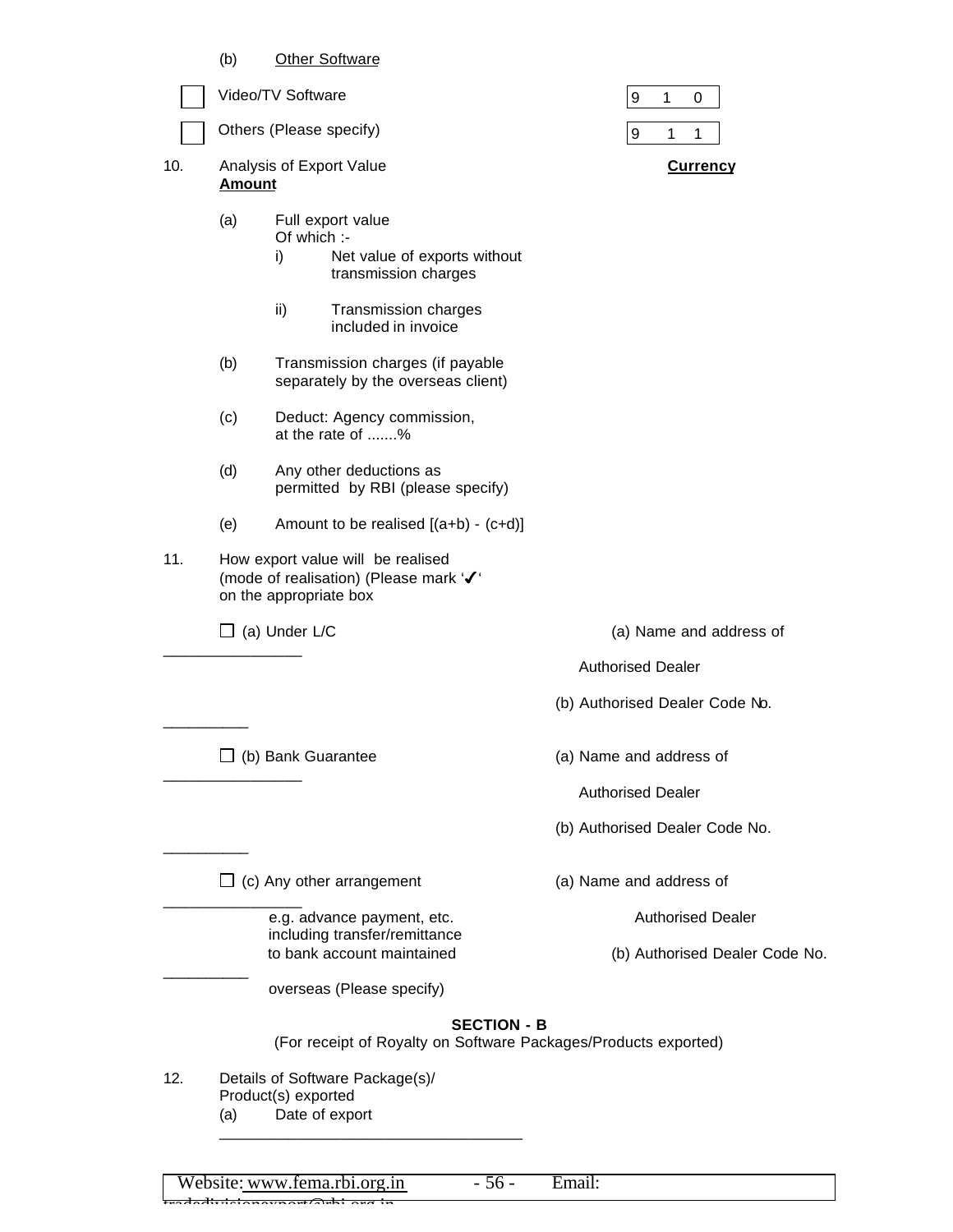|     | (b) | GR/SDF/PP/SOFTEX Form No. on                                             |               |
|-----|-----|--------------------------------------------------------------------------|---------------|
|     |     | which exports were declared                                              |               |
|     | (c) | Royalty agreement details                                                |               |
|     |     | %age and amount of royalty                                               |               |
|     |     | Period of royalty agreement<br>(Enclose copy of Royalty                  |               |
|     |     | agreement, if not already registered)                                    |               |
| 13. |     | How royalty value will be realised<br>(as defined in Royalty agreement)  |               |
| 14. |     | Calculation of royalty amount                                            |               |
|     |     | (Enclose copy of communication<br>from the foreign customer)             |               |
| 15. |     | Name and address of designated Authorised                                |               |
|     |     | Dealer in India through whom payment has<br>been received/to be received | A.D. Code No. |
|     |     |                                                                          |               |

# **SECTION -C**

#### 16. **Declaration by exporter**

I/We hereby declare that I/we am/are the seller of the software in respect of which this declaration is made and that the particulars given above are true and that the value to be received from the buyer represents the export value contracted and declared above. I/we also declare that the software has been developed and exported by using authorised and legitimate datacom links.

I/We undertake that I/we will deliver to the bank named above the foreign exchange representing the full value of the software exported as above on or before ................................... within six months from the date of invoice/date of last invoice raised during a month), in the manner specified in the Regulations made under the Foreign Exchange Management Act, 1999.

 $\frac{1}{2}$  ,  $\frac{1}{2}$  ,  $\frac{1}{2}$  ,  $\frac{1}{2}$  ,  $\frac{1}{2}$  ,  $\frac{1}{2}$  ,  $\frac{1}{2}$  ,  $\frac{1}{2}$  ,  $\frac{1}{2}$  ,  $\frac{1}{2}$  ,  $\frac{1}{2}$  ,  $\frac{1}{2}$  ,  $\frac{1}{2}$  ,  $\frac{1}{2}$  ,  $\frac{1}{2}$  ,  $\frac{1}{2}$  ,  $\frac{1}{2}$  ,  $\frac{1}{2}$  ,  $\frac{1$ 

| Place:     | Signature of the Exporter                                                 |
|------------|---------------------------------------------------------------------------|
|            | Stamp<br>Name:                                                            |
| Date:      |                                                                           |
|            | Designation:                                                              |
|            |                                                                           |
|            |                                                                           |
|            |                                                                           |
|            |                                                                           |
| Enclosure: |                                                                           |
| (1)        | Copy of Export Contract [7(a)]                                            |
| (2)        | Copy of Royalty Agreement [12(c)]                                         |
| (3)        | Copy of communication from foreign customer [14]                          |
|            |                                                                           |
|            | Space for use of the competent authority (i.e. STPI/EPZ/SEZ) on behalf of |
|            |                                                                           |

#### **Ministry of Information Technology**

| --<br>$\alpha$ and $\alpha$<br>$   -$<br>---<br>w<br>www<br>- 1611<br>'.111 |  |  |
|-----------------------------------------------------------------------------|--|--|
|                                                                             |  |  |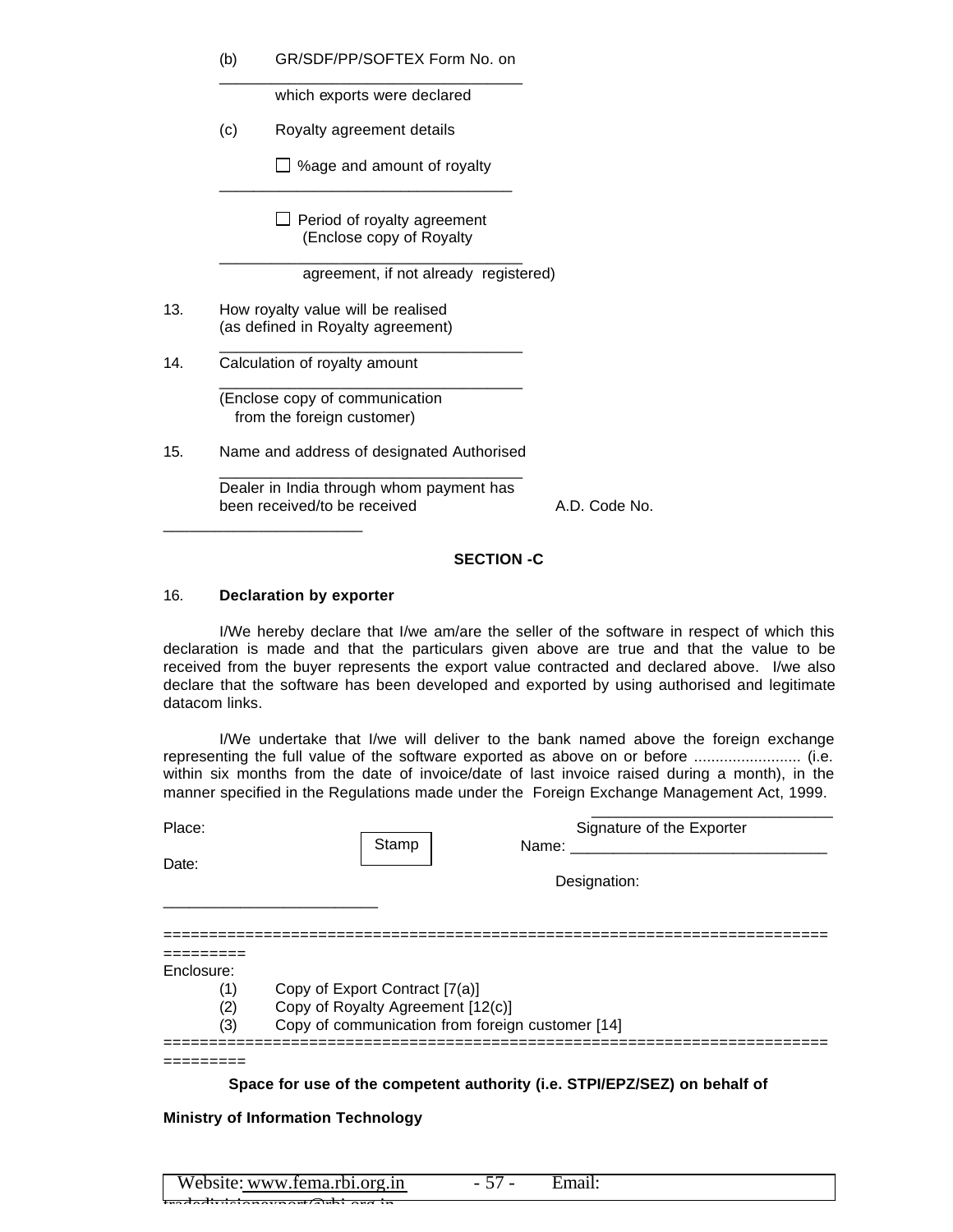Certified that the software described above was actually transmitted and the export/royalty value declared by the exporter has been found to be in order and accepted by us.

Place:

| Date:<br>STPI/EPZ/SEZ |       | (Signature of Designated Official of             |
|-----------------------|-------|--------------------------------------------------|
|                       |       | on behalf of Ministry of Information Technology) |
|                       | Stamp | Name:<br>Designation:                            |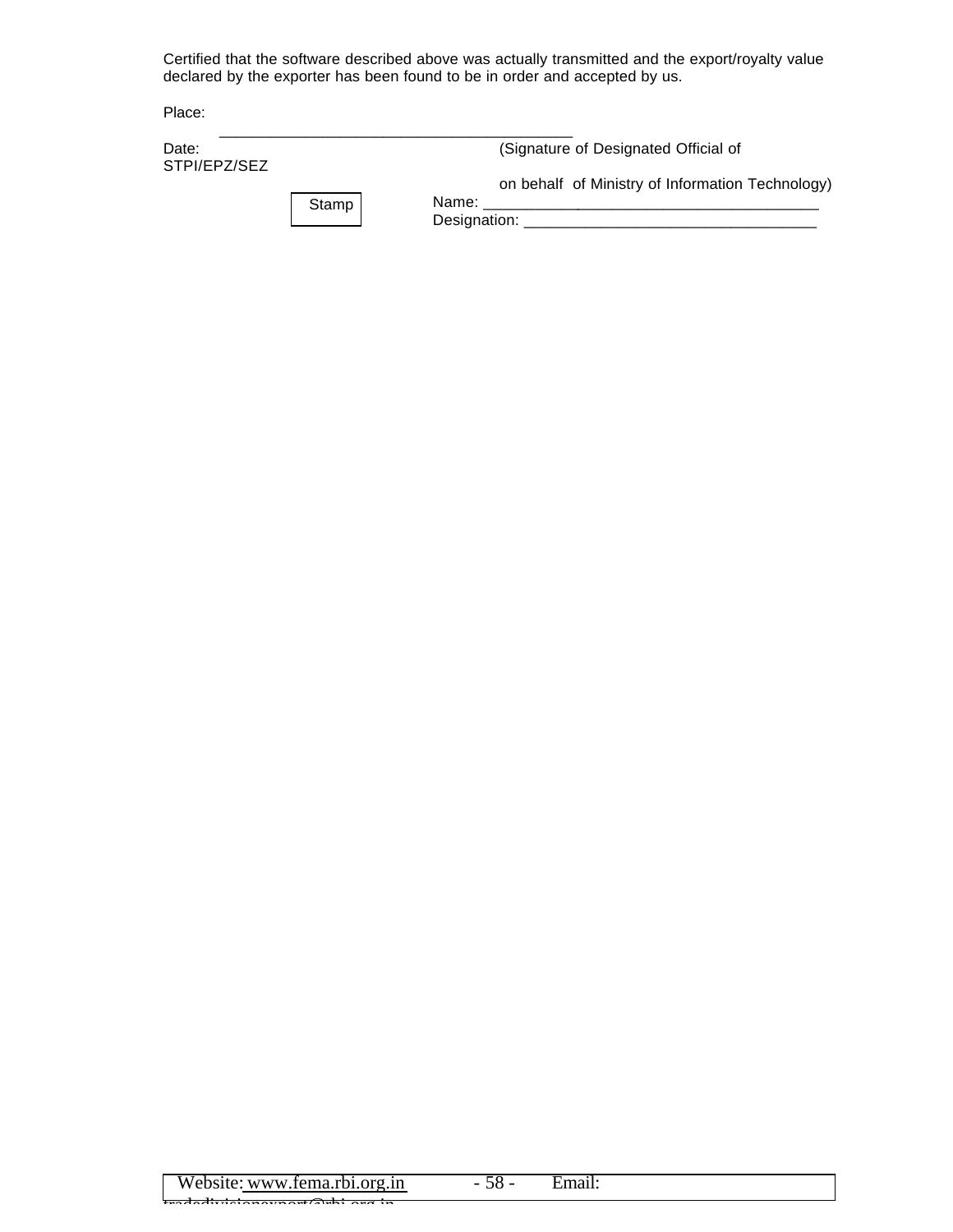#### **EXCHANGE CONTROL**

# **SOFTWARE EXPORT DECLARATION (SOFTEX) FORM**

(For declaration of Software Exports through data-communication links and receipt of Royalty on the Software Packages/Products exported)

# **FORM NO: AB DUPLICATE**

| 1. | exporter                                                                               | Name and address of the                                                                                                                           |                    |                                               |                                                   |  |  |  |
|----|----------------------------------------------------------------------------------------|---------------------------------------------------------------------------------------------------------------------------------------------------|--------------------|-----------------------------------------------|---------------------------------------------------|--|--|--|
| 2. |                                                                                        | STPI Centre within whose<br>jurisdiction the unit is<br>situated                                                                                  |                    |                                               |                                                   |  |  |  |
| 3. |                                                                                        | Import-Export Code Number                                                                                                                         |                    |                                               |                                                   |  |  |  |
| 4. |                                                                                        | Category of exporter                                                                                                                              |                    | : STP/EHTP/EPZ/SEZ/100% EOU/DTA unit          |                                                   |  |  |  |
| 5. |                                                                                        | Buyer's name and address including<br>country and their relationship<br>with exporting unit (if any)                                              |                    |                                               |                                                   |  |  |  |
| 6. |                                                                                        | Date and Number of Invoice                                                                                                                        |                    |                                               |                                                   |  |  |  |
| 7. | a)                                                                                     | Whether export contract/<br>purchase order already<br>registered with STPI.<br>(If 'No', please attach copy<br>of the contract/purchase<br>order) |                    | Yes                                           | No                                                |  |  |  |
|    | b)                                                                                     | Does contract stipulate<br>payment of royalty                                                                                                     |                    | Yes                                           | <b>No</b>                                         |  |  |  |
|    |                                                                                        |                                                                                                                                                   | <b>SECTION - A</b> | (For exports through data communication link) |                                                   |  |  |  |
| 8. |                                                                                        | Name of authorised datacom<br>service provider                                                                                                    |                    |                                               | STPI/VSNL/DOT/Internet/Others<br>(Please specify) |  |  |  |
| 9. | Type of software exported (Please mark '√ on the appropriate box on<br>the left side). |                                                                                                                                                   |                    |                                               |                                                   |  |  |  |
|    |                                                                                        | (a) Computer Software                                                                                                                             |                    | <b>RBI Code</b>                               |                                                   |  |  |  |
|    |                                                                                        | Data Entry jobs and Conversion<br>Software Data Processing                                                                                        |                    | 9                                             | 0<br>6                                            |  |  |  |
|    |                                                                                        | Software Development                                                                                                                              |                    | 9                                             | 0<br>7                                            |  |  |  |
|    |                                                                                        | Software Product, Packages                                                                                                                        |                    | 9                                             | 0<br>8                                            |  |  |  |
|    |                                                                                        | Others (Please specify)                                                                                                                           |                    | 9                                             | 9<br>0                                            |  |  |  |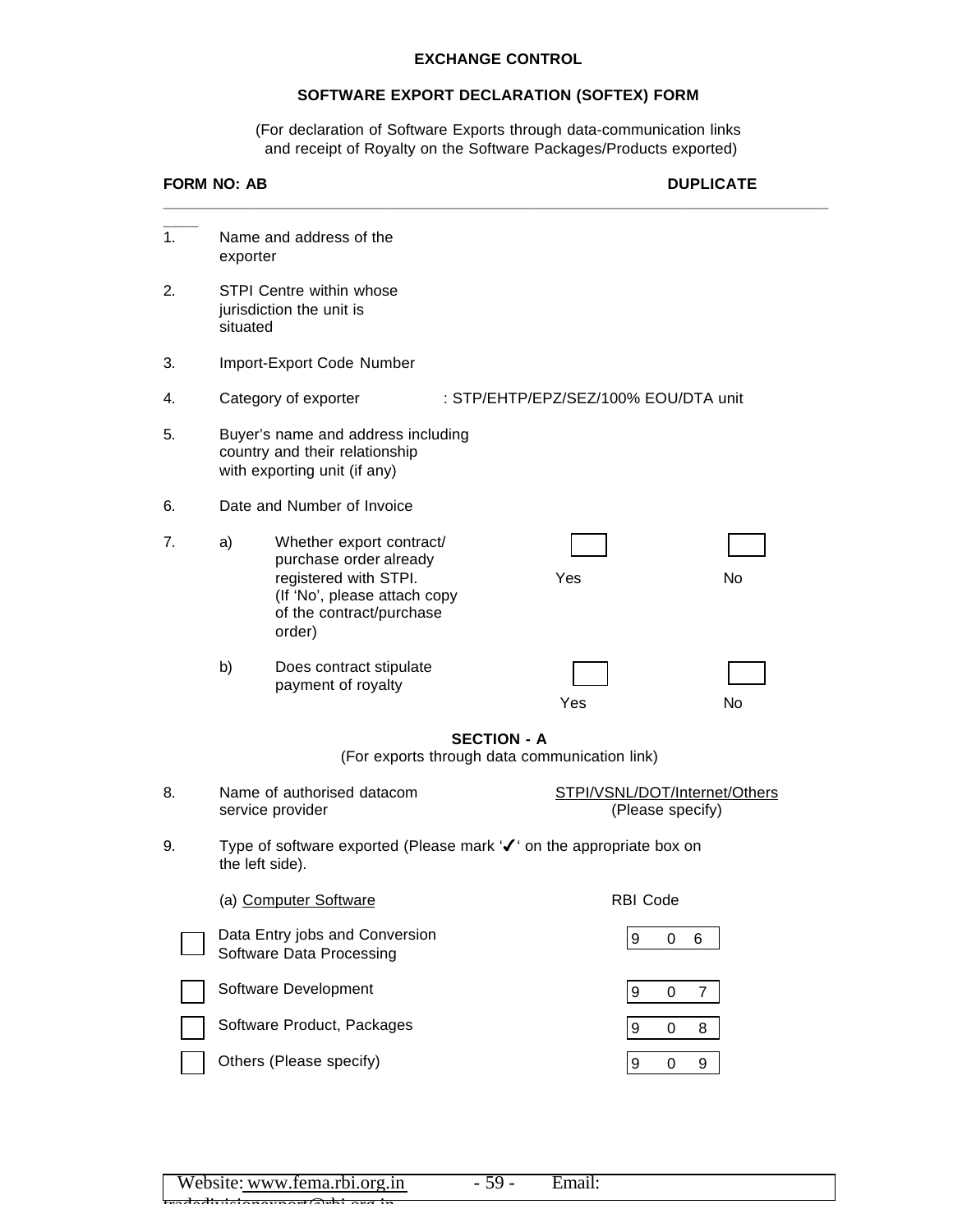|     | (b)                  | Other Software                                                                                                                                                                   |                                                     |                                                  |
|-----|----------------------|----------------------------------------------------------------------------------------------------------------------------------------------------------------------------------|-----------------------------------------------------|--------------------------------------------------|
|     |                      | Video/TV Software                                                                                                                                                                |                                                     | 9<br>1<br>0                                      |
|     |                      | Others (Please specify)                                                                                                                                                          |                                                     | 9<br>1<br>1                                      |
| 10. | <b>Amount</b><br>(a) | Analysis of Export Value<br>Full export value<br>Of which :-<br>i)<br>Net value of exports without<br>transmission charges<br>ii)<br>Transmission charges<br>included in invoice |                                                     | <b>Currency</b>                                  |
|     | (b)                  | Transmission charges (if payable<br>separately by the overseas client)                                                                                                           |                                                     |                                                  |
|     | (c)                  | Deduct: Agency commission,<br>at the rate of %                                                                                                                                   |                                                     |                                                  |
|     | (d)                  | Any other deductions as<br>permitted by RBI (please specify)                                                                                                                     |                                                     |                                                  |
|     | (e)                  | Amount to be realised $[(a+b) - (c+d)]$                                                                                                                                          |                                                     |                                                  |
| 11. |                      | How export value will be realised<br>(mode of realisation) (Please mark '√'<br>on the appropriate box                                                                            |                                                     |                                                  |
|     |                      | $\Box$ (a) Under L/C                                                                                                                                                             |                                                     | (a) Name and address of                          |
|     |                      |                                                                                                                                                                                  | <b>Authorised Dealer</b>                            |                                                  |
|     |                      |                                                                                                                                                                                  |                                                     | (b) Authorised Dealer Code No. _________________ |
|     |                      | (b) Bank Guarantee                                                                                                                                                               | (a) Name and address of<br><b>Authorised Dealer</b> |                                                  |
|     |                      |                                                                                                                                                                                  |                                                     | (b) Authorised Dealer Code No. _________________ |
|     |                      | $\Box$ (c) Any other arrangement<br>e.g. advance payment, etc.                                                                                                                   |                                                     | <b>Authorised Dealer</b>                         |
|     |                      | including transfer/remittance<br>to bank account maintained                                                                                                                      |                                                     | (b) Authorised Dealer Code No.                   |
|     |                      | overseas (Please specify)                                                                                                                                                        |                                                     |                                                  |
|     |                      | (For receipt of Royalty on Software Packages/Products exported)                                                                                                                  | <b>SECTION - B</b>                                  |                                                  |
| 12. |                      | Details of Software Package(s)/ Product(s) exported                                                                                                                              |                                                     |                                                  |
|     | (a)                  | Date of export                                                                                                                                                                   |                                                     |                                                  |
|     | (b)                  | GR/SDF/PP/SOFTEX Form No. on                                                                                                                                                     |                                                     |                                                  |
|     |                      | which exports were declared                                                                                                                                                      |                                                     |                                                  |
|     |                      | Website: www.fema.rbi.org.in                                                                                                                                                     | $-60-$<br>Email:                                    |                                                  |

 $\frac{1}{\tan \theta}$  division over out  $\theta$  in  $\frac{1}{\tan \theta}$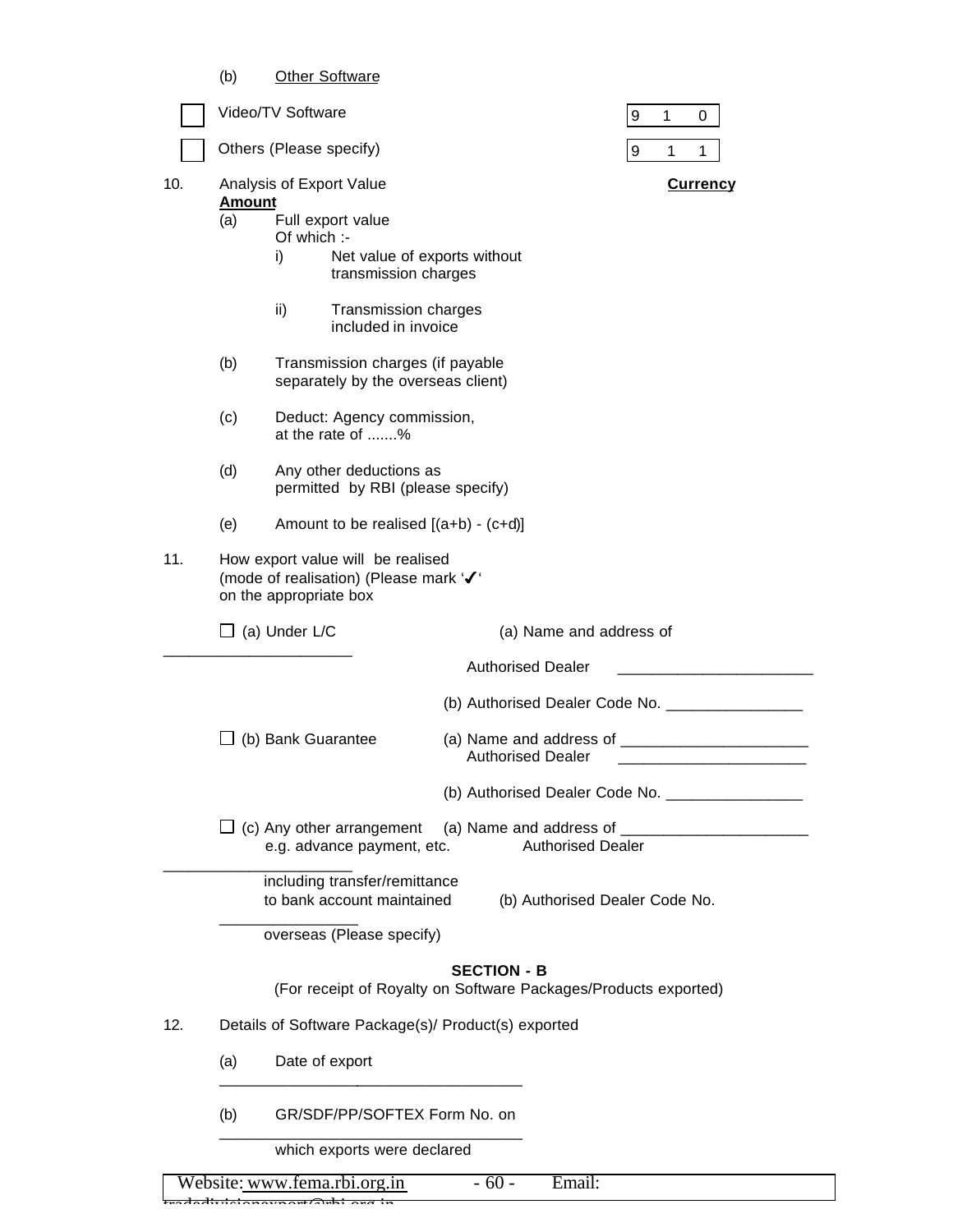|     | (c) | Royalty agreement details                                                |               |
|-----|-----|--------------------------------------------------------------------------|---------------|
|     |     | $\Box$ %age and amount of royalty                                        |               |
|     |     | Period of royalty agreement<br>(Enclose copy of Royalty                  |               |
|     |     | agreement, if not already registered)                                    |               |
| 13. |     | How royalty value will be realised<br>(as defined in Royalty agreement)  |               |
| 14. |     | Calculation of royalty amount                                            |               |
|     |     | (Enclose copy of communication<br>from the foreign customer)             |               |
| 15. |     | Name and address of designated Authorised                                |               |
|     |     | Dealer in India through whom payment has<br>been received/to be received | A.D. Code No. |
|     |     |                                                                          |               |

# **SECTION -C**

#### 16. **Declaration by exporter**

I/We hereby declare that I/we am/are the seller of the software in respect of which this declaration is made and that the particulars given above are true and that the value to be received from the buyer represents the export value contracted and declared above. I/we also declare that the software has been developed and exported by using authorised and legitimate datacom links.

I/We undertake that I/we will deliver to the bank named above the foreign exchange representing the full value of the software exported as above on or before ................................... within six months from the date of invoice/date of last invoice raised during a month), in the manner specified in the Regulations made under the Foreign Exchange Management Act, 1999.

| Place:<br>Exporter<br>Date:     | Stamp<br>Name:                                                                                                          | Signature of the |
|---------------------------------|-------------------------------------------------------------------------------------------------------------------------|------------------|
|                                 | Designation: ________                                                                                                   |                  |
| Enclosure:<br>(1)<br>(2)<br>(3) | Copy of Export Contract [7(a)]<br>Copy of Royalty Agreement [12(c)]<br>Copy of communication from foreign customer [14] |                  |
|                                 | Space for use of the competent authority (i.e. STPI/EPZ/SEZ) on behalf of<br><b>Ministry of Information Technology</b>  |                  |

| ---<br>$ -$<br>$\rightarrow$<br>$\mathbf{M}$<br>$\mathbf{M}$ | - |  |
|--------------------------------------------------------------|---|--|
|                                                              |   |  |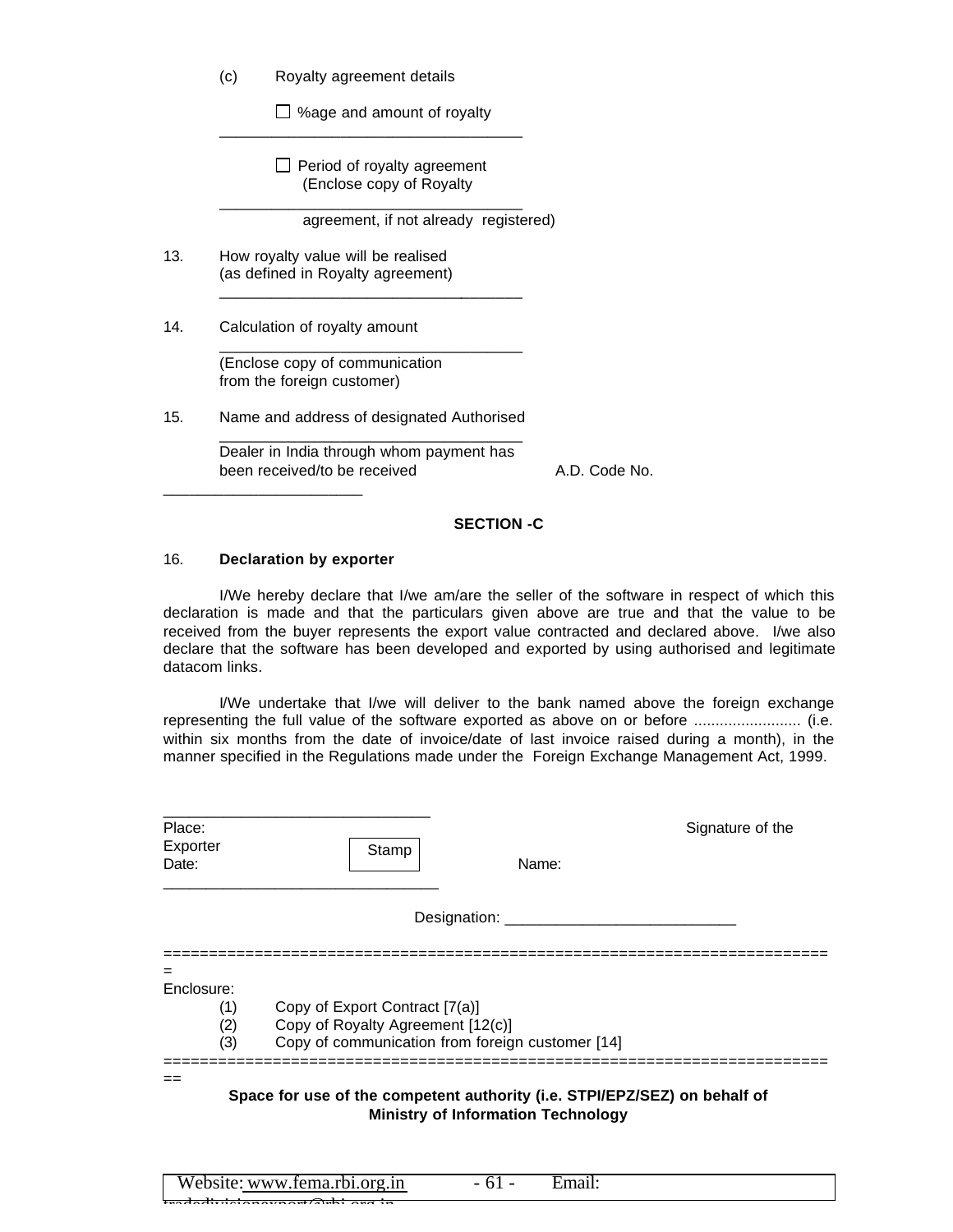Certified that the software described above was actually transmitted and the export/royalty value declared by the exporter has been found to be in order and accepted by us.

Place:

| Date:<br>STPI/EPZ/SEZ |       | (Signature of Designated Official of                                                                                                                                                                                                                                                  |
|-----------------------|-------|---------------------------------------------------------------------------------------------------------------------------------------------------------------------------------------------------------------------------------------------------------------------------------------|
|                       | Stamp | on behalf of Ministry of Information<br>Technology)<br>Name: when the contract of the contract of the contract of the contract of the contract of the contract of the contract of the contract of the contract of the contract of the contract of the contract of the contract of the |
|                       |       | Designation: _______                                                                                                                                                                                                                                                                  |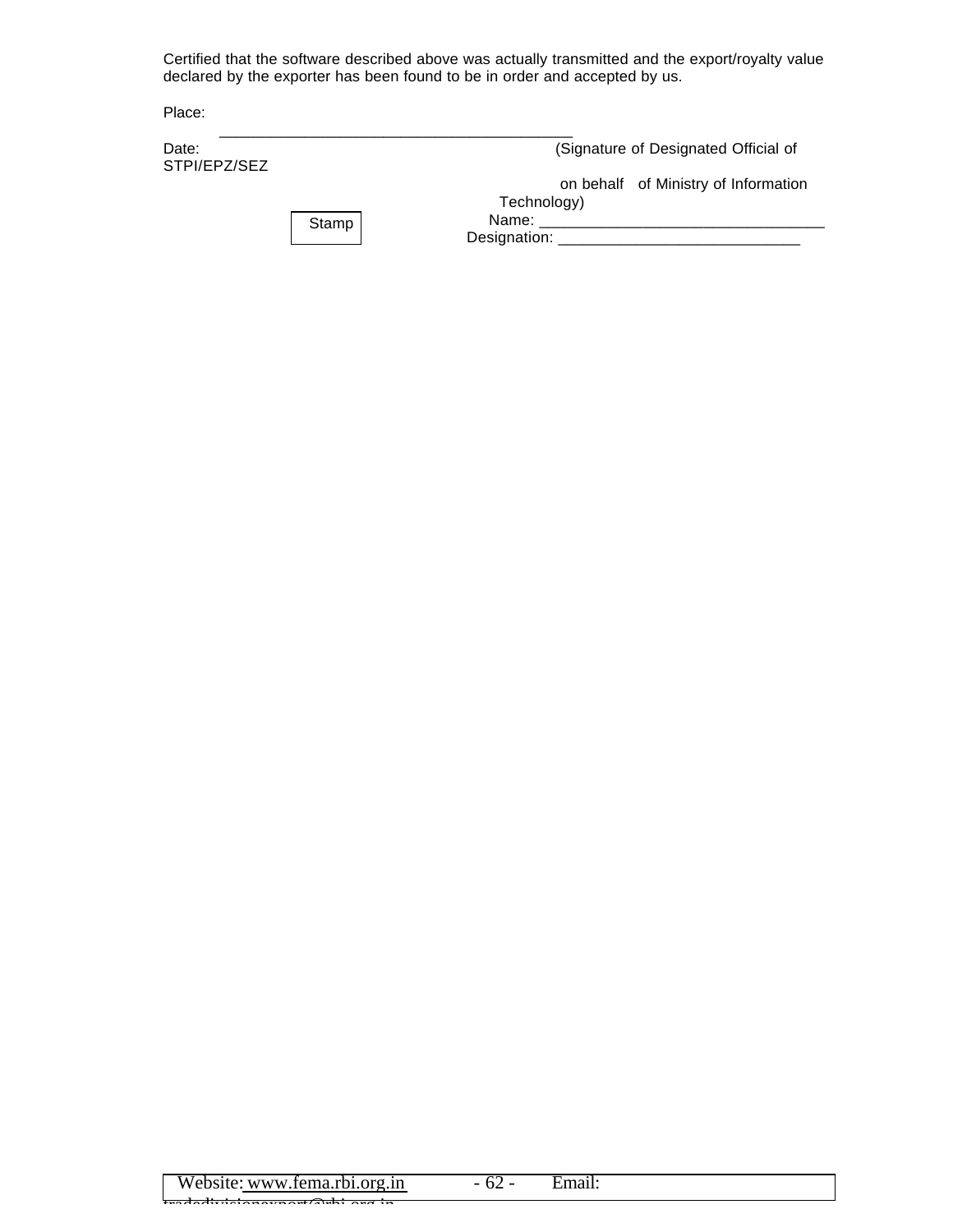# **For Authorised Dealer's use only**

## **Certificate by authorised dealer**

## **AD's Uniform** Code No.......................................

The SOFTEX Form included in the ENC statement sent to the Reserve Bank with the 'R' Return (NOSTRO/VOSTRO) ....................................... for the period ending ................................... sent on

(Currency name)

We certify and confirm that we have received the total amount of.......................... ....... as under being the (Currency) (Amount)

proceeds of exports declared on this form.

\_\_\_\_\_\_\_\_\_\_\_\_\_\_\_\_\_\_\_\_\_\_\_\_\_\_\_

| Date of | Currency | Credit<br>to<br>Account | <b>Nostro</b>                 | Debit to Non-Resident |           | Period of R-Return with                                        |
|---------|----------|-------------------------|-------------------------------|-----------------------|-----------|----------------------------------------------------------------|
| Receipt |          | in<br><br>(Country)     | Rupee Account of a<br>bank in |                       |           | which the realisation<br>been reported to<br>has<br><b>RBI</b> |
|         |          |                         |                               |                       | (country) |                                                                |
|         |          | In our                  | the<br>In.                    | Held with             | Held with |                                                                |
|         |          | name                    | name                          | <b>us</b>             | $***$     |                                                                |
|         |          |                         | $of **$                       |                       |           |                                                                |
|         | 2        | 3                       | 4                             | 5                     | 6         |                                                                |
|         |          |                         |                               |                       |           |                                                                |
|         |          |                         |                               |                       |           |                                                                |

(\*\* Write the name of the concerned branch of Authorised Dealer)

Any other manner of receipt (Specify) ............................................................................................

| Place:<br>Date: | Stamp |             |                                    |         |
|-----------------|-------|-------------|------------------------------------|---------|
|                 |       | Name:       | (Signature of Authorised Official) |         |
|                 |       | Designation |                                    | ÷       |
| of              |       | Name        | &                                  | Address |
|                 |       | Authorised  |                                    | Dealer  |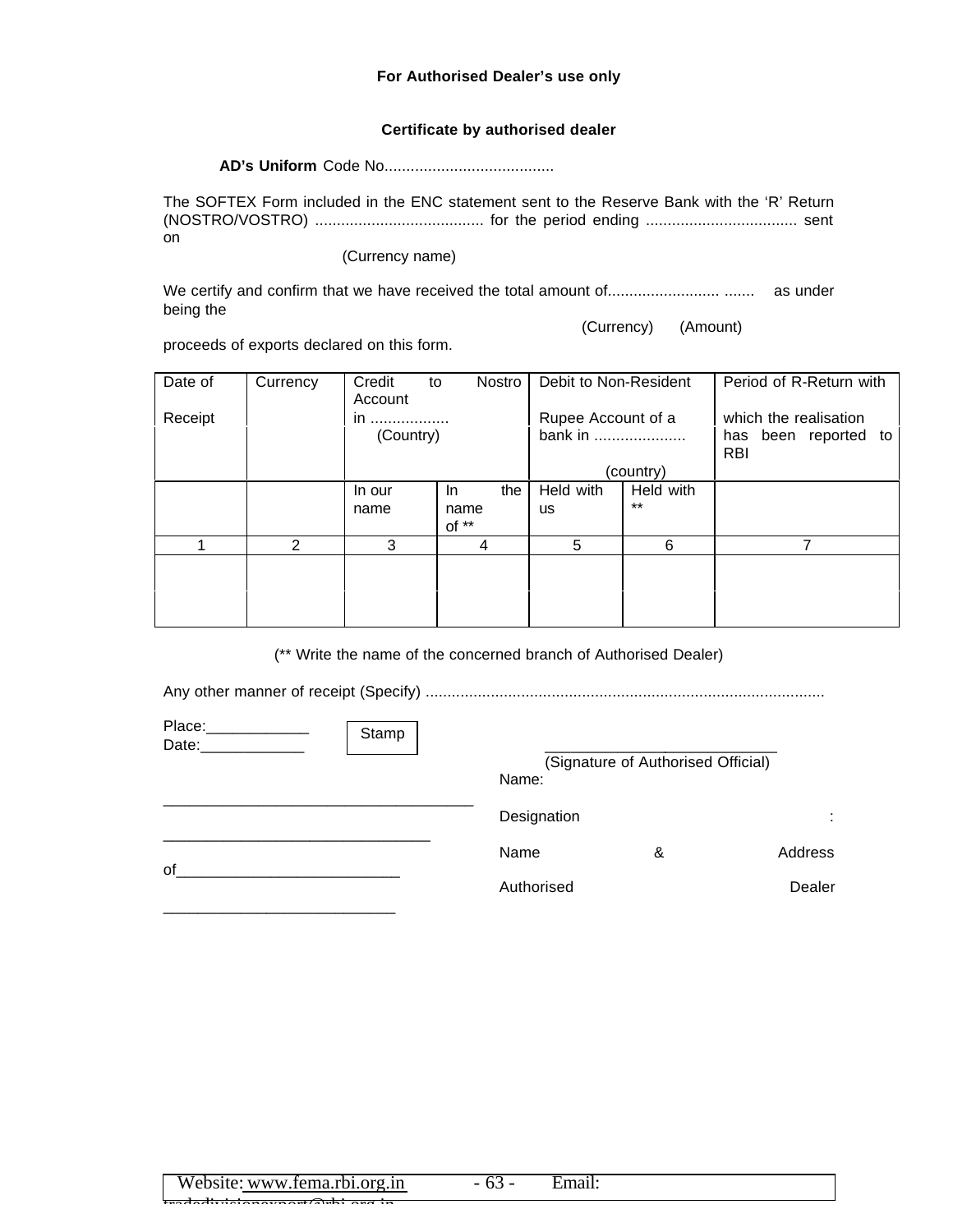# **EXCHANGE CONTROL**

# **SOFTWARE EXPORT DECLARATION (SOFTEX) FORM**

(For declaration of Software Exports through data-communication links and receipt of Royalty on the Software Packages/Products exported)

**\_\_\_\_\_\_\_\_\_\_\_\_\_\_\_\_\_\_\_\_\_\_\_\_\_\_\_\_\_\_\_\_\_\_\_\_\_\_\_\_\_\_\_\_\_\_\_\_\_\_\_\_\_\_\_\_\_\_\_\_\_\_\_\_\_\_\_\_\_\_\_\_\_\_\_\_\_**

# **FORM NO: AB TRIPLICATE**

| 1. | exporter | Name and address of the                                                                                                                           |                                      |                       |                 |  |
|----|----------|---------------------------------------------------------------------------------------------------------------------------------------------------|--------------------------------------|-----------------------|-----------------|--|
| 2. | situated | STPI Centre within whose<br>jurisdiction the unit is                                                                                              |                                      |                       |                 |  |
| 3. |          | Import-Export Code Number                                                                                                                         |                                      |                       |                 |  |
| 4. |          | Category of exporter                                                                                                                              | : STP/EHTP/EPZ/SEZ/100% EOU/DTA unit |                       |                 |  |
| 5. |          | Buyer's name and address including<br>country and their relationship<br>with exporting unit (if any)                                              |                                      |                       |                 |  |
| 6. |          | Date and Number of Invoice                                                                                                                        |                                      |                       |                 |  |
| 7. | a)       | Whether export contract/<br>purchase order already<br>registered with STPI.<br>(If 'No', please attach copy<br>of the contract/purchase<br>order) | Yes                                  |                       | No              |  |
|    | b)       | Does contract stipulate<br>payment of royalty                                                                                                     | Yes                                  |                       | <b>No</b>       |  |
|    |          |                                                                                                                                                   | <b>SECTION - A</b>                   |                       |                 |  |
|    |          | (For exports through data communication link)                                                                                                     |                                      |                       |                 |  |
| 8. |          | Name of authorised datacom<br>service provider                                                                                                    | STPI/VSNL/DOT/Internet/Others        | (Please specify)      |                 |  |
| 9. |          | Type of software exported (Please mark '√ on the appropriate box on<br>the left side).                                                            |                                      |                       |                 |  |
|    |          | (a) Computer Software                                                                                                                             |                                      |                       | <b>RBI Code</b> |  |
|    |          | Data Entry jobs and Conversion<br>Software Data Processing                                                                                        |                                      | 9<br>$\boldsymbol{0}$ | 6               |  |
|    |          | Software Development                                                                                                                              |                                      | 9<br>0                | 7               |  |
|    |          | Software Product, Packages                                                                                                                        |                                      | 9<br>0                | 8               |  |
|    |          | Others (Please specify)                                                                                                                           |                                      | 9<br>0                | 9               |  |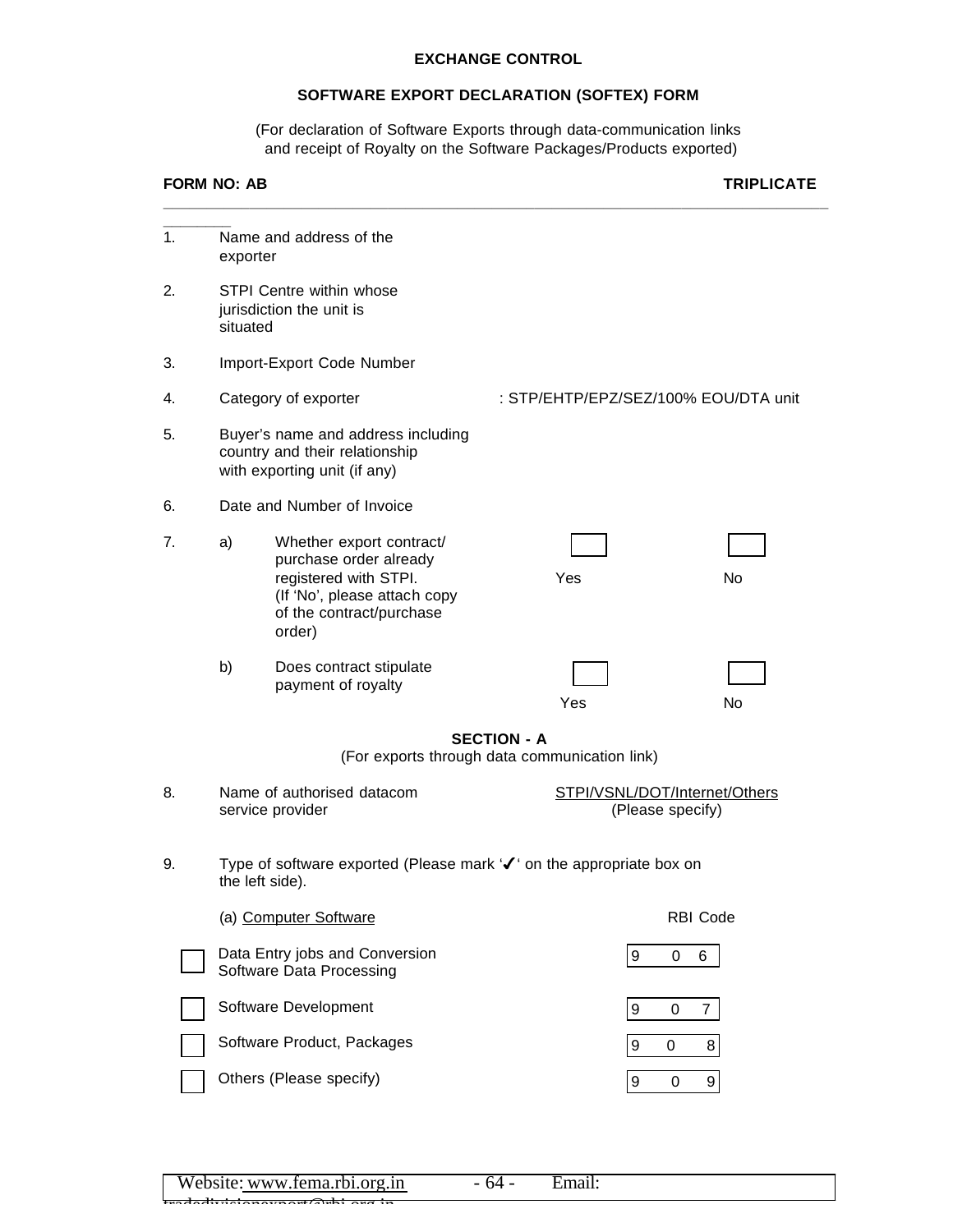| (b) |               | <b>Other Software</b>                                                                                 |                                |                                |
|-----|---------------|-------------------------------------------------------------------------------------------------------|--------------------------------|--------------------------------|
|     |               | Video/TV Software                                                                                     |                                | 9<br>1<br>0                    |
|     |               | Others (Please specify)                                                                               |                                | $\boldsymbol{9}$<br>1<br>1     |
| 10. | <b>Amount</b> | Analysis of Export Value                                                                              |                                | <b>Currency</b>                |
|     | (a)           | Full export value<br>Of which :-<br>i)<br>Net value of exports without<br>transmission charges        |                                |                                |
|     |               | ii)<br>Transmission charges<br>included in invoice                                                    |                                |                                |
|     | (b)           | Transmission charges (if payable<br>separately by the overseas client)                                |                                |                                |
|     | (c)           | Deduct: Agency commission,<br>at the rate of %                                                        |                                |                                |
|     | (d)           | Any other deductions as<br>permitted by RBI (please specify)                                          |                                |                                |
|     | (e)           | Amount to be realised $[(a+b) - (c+d)]$                                                               |                                |                                |
| 11. |               | How export value will be realised<br>(mode of realisation) (Please mark '√'<br>on the appropriate box |                                |                                |
|     |               | $\Box$ (a) Under L/C                                                                                  |                                | (a) Name and address of        |
|     |               |                                                                                                       | <b>Authorised Dealer</b>       |                                |
|     |               |                                                                                                       | (b) Authorised Dealer Code No. |                                |
|     |               | b) Bank Guarantee                                                                                     | (a) Name and address of        |                                |
|     |               |                                                                                                       | <b>Authorised Dealer</b>       |                                |
|     |               |                                                                                                       | (b) Authorised Dealer Code No. |                                |
|     |               | $\Box$ (c) Any other arrangement                                                                      | (a) Name and address of ____   |                                |
|     |               | e.g. advance payment, etc.                                                                            |                                | <b>Authorised Dealer</b>       |
|     |               | including transfer/remittance<br>to bank account maintained                                           |                                | (b) Authorised Dealer Code No. |
|     |               | overseas (Please specify)                                                                             |                                |                                |
|     |               | (For receipt of Royalty on Software Packages/Products exported)                                       | <b>SECTION - B</b>             |                                |
| 12. |               | Details of Software Package(s)/<br>Product(s) exported                                                |                                |                                |

| - - - -<br>M M<br>AV. | -<br>ັັ |  |
|-----------------------|---------|--|
| $\frac{1}{2}$<br>$+$  |         |  |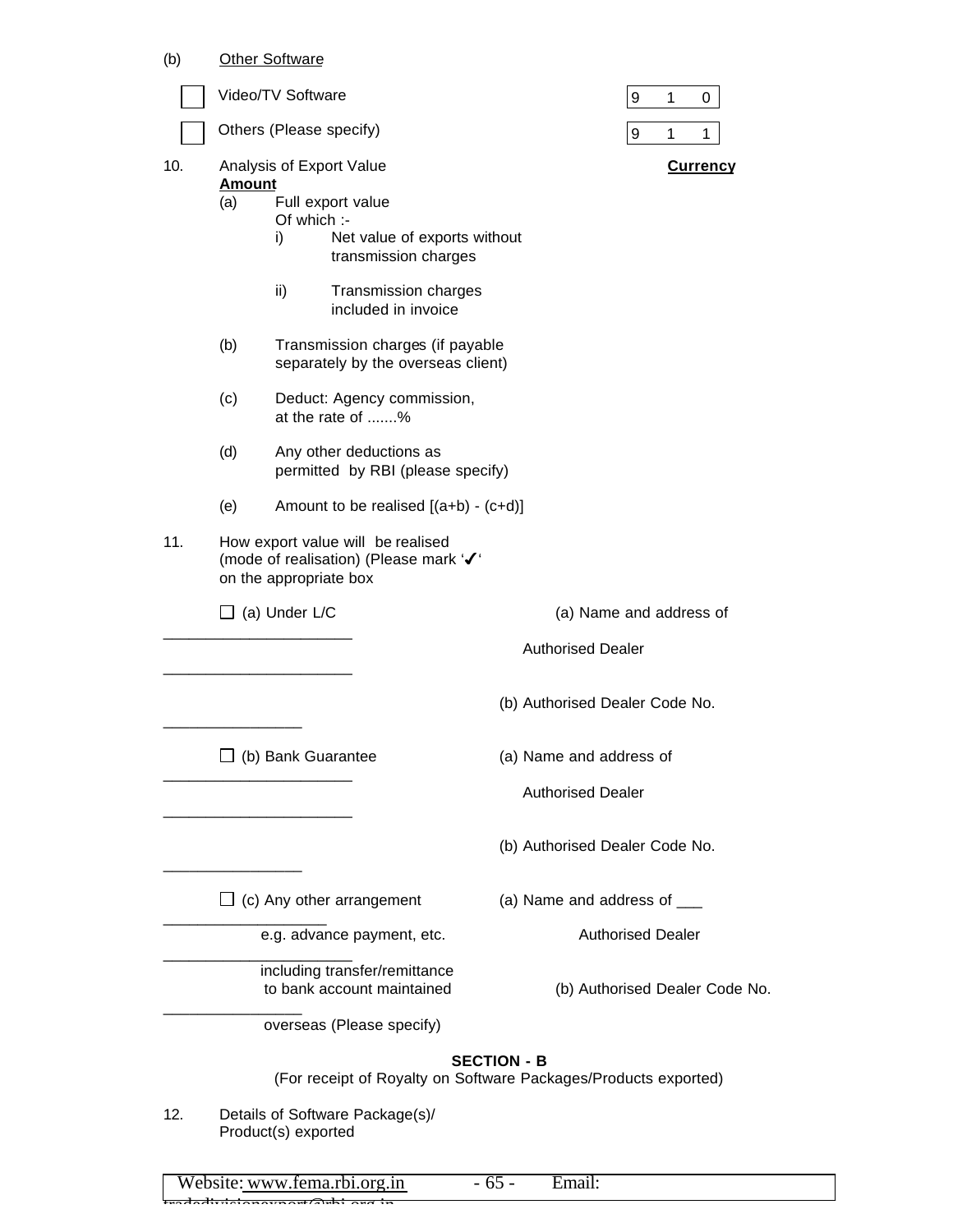|     | (a) | Date of export                                                          |  |  |  |  |  |  |
|-----|-----|-------------------------------------------------------------------------|--|--|--|--|--|--|
|     | (b) | GR/SDF/PP/SOFTEX Form No. on                                            |  |  |  |  |  |  |
|     |     | which exports were declared                                             |  |  |  |  |  |  |
|     | (c) | Royalty agreement details                                               |  |  |  |  |  |  |
|     |     | %age and amount of royalty                                              |  |  |  |  |  |  |
|     |     | Period of royalty agreement<br>(Enclose copy of Royalty                 |  |  |  |  |  |  |
|     |     | agreement, if not already registered)                                   |  |  |  |  |  |  |
| 13. |     | How royalty value will be realised<br>(as defined in Royalty agreement) |  |  |  |  |  |  |
| 14. |     | Calculation of royalty amount                                           |  |  |  |  |  |  |
|     |     | (Enclose copy of communication<br>from the foreign customer)            |  |  |  |  |  |  |
| 15. |     | Name and address of designated Authorised                               |  |  |  |  |  |  |
|     |     | Dealer in India through whom payment has                                |  |  |  |  |  |  |

been received/to be received A.D. Code No.

# **SECTION -C**

#### 16. **Declaration by exporter**

\_\_\_\_\_\_\_\_\_\_\_\_\_\_\_\_\_\_\_\_\_\_\_

 $t = 1$  tradedivision control  $\mathbb{R}$  . In the set

I/We hereby declare that I/we am/are the seller of the software in respect of which this declaration is made and that the particulars given above are true and that the value to be received from the buyer represents the export value contracted and declared above. I/we also declare that the software has been developed and exported by using authorised and legitimate datacom links.

I/We undertake that I/we will deliver to the bank named above the foreign exchange representing the full value of the software exported as above on or before ................................... within six months from the date of invoice/date of last invoice raised during a month), specified in the Regulations made under the Foreign Exchange Management Act, 1999.

| Place:<br>Date: | Stamp                                  | Signature of the Exporter<br>Name:<br>Designation: |
|-----------------|----------------------------------------|----------------------------------------------------|
|                 |                                        |                                                    |
| Enclosure:      |                                        |                                                    |
| (1)             | Copy of Export Contract [7(a)]         |                                                    |
| (2)             | Copy of Royalty Agreement [12(c)]      |                                                    |
|                 | Website: www.fema.rbi.org.in<br>- 66 - | Email:                                             |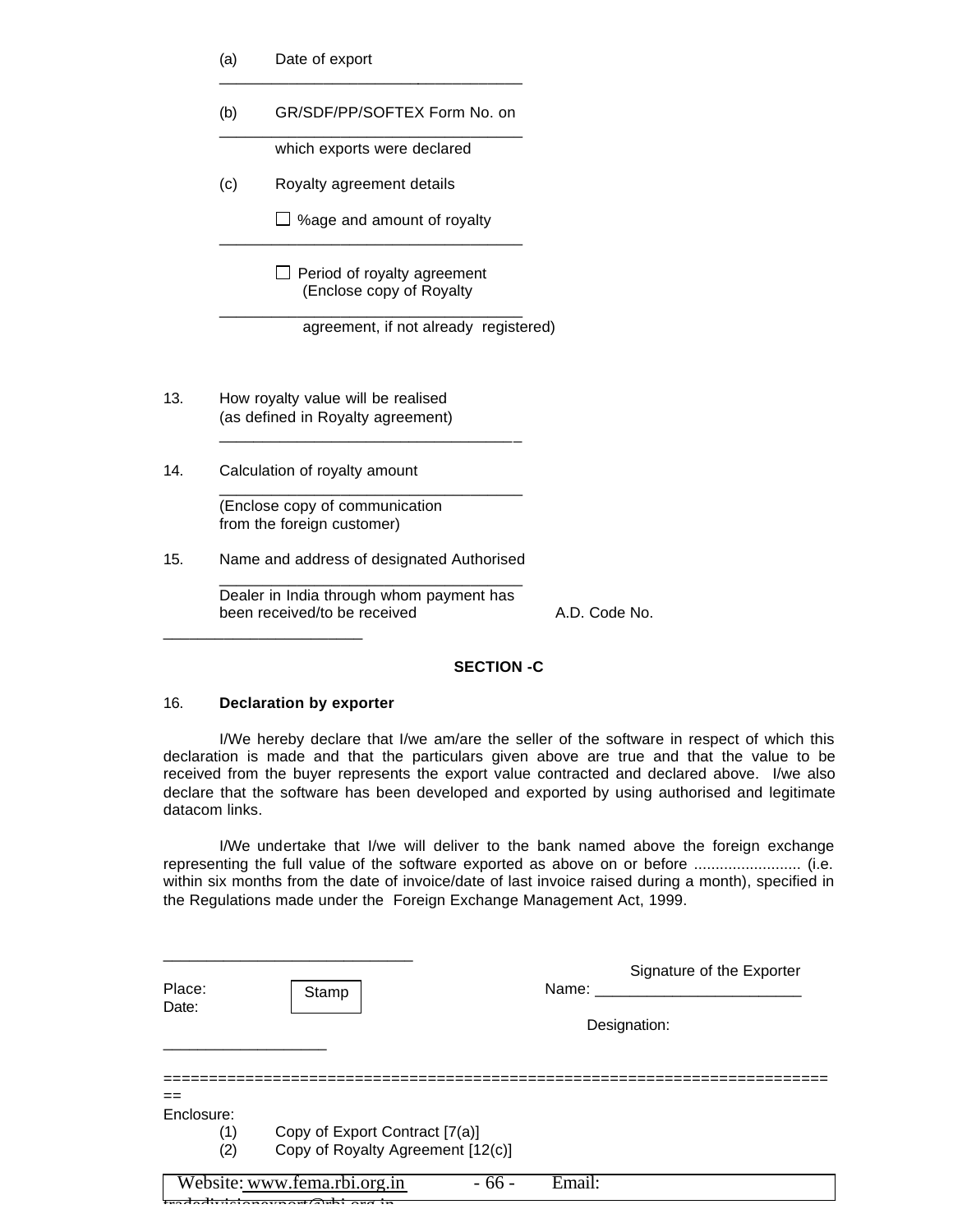## **Space for use of the competent authority (i.e. STPI/EPZ/SEZ) on behalf of Ministry of Information Technology**

=========================================================================

Certified that the software described above was actually transmitted and the export/royalty value declared by the exporter has been found to be in order and accepted by us.

Place:

=

| Date:<br>STPI/EPZ/SEZ | (Signature of Designated Official of |
|-----------------------|--------------------------------------|
|                       | on behalf of Ministry of Information |
|                       | Technology)                          |

Stamp

Name:

Designation: \_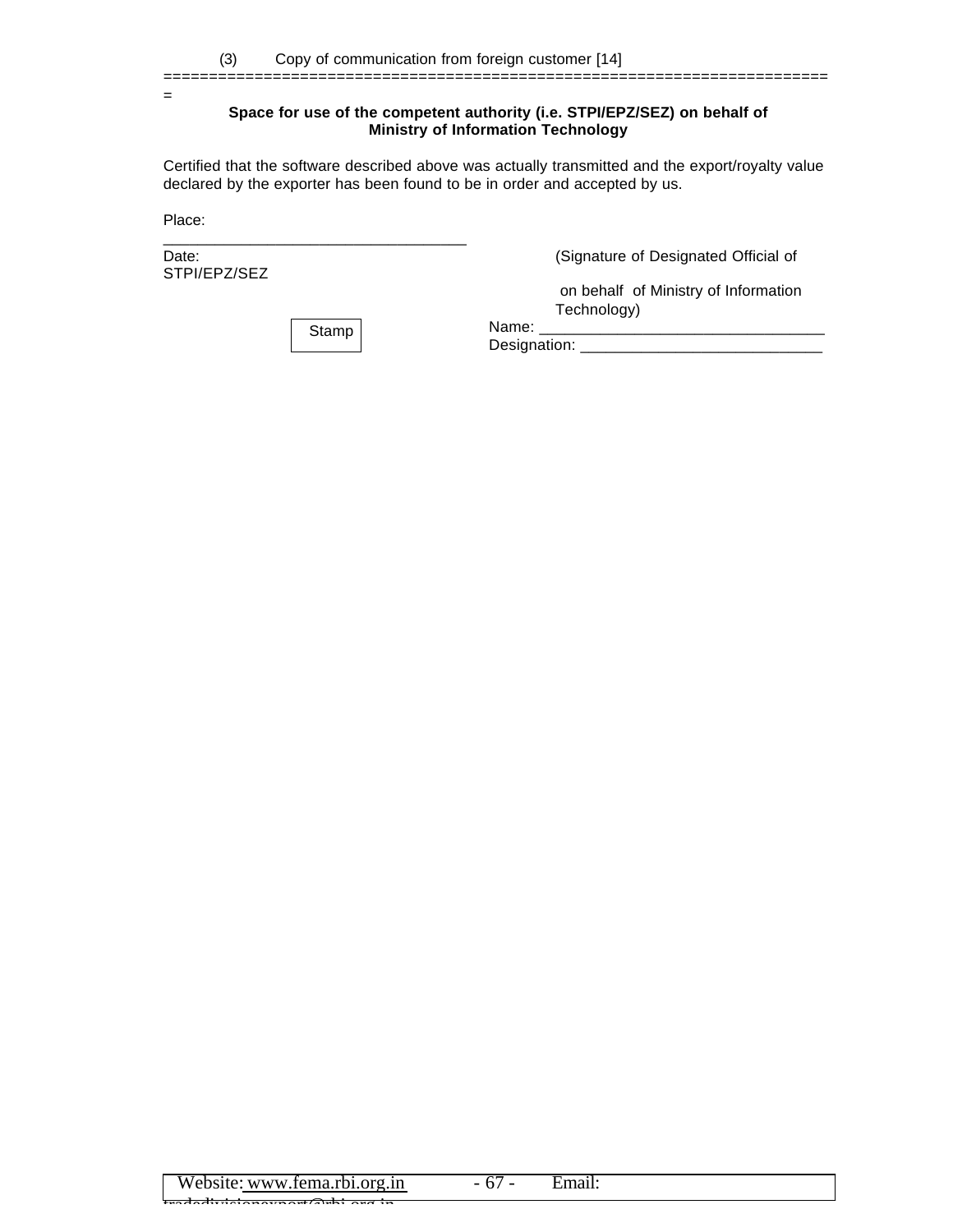# **(Paragraph 6.C.12)**

 **A. D. Code No……………**

#### **Statement of particulars of export bills outstanding beyond prescribed period/ due date of realisation as at 30th June/ 31st December**

# **Part I – Outstanding export bills other than those on deferred payment terms**

| Sr  | Bill | Name    | Exporter's | Date  | Due    | GR/PP/       | Port of | Shippin  | Name &       | Commodi |
|-----|------|---------|------------|-------|--------|--------------|---------|----------|--------------|---------|
|     | No.  | &       | Code No./  | οf    | date   | <b>SOFTE</b> | Shipme  |          | address      | tv      |
| N   | and  | Addres  | IE Code    | expor | οf     |              | nt      | bill No. | Of the       |         |
| 0.  | date | s       | No.        |       | reali- | form         |         | and      | overseas     |         |
|     |      | Of      |            |       | satio  | no.          |         | date     | <b>Buver</b> |         |
|     |      | exporte |            |       | n      |              |         |          |              |         |
|     |      |         |            |       |        |              |         |          |              |         |
| . . |      |         |            | 5.    | 6.     |              | 8.      | 9.       | 10.          | 11.     |

| Invoice  | Amount   | Amount      |         | Rupee equivalent of outstanding amount |          |     |  |
|----------|----------|-------------|---------|----------------------------------------|----------|-----|--|
| value    | Realised | Outstanding |         |                                        |          |     |  |
| Currency | Currency | Currency    | Cash    | Exports on                             | Undrawn  |     |  |
| and      | And      | And         | exports | consignment                            | balances |     |  |
| Amount   | Amount   | Amount      |         | basis                                  |          |     |  |
| 12.      | 13.      | 14.         | 15.     | 16.                                    |          | 18. |  |

\_\_\_\_\_\_\_\_\_\_\_\_\_\_\_\_\_\_\_\_\_\_\_\_\_\_\_\_\_\_\_\_\_\_\_\_\_\_\_\_\_\_\_\_\_\_\_\_\_\_\_\_\_\_\_\_\_\_\_\_\_\_\_\_\_\_\_\_

\_\_\_\_\_\_\_\_\_\_\_\_\_\_\_\_\_\_\_\_\_\_\_\_\_\_\_\_\_\_\_\_\_\_\_\_\_\_\_\_\_\_\_\_\_\_\_\_\_\_\_\_\_\_\_\_\_\_\_\_\_\_\_\_\_\_\_\_\_

Total

#### **XOS**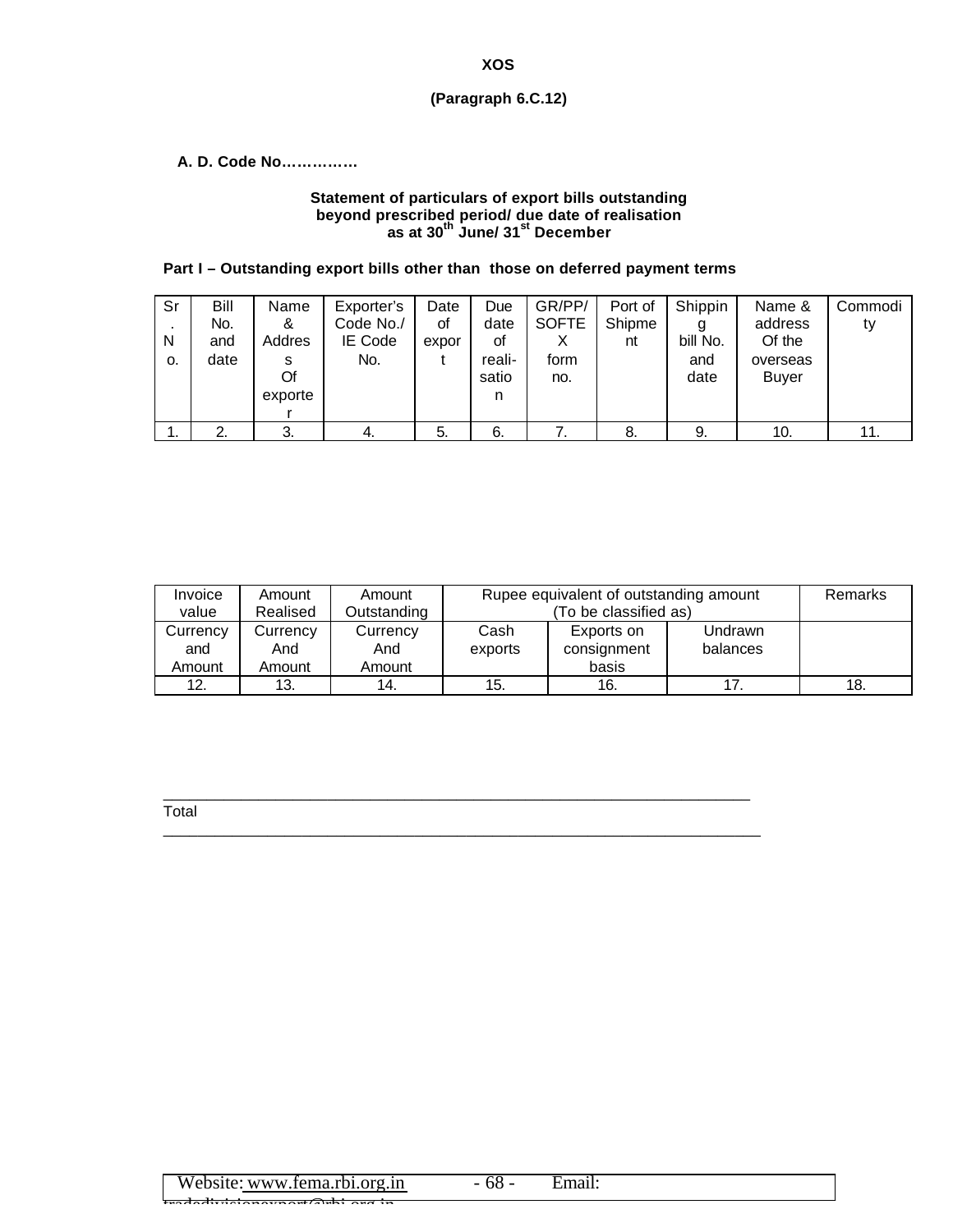## **Part II – Exports on deferred payment terms where instalments (including interest ) are outstanding beyond due date**

| Sr      | Name<br>&          | Exporter<br>'s | No. &<br>date of           | Date<br>of | GR<br>For | Port of<br>Shipme | Shippin<br>g    | Name<br>&              | Commodi<br>ty | Invoice<br>value     |
|---------|--------------------|----------------|----------------------------|------------|-----------|-------------------|-----------------|------------------------|---------------|----------------------|
| N<br>О. | addres<br><b>S</b> | Code<br>No.    | <b>RBI</b><br>approval     | export     | m<br>No.  | nt                | bill No.<br>and | addres<br>s            |               | Currency<br>& Amount |
|         | οf<br>exporte      | IE Code<br>No. | for<br>deferred<br>payment |            |           |                   | date            | of the<br>overse<br>as |               |                      |
|         |                    |                | term                       |            |           |                   |                 | buyer                  |               |                      |
| ι.      | 2.                 | 3.             | 4.                         | 5.         | 6.        | 7.                | 8.              | 9.                     | 10.           | 11.                  |

| Value of goods  |      |        | Total Amount of   | Total Amount of      |       | Rupee       | Whether     | No. &       | Rema |
|-----------------|------|--------|-------------------|----------------------|-------|-------------|-------------|-------------|------|
| covered under   |      |        | deferred          | instalments          |       | equivalent  | <b>ECGC</b> | date        | ks   |
| deferred        |      |        | instalments       | Outstanding          |       | Οt          | cover       | of bank     |      |
| payment         |      |        | (including        | (including interest) |       | outstanding | obtained    | certificate |      |
| terms(including |      |        | interest) already | beyond due date      |       | amount      | (Yes /No)   | issued      |      |
| interestl       |      |        | received          |                      |       |             |             |             |      |
| Curren          | Amou | Curren | Amoun             | Currency             | Amoun |             |             |             |      |
| cy              | nt   | сy     |                   |                      |       |             |             |             |      |
|                 |      |        |                   |                      |       |             |             |             |      |
| 12.<br>13.      |      | 14.    |                   | 15.                  | 16.   | 17.         | 18.         |             |      |

\_\_\_\_\_\_\_\_\_\_\_\_\_\_\_\_\_\_\_\_\_\_\_\_\_\_\_\_\_\_\_\_\_\_\_\_\_\_\_\_\_\_\_\_\_\_\_\_\_\_\_\_\_\_\_\_\_\_\_\_\_\_\_\_\_\_\_\_\_

\_\_\_\_\_\_\_\_\_\_\_\_\_\_\_\_\_\_\_\_\_\_\_\_\_\_\_\_\_\_\_\_\_\_\_\_\_\_\_\_\_\_\_\_\_\_\_\_\_\_\_\_\_\_\_\_\_\_\_\_\_\_\_\_\_\_\_\_\_ Total

| Website: www.fema.rbi.org.in           |  |
|----------------------------------------|--|
| $d$ 4334040403340044 $(d)$ 40404040400 |  |